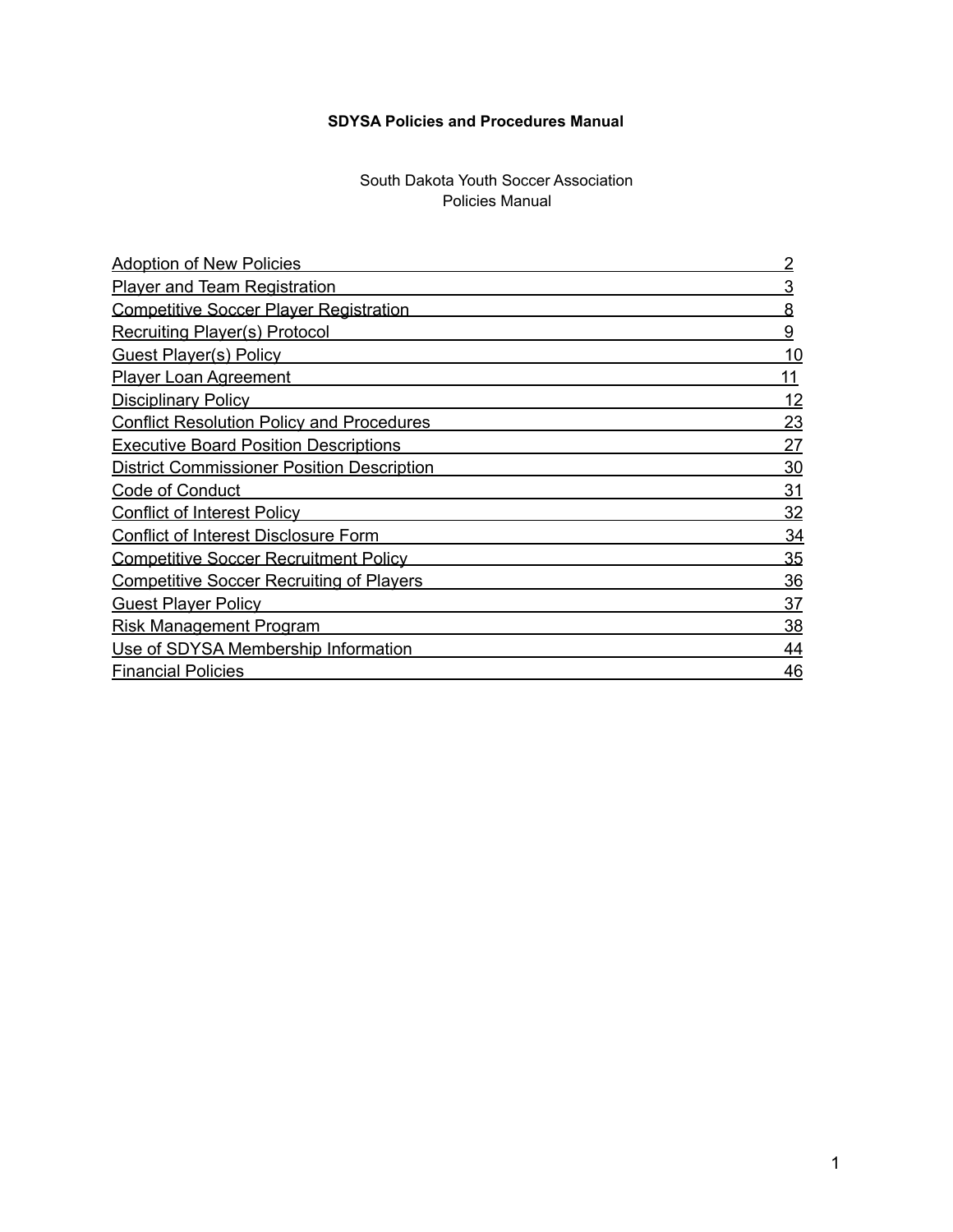South Dakota Youth Soccer Association Required Votes to Adopt Policies

### **Introduction**

The board of directors of the South Dakota Youth Soccer Association has the ability to adopt rules, regulations, policies and procedures governing soccer within the state of South Dakota. The board has the authority to amend such rules, regulations, policies and procedures from time to time as it deems necessary.

#### **Definitions**

The following definitions will apply to this policy:

- 1. "SDYSA" means the South Dakota Youth Soccer Association.
- 2. "Board" means the board of directors of SDYSA.
- 3. "Policy" means a policy, rule, regulation or procedure
- 4. "Board Meeting" means in person or by electronic means

#### **General Policy**

A recommendation for a new or revised policy or procedure may be submitted to the board for discussion and approval. Any new or revised policy must survive two separate votes to be adopted by the association.

- 1. A policy may be introduced at a board meeting per the requirements of the SDYSA bylaws. Changes can be made to the draft of this policy at this meeting. If a vote is taken and the policy passes, it will then be brought back to the board at the next scheduled meeting, or at the next possible meeting. A minimum of 30 days must pass before a second vote is taken.
- 2. Fifteen (15) days prior to the meeting for the second vote, the subject policy will be distributed to the current members of the board of directors
- 3. At the second board meeting, discussion may be held and a vote will be taken. If the policy passes a second vote, it will be adopted by the board as a written policy of the SDYSA. A minimum of 30 calendar days must pass before the second vote is taken.

In the event an action is necessary for the good of the organization to enact immediately, a temporary policy with an ending date of not more than 180 days may be passed.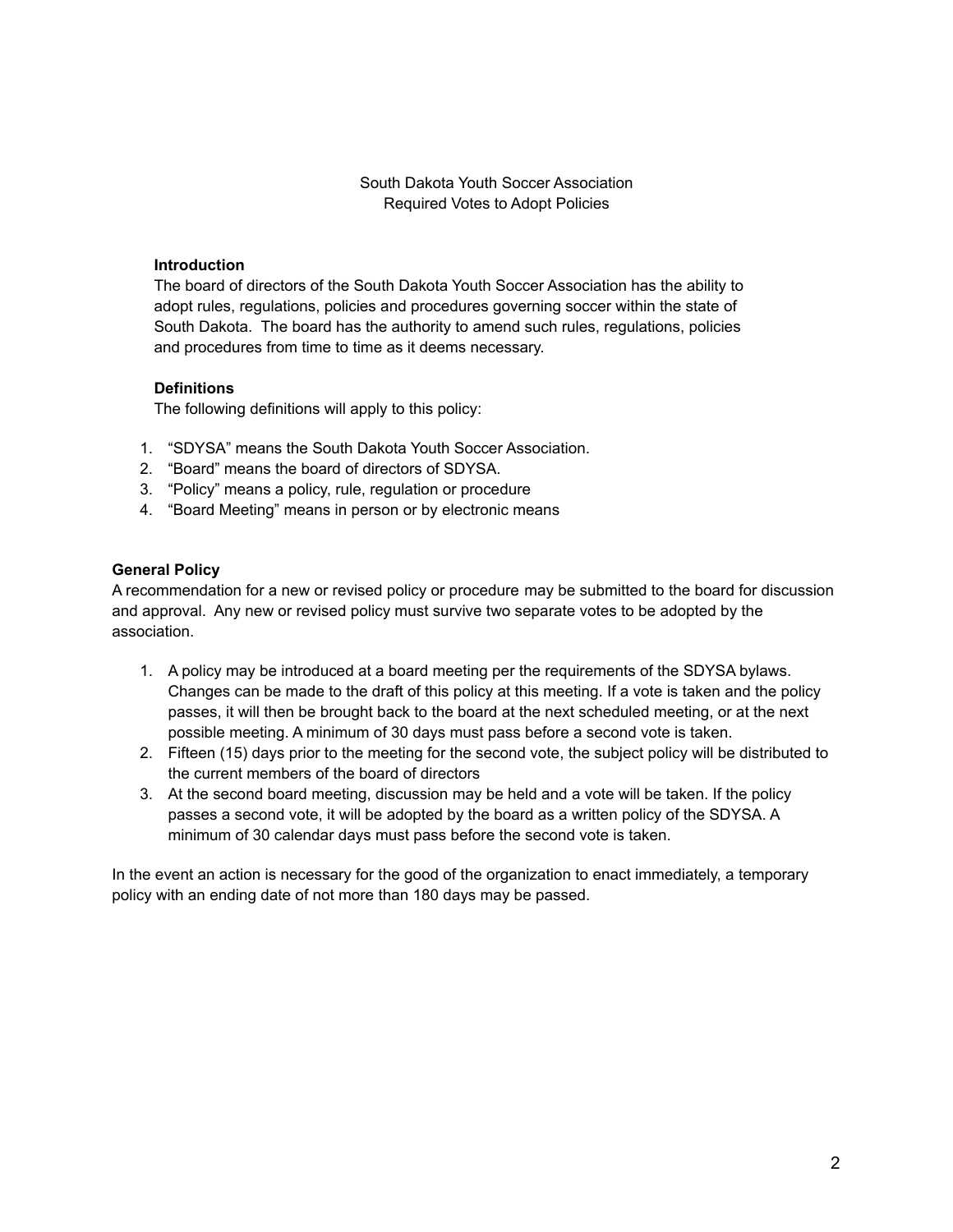### South Dakota Youth Soccer Association Player and Team Registration Policy

A soccer team roster is in effect for one soccer year only. A soccer year is defined as August 1 - July 31. At the conclusion of each soccer year, all rosters become null & void & new rosters must be assembled in accordance with the following SDYSA rules.

### **I. Definition of Teams:**

Recreational A and B and Academy teams formed in the spring season may continue to play as a rostered team in USYSA affiliated tournaments until the end of the soccer year July 31.

### Club (Competitive) Division:

- i. the use of tryouts, invitations, recruiting, or any similar process to roster players selectively to any team on the basis of talent or ability, is permitted;
- ii. one or more league rules restrict the manner in which players may be rostered to participating teams;
- iii. teams may be organized as "age pure", that is U11, U12, U13, U14, etc., rather than two-year age brackets typically used in recreational (U6, U8, U10, U12, U14, U16, U19);
- iv. teams compete in designated competitive tournaments within South Dakota and may travel to tournaments outside of the state;
- v. a player may be rostered on one Competitive team and on two Recreational teams;
- vi. a player may be allowed to "guest" with another Competitive team, provided the proper State procedures for guesting are followed and the specific tournament rules allow for guesting of players.

# Recreational ("B") Division:

- i. the use of tryouts, invitations, recruiting, or any similar process to roster players to any team on the basis of talent or ability is prohibited;
- ii. the club administering the league accepts as participants in the league any eligible youths (subject to reasonable terms on registration);
- iii. a system of rostering players is used to establish a fair or balanced distribution of playing talent among all teams participating;
- iv. Players are assigned to teams in accordance with the above, with no more than 7 players continuing from a previous program year (August 1 - July 31) roster; (This provision would not apply to teams from associations that do not have enough players to comply with the requirement. The Recreation Committee will determine whether the exception will be applied.)
- v. league rules require that each player must play at least one-half of each game except for reasons of injury, illness, or discipline;
- vi. teams may participate in Competitive tournaments;
- vii. teams are eligible to compete in the Midcontinent Recreational Tournament;
- viii. a player may be rostered on one Competitive team and on two recreational teams;
- ix. a player may not be rostered on more than two Recreational teams (either A or B or Academy), but may be allowed to "guest" with another Recreational or Competitive team, provided the proper procedures for guesting players are followed and the specific tournament rules allow guesting of players.

### Recreational "A" Division: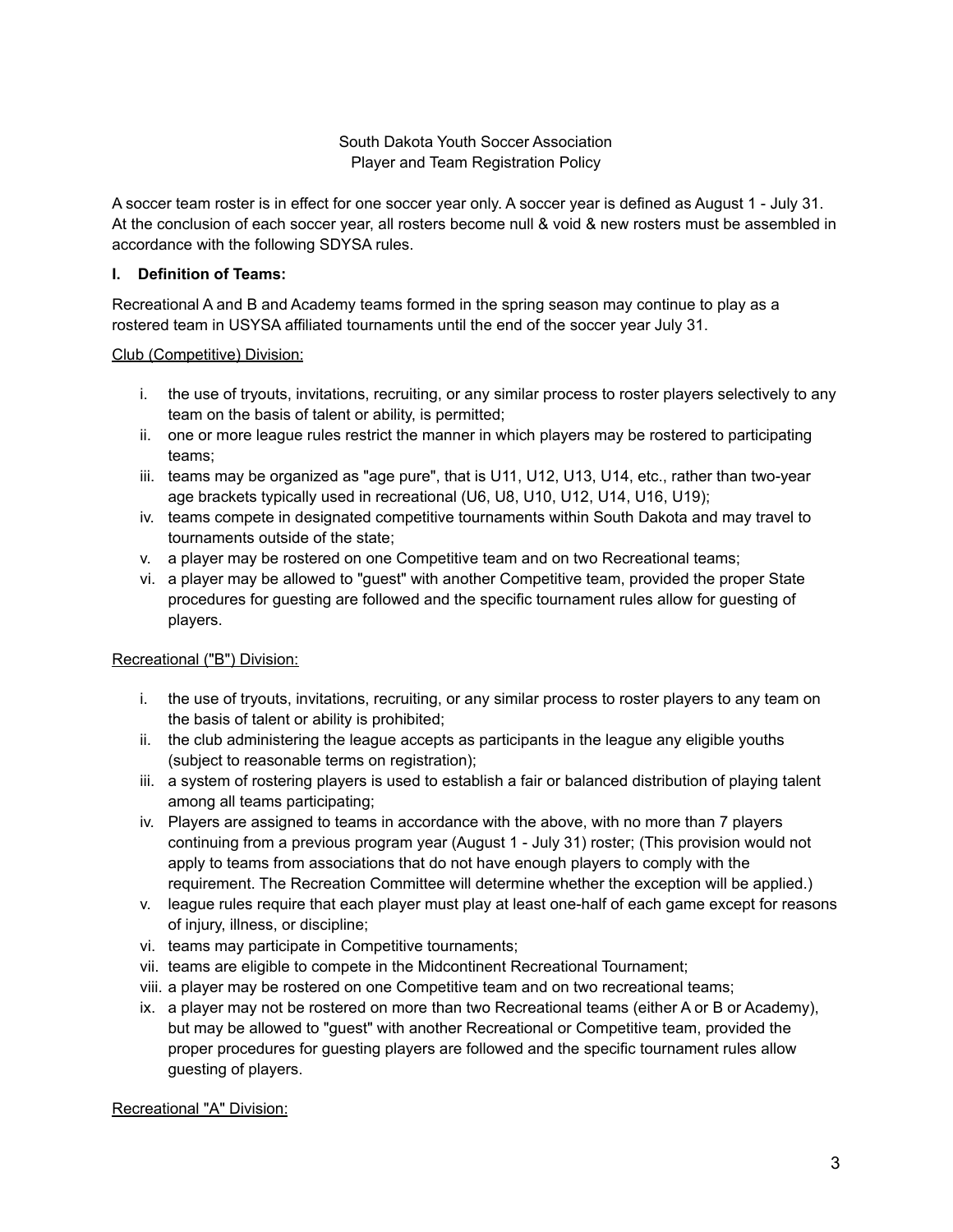- i. the use of tryouts, invitations, recruiting, or any similar process to roster players to any team on the basis of talent or ability may be used;
- ii. the club administering the league accepts as participants in the league any eligible youths (subject to reasonable terms on registration);
- iii. league rules require that each player must play at least one-half of each game except for reasons of injury, illness, or discipline;
- iv. Teams may also participate in competitive tournaments and are eligible to compete in the Midcontinent Cup tournament in the Rec A division.
- v. a player may be rostered on one Competitive team and on two Recreational teams;
- vi. a player may not be rostered on more than two recreational teams (either A or B or Academy), but may be allowed to "guest" with another recreational or Competitive team, provided the proper procedures for guesting players are followed and the specific tournament rules allow guesting of players.

### **II. Registration and Rostering of Players:**

All players must be registered and rostered to a team to be covered by SDYSA insurance and eligible to participate in SDYSA-sanctioned events.

a. Recreational Roster Sizes

\*Suggested Roster sizes

- $\bullet$  8U (4v4) No more than 8 players
- $\bullet$  10U (7v7) No more than 14 players
- $\bullet$  12U (9v9) No more than 18 players
- $\bullet$  14U 22 players 14U
- $\bullet$  16U 25 players 16U
- 19U– 25 players 19U

Minimum roster size for 8U team is 4 players, 10U teams is 6 players, all other age groups minimum roster size is 7 players.

#### a. Competitive Roster Sizes

Maximum roster sizes for Competitive teams are as follows:

- $\bullet$  9U & 10U (7v7) No more than 12 players
- $\bullet$  11U & 12U (9v9) No more than 16 players
- 13U-19U- 22 players (only 18 can play in any given game)

Note: Teams that play outside of South Dakota must abide by the rules of the Host State. SDYSA and US Youth Soccer recommend that 10U players are developmental only and that travel be limited and close to home. Each association may form their own rules related to players moving up in age group.

a. Player Removal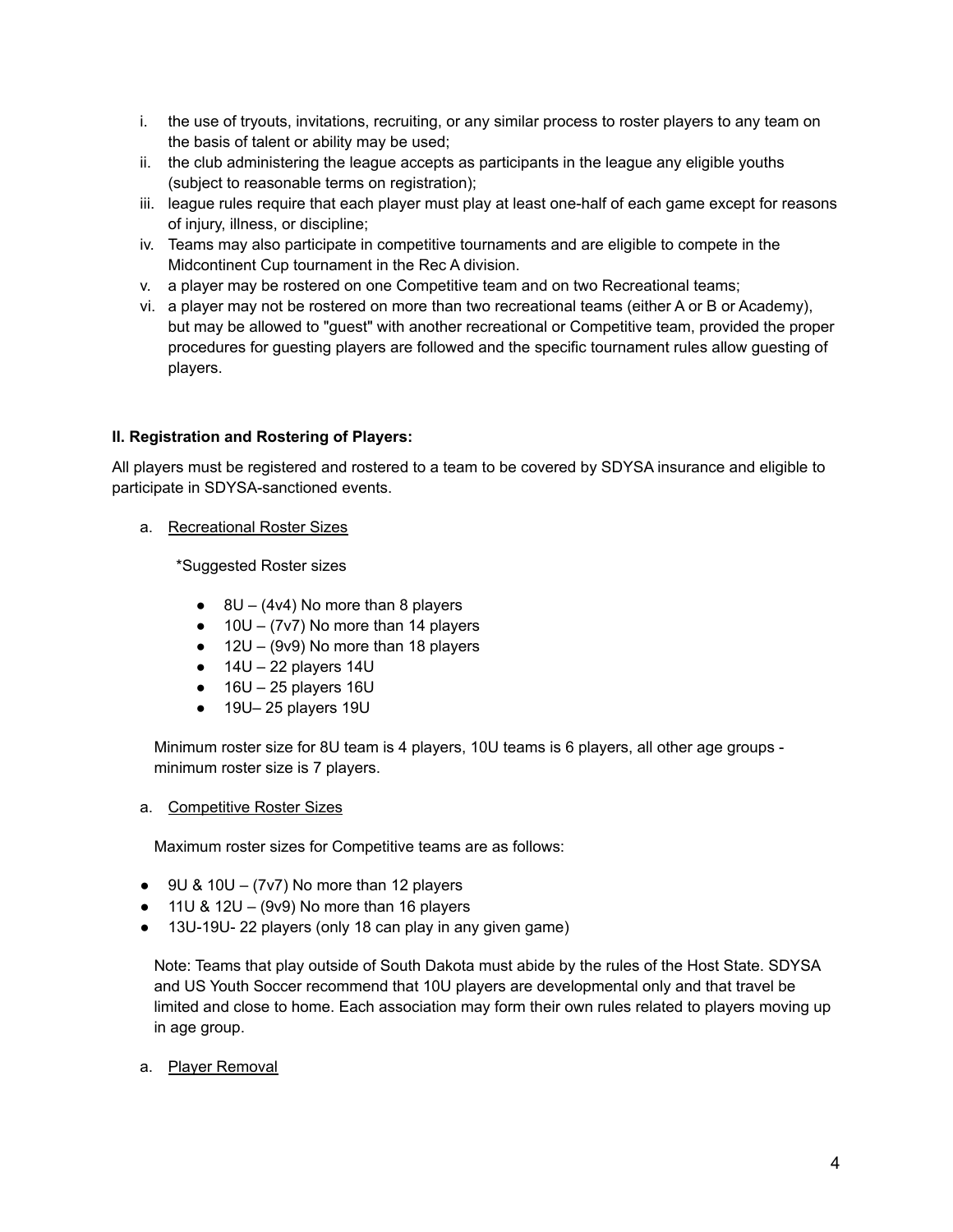Players may be removed from a team only if they have violated rules of the SDYSA, US Youth Soccer, USFF, USSF, have moved beyond a reasonable travel distance to continue to participate, or have been injured and will be unable to participate for the remainder of the season, or if they choose to leave the team. Competitive players may be added at any time provided the roster has not reached its maximum size. Recreational program players must follow registration deadlines (refer to Registration Deadline section). No more than 5 transfer players may be added to any state cup team and roster size as described above must be maintained. Players must play in their respective age group or in an older age group and must abide by individual association rules for playing up. Players may not play in a younger age group. Failure to comply with this rule will result in the forfeiture of any games played with an over age player. The birth date cutoff for every age group is August first. These age restrictions do not apply to Top Soccer players.

### a. Registration Deadlines

Player registration and insurance fees are due to SDYSA by July 1st and November 1st of the respective seasons. Payments must be received by these dates in order to remain in good standing with SDYSA. Any discrepancies in registration numbers and/or charges for mentioned registration numbers are the responsibility of the registering organization to research and amend. Any roster changes or additions made after the filing deadline must be filed with the registrar within seven (7) days of the change. Failure to provide this information will result in a certified letter to the offending league informing them that they have been placed in bad standing with the SDYSA. A letter will also be sent to each of the other SDYSA leagues informing them of the status of the offending league, and instructing them that they are not to play any games with said league until such time as they have been notified that the league is once again in good standing. If a league is put in bad standing at any time, their insurance coverage is invalid, all previously approved travel papers are rescinded, and no new travel papers will be approved.

#### a. Player Passes

All competitive players will be issued a player pass. Recreational players only need player passes when attending tournaments.

#### a. Dual Registered Players

Players registered to both Competitive and Recreational teams will have their Competitive team listed as their primary team, unless the local association has rules differently. Competitive coaches wishing to pick up recreational players as guest players must get permission from that player's recreational coach. Players are to fulfill their responsibilities to the team for which they are primarily rostered unless released by that coach. Guest forms must be filled out for any player at www.thetournamentcenter.com A separate form is required for each tournament. There should not be any writing on the official rosters. Both the state certified roster and the guest player form should be submitted at the team check-in at tournaments.

### a. Non-Sanctioned Teams

SDYSA teams are only allowed to play other USSF sanctioned teams. Playing non- sanctioned teams will void insurance coverage. Teams that play non-sanctioned teams may be placed in bad standing with the SDYSA. Playing a non-registered player on a team will cause a team to be in bad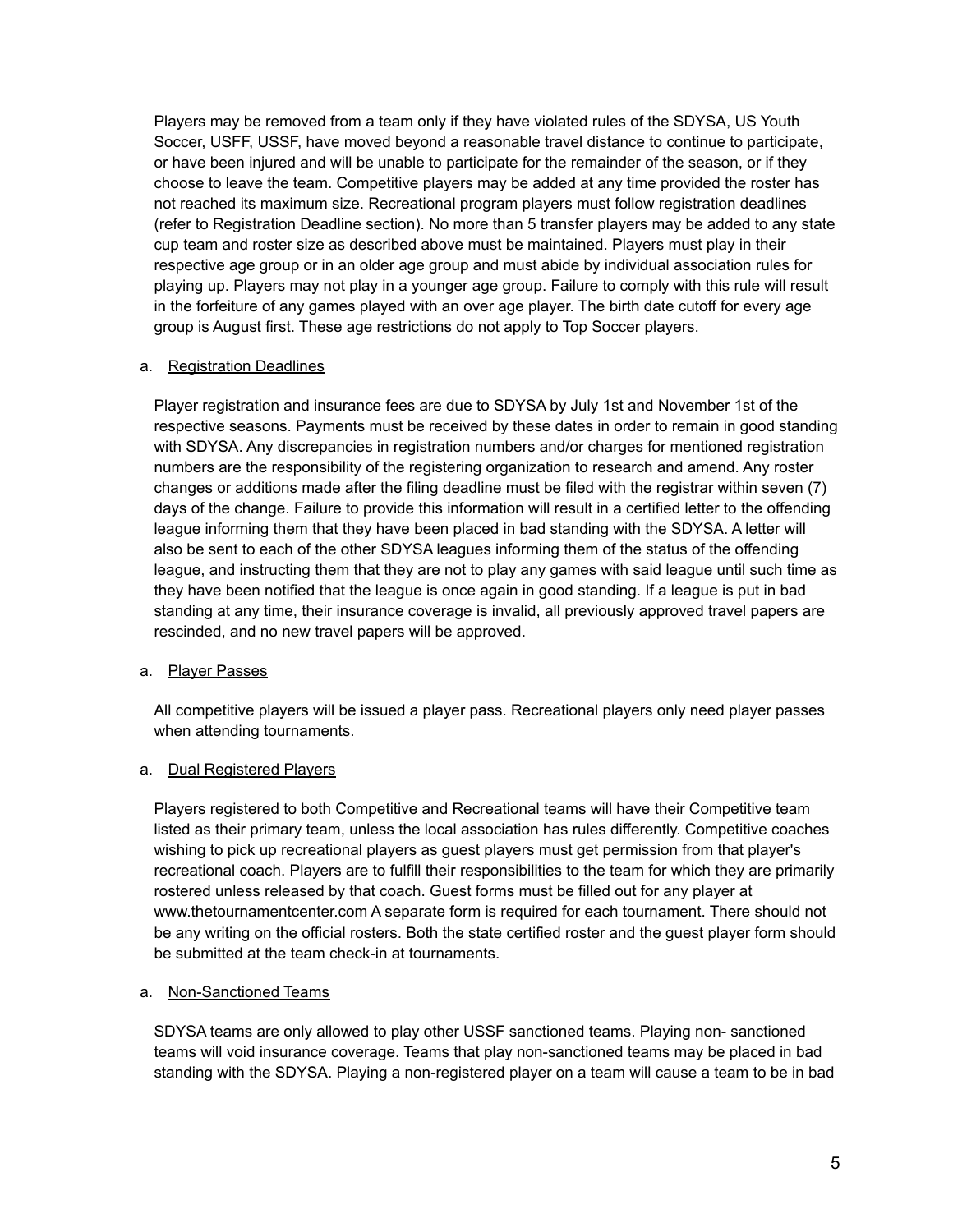standing. This will also forfeit a team's right to participate and travel to out of state tournaments. All games played with an ineligible player must be forfeited.

### a. Player Citizenship

All players who are not US citizens must fill out paperwork to participate in any SDYSA activities. The paperwork can be downloaded from the SD State Soccer Website a[t](http://www.southdakotasoccer.com) [www.southdakotasoccer.com](http://www.southdakotasoccer.com) under Administrative Forms. State certified birth certificates are required when registering players to leagues.

### a. Team Creation outside of League Play

No coach shall put together teams outside of the league scheduled seasons of spring, summer, fall, & indoor unless they are rostering a competitive team. The soccer year begins on August 1 and ends on July 31 each year.

#### a. Player availability after quitting a team

Once a player quits a recreational team he/she will not be allowed to rejoin that team or any other after the cut-off date is in effect.

#### a. Youth players rostered on Adult Teams

Youth players that choose to play with an adult team may do so only if registered through the Adult Amateur Association and with written permission from the State Board. The player's youth coach must also be informed if the player is rostered to a youth team at the time he/she intends to play with an adult team. Refer to the registration information and guidelines for the adult amateur association for more details.

### **III. Player Passes**

- a. All sanctioned tournaments will require the use of player passes.
- b. Player passes may only be signed by authorized persons when proof of age is provided.
- c. Proof of age shall consist of a State Certified Birth Certificate, a Uniformed Services Identification and Privilege Card (DD form 1173) issued by the uniformed services of the United States, birth registration issued by an appropriate government agency, drivers license, Board of Health records, passports, alien registration card issued by the US Government, or certificate issued by the Immigration and Naturalization Service attesting to age or certification of an American citizen born abroad issued by an appropriate government agency. Hospital, baptismal, or other religious certificates will not be accepted. (rule 4033 of US Youth Soccer).
- d. Player passes must have an attached picture. They may be signed by the State Registrar, the Assistant Registrar, League Registrars, a Member of the Board of Directors, District Commissioner, or alternate District Commissioner. Once completed and signed, all player cards must be laminated.

### **IV. Red Cards**

a. A red-carded player or coach must leave the playing area for the remainder of the game and sit out the next scheduled game for that team.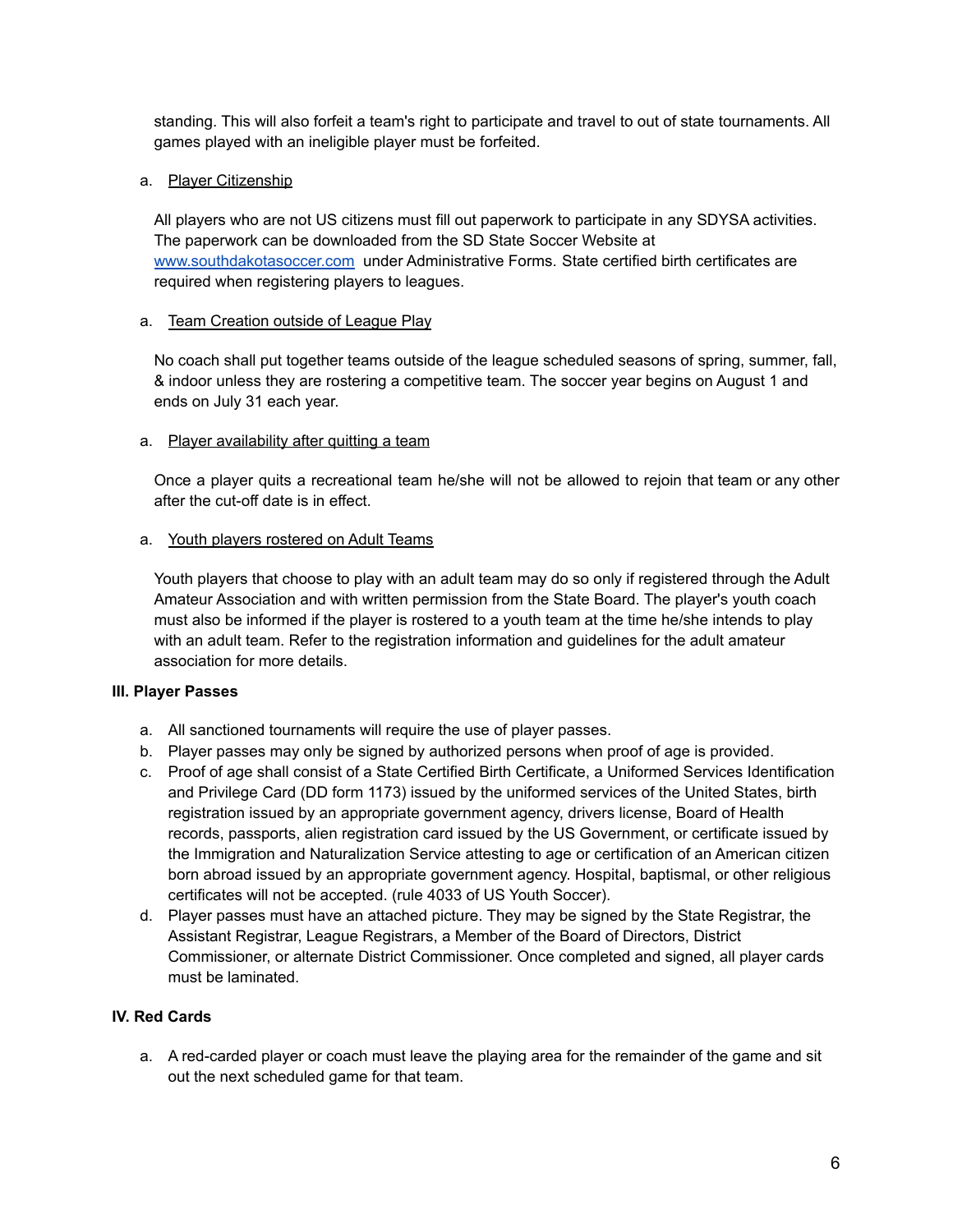- b. Only games on the regular schedule, as established by the league prior to the beginning of the season, shall count towards the game penalty.
- c. Scrimmage games cannot be scheduled to substitute for the penalty game.
- d. Each coach and/ or association is responsible for reporting red cards to the tournament staff at check in. Failure to report red cards causes players to be ineligible and therefore all games played with said player will be forfeited.
- e. Red cards go with players on whichever team they were playing for at the time the card was issued. Red cards issued during National Competition such as SD State Cup or Regionals may only be satisfied at a National Competition.

# **V. Notification of ODP Tryouts**

Dates for ODP will be posted at www.dakotaodp.com

### **VI. Travel Papers**

All teams intending to travel to tournaments outside of South Dakota must submit travel notification prior to the start of the tournament. Coaches/team managers are encouraged to complete and submit travel notification at the same time they submit tournament applications. Travel notification information may be found at [www.thetournamentcenter.com](http://www.thetournamentcenter.com) . There is no cost for submitting travel papers.

#### **VII. Hosting Games and Tournaments**

- a. Teams and/or Associations wishing to host tournaments or friendly games must submit them online at [www.thetournamentcenter.com.](http://www.thetournamentcenter.com) The cost for the tournament hosting fee is \$50 if team entry fees are \$99.99 or less and \$200 if team entry fees are \$100 or more.
- b. South Dakota State Cup Date:

Any Local Association wishing to host this tournament may submit a request to do so. Any team in good standing with SDYSA may play. Winning teams are expected to represent SD at the Midwest Regional Championships. The cost of attending the Midwest Regional Championships is entirely the responsibility of the team. Fines will be assessed for teams that drop from the tournament according to Regional rules.

#### e. NCS (National Championship Series) State Cup and President's Cup Performance Bond

- i. The Performance Bond is \$100 per team for either competition.
- ii. If notice of a registered team dropping from the NCS State Cup or President's Cup Competitions occurs on or after 14 days prior to either competition, said team will be assessed a fine of \$500 per game missed in the event. A review of the circumstances behind the team dropping will be reviewed by the Competitive Committee (SDYSA Technical & Executive Director, SDYSA Competitive Director, SDYSA Director of Player Development, East River Representative, West River Representative). If a member of this Committee is a member of the Club being reviewed they would be replaced by another SDYSA Board Member. If necessary, future participation in SDYSA sanctioned events may be impacted. The fined team's association can submit an appeal per the SDYSA Disciplinary Policy, Section 3A of the SDYSA Bylaws.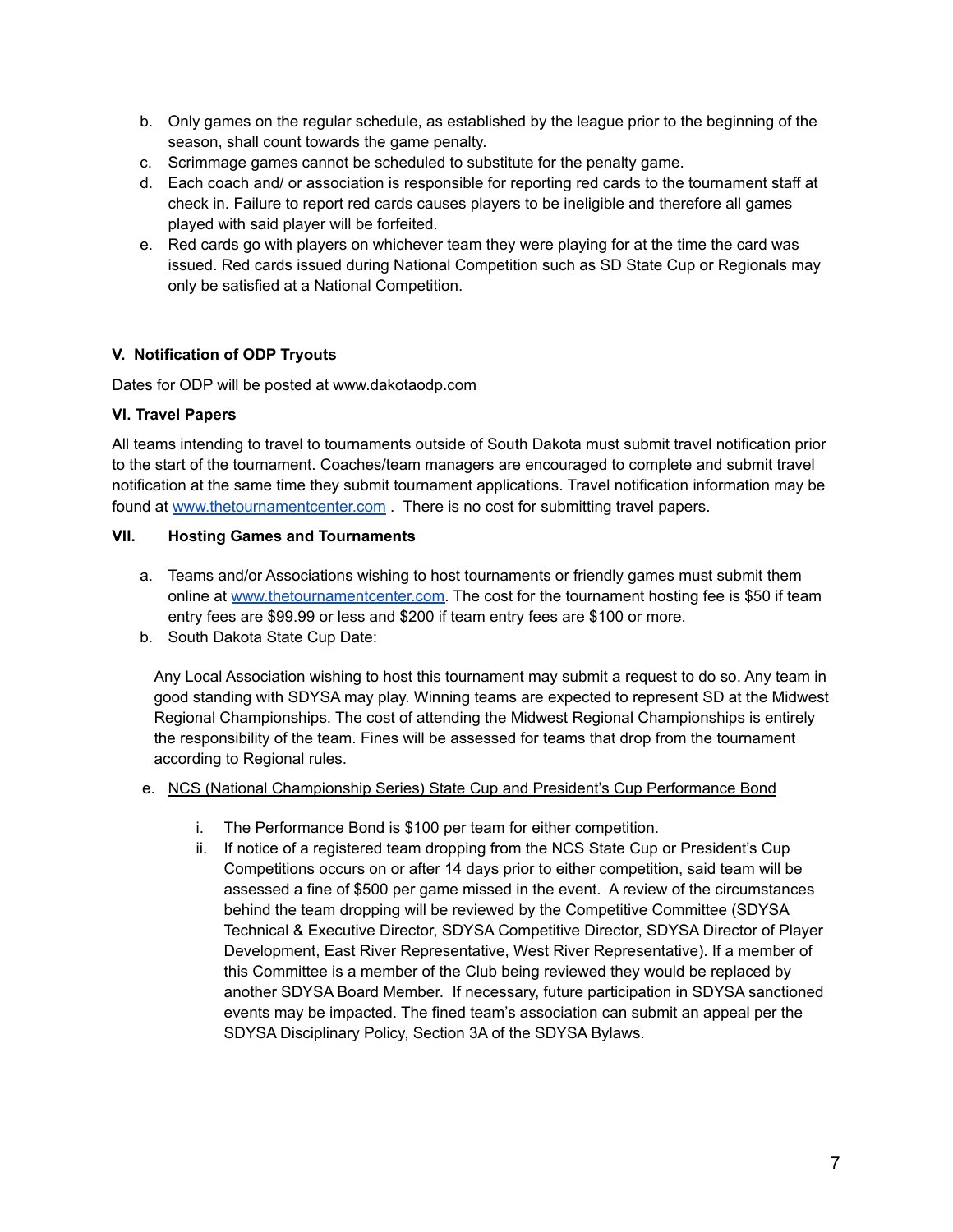### **VIII. Risk Management**

All volunteers (coaches, assistant coaches, referees, board members) in direct contact with players must fill out a Volunteer Disclosure Form online at

<https://southdakotasoccer.sportngin.com/register/form/143402021>

These forms are due to be submitted by April 10 or September 10 of the respective seasons.

Important Note: The State Risk Management Coordinator (SRMC) will mail a certified letter on the 11th of the respective month to those Associations that have not complied. This letter will inform the Association that if the online forms are not completed by the 17th of that month, they will be placed in Bad Standing and fined \$500 without any further notice. From that point, it will be the responsibility of the local Association to verify and correct their Bad Standing status with the SRMC.

Refer to information regarding bad standing status in #II.4. Anyone with holding this information will not be allowed to be involved in the SDYSA or work with our players. Supervision of the disclosure forms, deadlines, etc. will be handled by the Risk Management Committee. Once an Association is in bad standing, their teams will not be allowed to play until fines and forms are received by the SRMC.

#### **IX. Insurance**

Insurance claim forms may be obtained from SDYSA by emailing director@southdakotasoccer.com. The completed claim form will be done online via a link supplied by SDYSA. Once submitted it will be shared with the Executive Director or State Administrator at the State Office, who will sign off on this paperwork after verifying that the player has been properly registered through SDYSA and submit it to the insurer. Players Health, our insurer, will be in contact with the family on how to proceed and what paperwork is required. It is critical that all rosters are exact as only those listed players are covered by insurance. The soccer insurance is good only when playing in sanctioned soccer games or tournaments. Playing in non-sanctioned tournaments voids the insurance and the coach is responsible for telling the parents about the lack of coverage for that specific tournament.

> South Dakota Youth Soccer Association Competitive Soccer Player Recruitment Policy

### 1. **DEFINITION OF TERMS:**

- A. **SDYSA:** South Dakota Youth Soccer Association.
- B. **Competitive team(s) and/or competitive organizations will follow these SDYSA competitive policies and procedures.**
- C. **Competitive Team Definition**: Team(s) formed to provide players with advanced skills and an expressed desire to experience a level of competition beyond that afforded by a recreational team.
- D. **Competitive Team Formation:** Competitive teams can be formed a number of ways. Here are the examples of how competitive teams are formed but are not limited to: the use of tryouts, invitations, recruiting or any similar process to roster players selectively to any team on the basis of talent or ability is used. This also includes but not limited to, forming a team to participate in the National Championship Series like State Cup, Regionals and Nationals.
- E. **Soccer Year:** That period of time that begins on August 1 of a given year and ends on July 31 of the following year.
- F. **Recruiting a Player:** includes contact in person, by telephone, fax, email, text message, social media such as (Facebook, twitter, etc..)and any third person or by any other means calculated or intended to establish individualized communication with a specific player, or by issuing to them an Invitation to Play.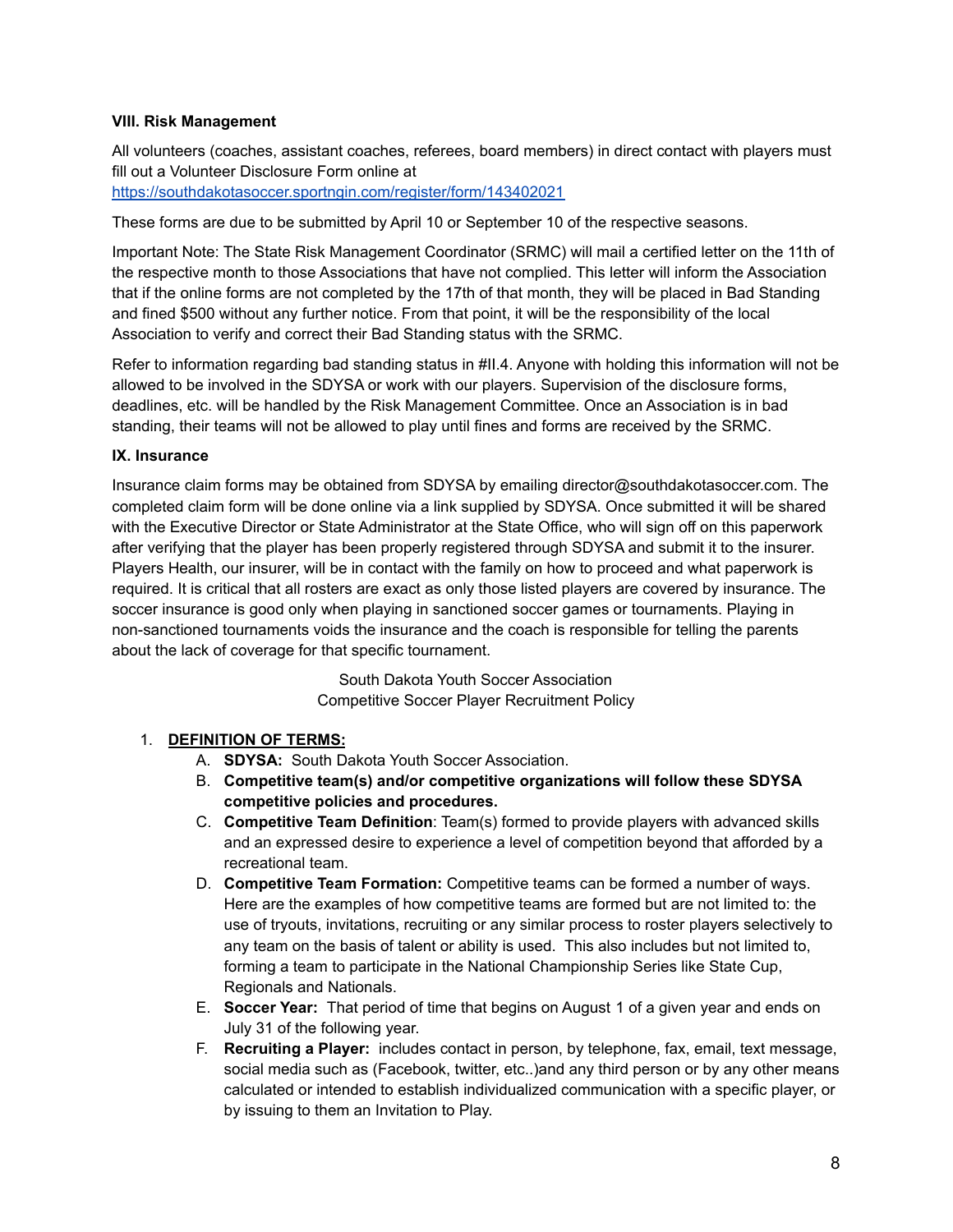G. **Rostering a Player:** To list a player on a team roster and submit that roster, along with the registration fee, to the SDYSA Registrar.

# 1. **GENERAL RULE:**

No team, coach, club, club program, club organization or other person acting on behalf of a team, club, club program, club organization or coach may contact a player or player's parent or guardian for the purpose of recruiting, soliciting, enticing, persuading or attempting to persuade a player to play on a particular club team or for a particular club or club program or to issue an invitation to play.

All Competitive club teams in South Dakota are the ones who have signed and agreed to follow the SDYSA Competitive Soccer Player Recruitment Policy, SDYSA Recruiting Player(s) Protocol Policy, and SDYSA Guest Player(s) Policy.

# 1. **THE OPEN RECRUITMENT WINDOW:**

- A. From July 1<sup>st</sup> through July 31<sup>st</sup> in a given year.
- B. From August 1<sup>st</sup> of a given year through June 30<sup>th</sup>, all players who are rostered on one of the competitive club teams in SDYSA cannot be recruited, unless you follow SDYSA Recruiting Player(s) Protocol Policy.
- C. All players who participate on one of the competitive club teams is binding them for the next soccer year to that particular club unless released by Club Director / Designated Club Director / Club President.

# 2. **SUBMISSION OF INFORMATION:**

Competitive team(s) and/or competitive organizations have the responsibility to contact the SDYSA 1<sup>st</sup> VP of competitive soccer, so SDYSA can post this information onto the SDYSA website each given soccer year.

> South Dakota Youth Soccer Association Recruiting Player(s) Protocol Policy

Before approaching a player(s) who is not in your club and/or the player's parents regarding an opportunity to play/roster or dual roster for a team, the Director of Coaching / Designated Club Director / Club President must be contacted prior and informed of the intent to contact the player and parents. The Club Director / Designated Club Director / Club President will contact the coach in charge of the player's team to discuss the possibility of playing for the requesting club. The following protocol should be followed when asking players from non-competitive (recreational) teams to play for competitive club teams:

- 1. Will not directly contact individual players or parents of players from other programs.
- 2. Will not get your players or parents of your players to directly contact players or parents of players from other programs.
- 3. Team coaches wishing to add a player from another program must request said player through the Director of Coaching / Designated Club Director / Club President.
- 4. Provide the following information to the Director of Coaching / Designated Club Director / Club President:
	- a. Player's name;
	- b. Player's team and uniform number; and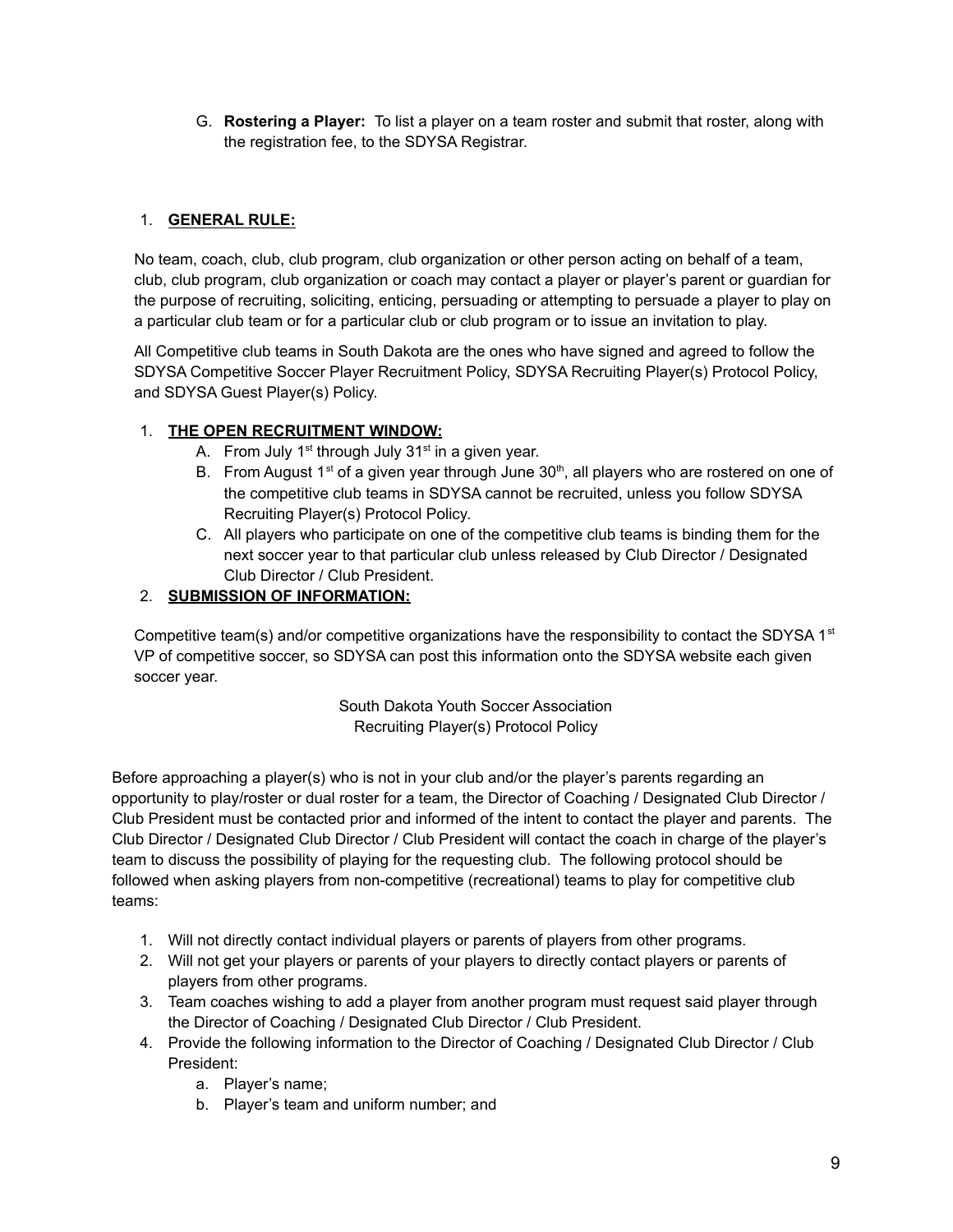- c. Coaches name and contact information.
- 5. Director of Coaching / Designated Club Director / Club President will make contact with the program's Director of Coaching / Designated Club Director / Club President in charge to receive contact information for the player's parents to begin discussions on rostering with current team.
- 6. Will not contact a player directly to discuss his/her play, style of play and/or potential recruitment.
- 7. Should a player initiate contact with you directly to play for the team, this same process should still be followed.
- 8. If there has not been a response back from the Director of Coaching / Designated Club Director / Club President within 3 days of request then the SDYSA State DOC can get involved. If this cannot be resolved at the SDYSA State DOC level then the next step would be to contact the SDYSA 1<sup>st</sup> VP (competitive) chair. If the conflict cannot be resolved, then the SDYSA Conflict Resolution Policy will be followed.

### South Dakota Youth Soccer Association Guest Player(s) Policy

Before approaching a player(s) who is not in your club and/or the player's parents regarding an opportunity to guest play or dual roster, the Director of Coaching / Designated Club Director / Club President must be contacted first. The Club Director / Designated Club Director / Club President has the right to grant or refuse the player request to guest play or dual roster.

Players or parents from your club should not directly contact players or parents of players from other clubs in regards to guest playing. Club Director / Designated Club Director / Club President to Club Director / Designated Club Director / Club President communication is the proper line of communication when asking for guest players from another club.

The use of guest players is permitted when that team is short of available players. Guest players are not to be used to replace currently rostered players.

Guest players may not be excused from their own team's activities without express approval from their coach.

Any conflict between teams regarding the sharing of players will be resolved by the Director of Coaching / Designated Club Director / Club President. Unless the conflict cannot be resolved then the SDYSA Conflict Resolution Policy will be followed.

SDYSA players may not play as a guest player with another team if the player's SDYSA team is participating in any event at the same time, unless the two organizations have a mutual agreement.

### **NOTE:**

- a. EXCEPTION: South Dakota ODP Events
- b. EXCEPTION: High School Events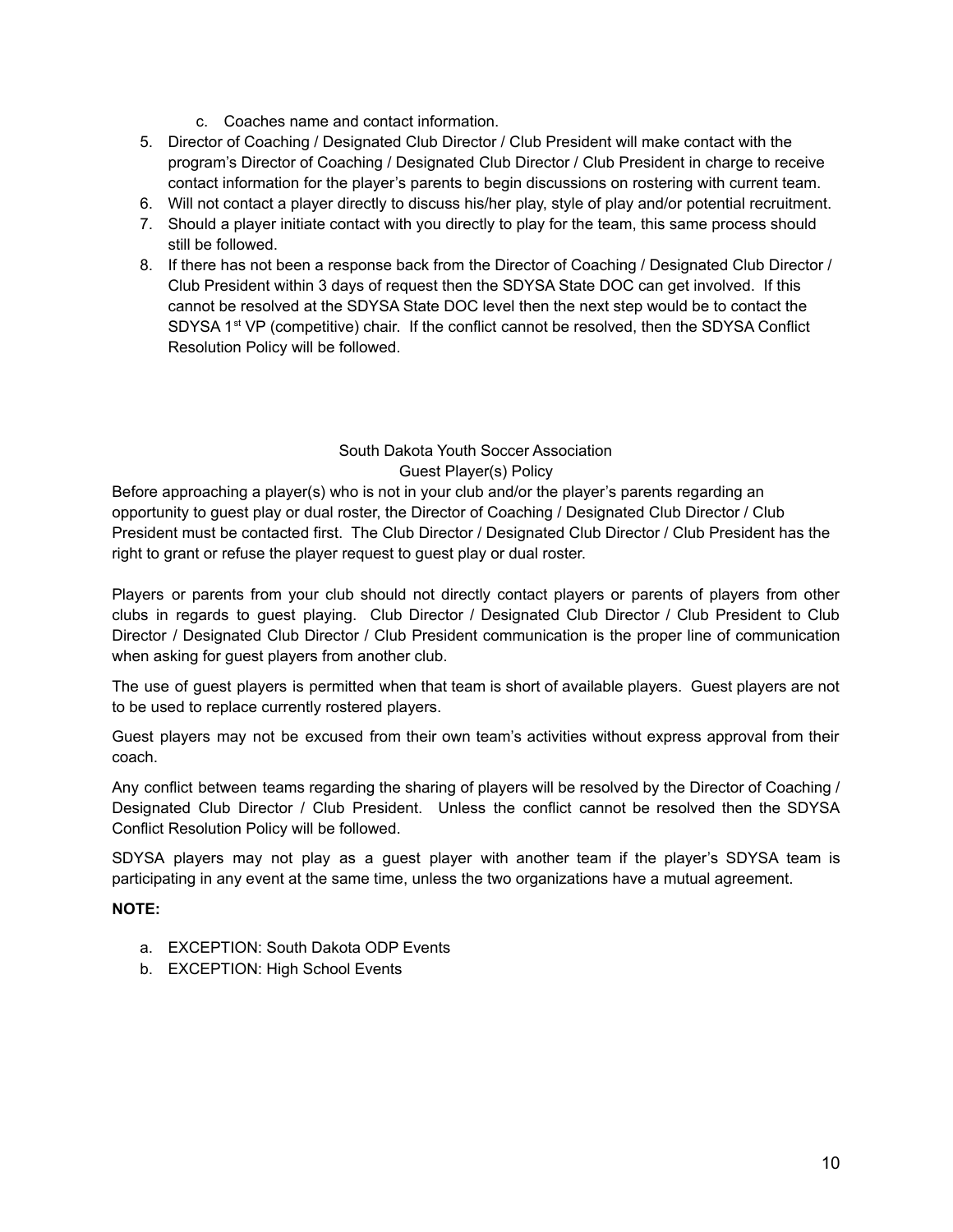# South Dakota Soccer Player Loan Agreement

| Section 1: To be completed by Current Team                                                                                                  |                                                                                                     |                                                                                  |                                                                                                                     |  |
|---------------------------------------------------------------------------------------------------------------------------------------------|-----------------------------------------------------------------------------------------------------|----------------------------------------------------------------------------------|---------------------------------------------------------------------------------------------------------------------|--|
|                                                                                                                                             | I, __________________________________, manager/coach of the __________________________________team, |                                                                                  |                                                                                                                     |  |
|                                                                                                                                             |                                                                                                     |                                                                                  |                                                                                                                     |  |
|                                                                                                                                             |                                                                                                     |                                                                                  |                                                                                                                     |  |
| out-of-state event.                                                                                                                         |                                                                                                     |                                                                                  |                                                                                                                     |  |
|                                                                                                                                             |                                                                                                     |                                                                                  |                                                                                                                     |  |
|                                                                                                                                             |                                                                                                     |                                                                                  |                                                                                                                     |  |
|                                                                                                                                             |                                                                                                     |                                                                                  |                                                                                                                     |  |
|                                                                                                                                             |                                                                                                     | Manager/Coach Signature __________________________________Telephone_____________ |                                                                                                                     |  |
| Name (Print)                                                                                                                                |                                                                                                     | Player ID#                                                                       | <b>Birthdate</b>                                                                                                    |  |
|                                                                                                                                             |                                                                                                     |                                                                                  |                                                                                                                     |  |
|                                                                                                                                             |                                                                                                     |                                                                                  |                                                                                                                     |  |
|                                                                                                                                             |                                                                                                     |                                                                                  |                                                                                                                     |  |
| Section II: To be completed by the Out-of-State/Country Team.                                                                               |                                                                                                     |                                                                                  |                                                                                                                     |  |
|                                                                                                                                             |                                                                                                     |                                                                                  | manager/coach of<br>the _________________________________team, will return the above-named player(s) to the team to |  |
| which they are registered and rostered after the final game of the tournament.                                                              |                                                                                                     |                                                                                  |                                                                                                                     |  |
| Manager/Coach<br>Signature <b>Example 2018</b> Telephone <b>Contract 2018</b> Telephone <b>Contract 2018</b> Telephone <b>Contract 2018</b> |                                                                                                     |                                                                                  |                                                                                                                     |  |
| Section III: To be completed by the State Association                                                                                       |                                                                                                     |                                                                                  |                                                                                                                     |  |
| above tournament is an approved US Soccer Federation sanctioned event.                                                                      |                                                                                                     |                                                                                  | I have verified that the above name player(s) are registered and rostered to the parent team and that the           |  |
| SD Soccer State Administrator                                                                                                               |                                                                                                     |                                                                                  | Date                                                                                                                |  |

٦

South Dakota Youth Soccer Association Disciplinary Policy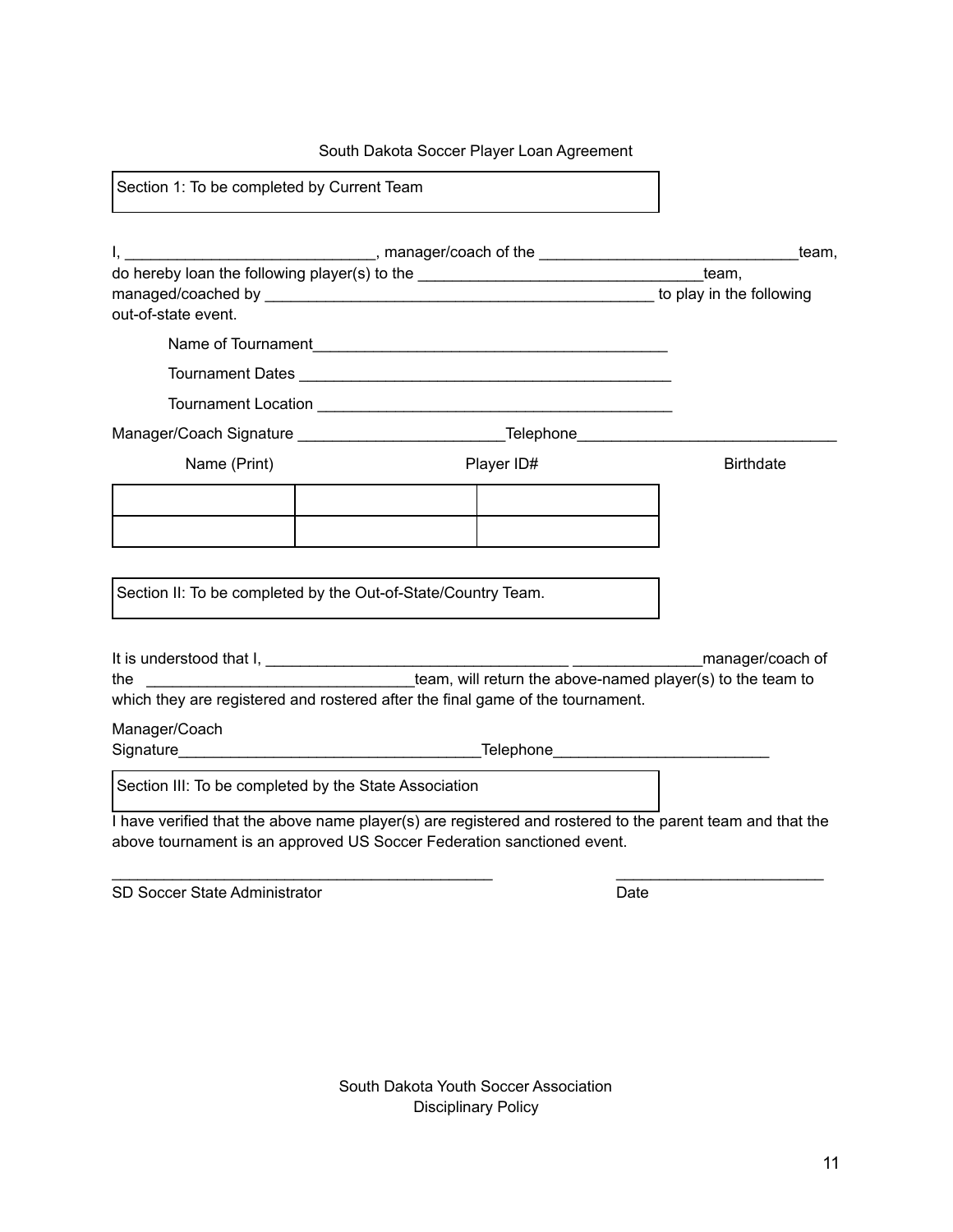### A. **Statement of Policy**

- 1. The South Dakota Soccer Association recognizes that from time to time there is a need to enforce organizational rules, hear disputes between members, provide disciplinary action as well as hear appeals from any disciplinary action applied. In addition, member leagues need clarification of certain aspects of discipline and appeals, and need guidelines for establishing the league policy.
- 1. The basis of the SOUTH DAKOTA SOCCER ASSOCIATION policy derives from the United States Soccer Federation Policy Manual, Policy 531-9, Misconduct Toward Game Officials, and Unites States Soccer Federation Bylaw 701, Hearing Procedures; Bylaw 705 Appeals Procedures, and U.S. Soccer Appeals Manual, first issued 2/24/00. (Amended 6/17/00)
- 2. DIVISION OF DISCIPLINE AND APPEALS.

**Disciplinary Hearings** are to be held pertaining to alleged violations of section 201 (b) (6) of the Amateur Sports Act of 1978. This section of the act provides an equal opportunity to amateur athletes, coaches, trainers, managers, administrators, and officials to participate in amateur athletic competition, without discrimination on the basis of race, color, religion, age, sex, or national origin, and with fair notice and opportunity for a hearing to any amateur athlete, coach, trainer, manager, administrator or official before declaring such individual is ineligible to participate. Disciplinary hearings can be held on all matters including disputes between members or disputes between members and those doing business or involved in activities with members not involving declarations of ineligibility to participate. Disciplinary hearings can be held to fine teams or place them on probation for activities that may be deemed negative in behavior or performance of agreement.

**Appeal Hearings** are held to determine the fairness of a lower level hearing or penalty or other decisions applied as a standard penalty.

### A. **Definitions and Clarification of Terms and Understandings**

- 1. Disciplinary Hearing. A meeting that is held to decide whether or not disciplinary action is needed for an incident with all parties having a chance to participate.
- 2. Standard Penalties. A league or SOUTH DAKOTA SOCCER ASSOCIATION may, by a vote of the board, maintain a list of standard penalties to be applied in the case of an infraction. The decision to apply the penalty resides with the president, chairman of the disciplinary committee or other designated person. Notice of application of a standard penalty must also include notice of the appeal process.
- 3. Payments. Any adult participant, coach, trainer, manager, administrator, official, league, team, club or group fails to pay for an activity, registration, permit, fine, or any proper payment, to the state can be denied the opportunity to participate in that activity or in any state activity or receive a travel permit until the payment is made or acceptable arrangements can be made for payment. This decision is appealable to the state Appeals Committee for a state activity, posting a fee in the amount of the disputed sum as a hearing fee. If the appellant's position is NOT upheld, the fee will be retained by the state and the fee will be considered as payment for the activity (if paid in full). If the appeal is successful, the hearing fee will be refunded to the appellant. At that time, the suspension will be rescinded. If a player has completed registration (paperwork and fees have been filed and paid to the state) for the current year, but his/her fees are in arrears from program a previous year, or from a program in the current year, the player can continue to play in league games, but may not enroll in any state program or travel until all fees are current. This can be appealed with the fee for appeal being the amount in question. If a player has not completed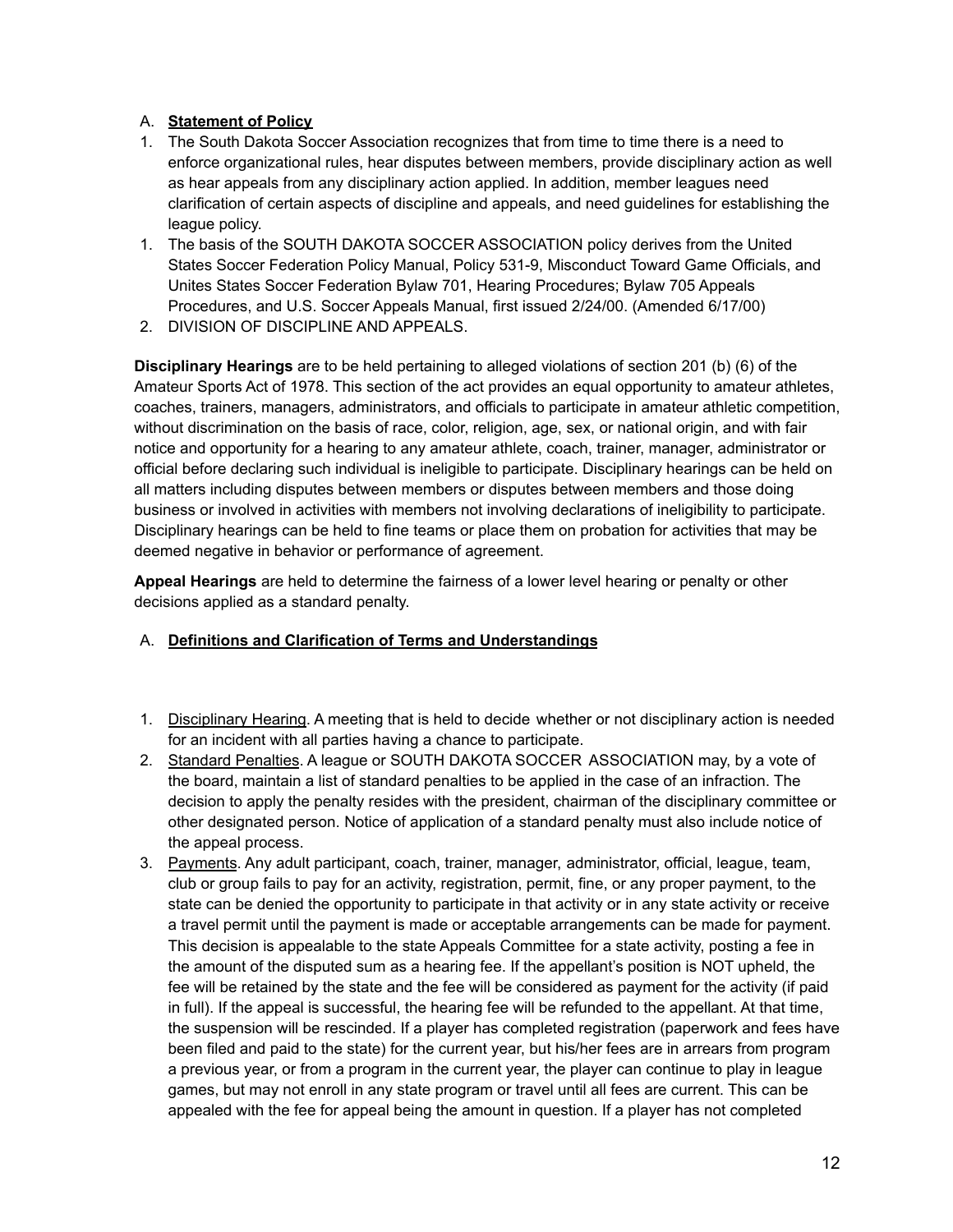registration for the current year and his/her fees are in arrears from the previous year, the league or state is permitted to not register the player for the current seasonal year until the fees are current.

- 4. Bad Standing. Any club, team or league, for which it is judged is in bad standing with one SDYSA member organization, is considered in bad standing with all members. For example, a club placed in bad standing with a league is in bad standing with SDYSA and with any other leagues. In order to place an entity in bad standing, a disciplinary hearing must be held. It is not necessary for another league or for SDYSA to hold additional disciplinary hearings, but SDYSA may hear the appeal.
- 5. Written Notice. Persons subject to discipline have a right to proper notice, which shall consist of notice of the date, time and place of the hearing or appeal. This notice must be mailed to the address known for the person within 10 days from the receipt of the request from the complainant for a disciplinary hearing.
- 6. Written Record. All aspects of disciplinary or appeal hearings must be documented. Minutes recording the persons present, persons speaking, and the formal outcome of the hearing as well as any other documentation used in the hearing will be a part of the permanent record of the hearing and will be maintained by the SDYSA state office. Taping of the proceedings is also acceptable as documentation, with the cost for transcription to be borne by the person requesting the transcription.
- 7. Notice of Appeal. All persons subject to a judgment at a level below the state level are to be notified as a part of the written notice of judgment of their right to appeal, and the process, time and cost to do so. All state level decisions, which are appealable, shall include notification to the person, as a part of the written notice of judgment of their right to appeal, the process, time, and cost to do so.
- 8. Probation. Probation is a condition of warning to the person that additional hearing panels may use in determining a harsher penalty for subsequent offenses.
- 9. Mediation. Mediation is a process agreed to by both parties to come to a resolution of a case. No member of the Disciplinary Committee including the Chairman or Appeals Committee including the Chairmen may participate in the mediation. Both parties must agree to the mediation result in writing, agreeing not to pursue the matter in appeal. The mediator and the result must be acceptable to both parties. If one party does not agree to a result, the Disciplinary or Appeals Committee will hear the matter. Any matter can be subject to mediation (except those in state sponsored programs due to the immediacy of the necessity to hear the matter). Mediation should be offered in every case that is brought for a Disciplinary Hearing or an Appeal Hearing, but must not interfere with the timeliness of the hearing or the appeal, unless the accused party or appealing party agrees to the mediation, in which case the hearing may be delayed until after the mediation if resolution is not obtained.

# **BOARD POLICY DA-1:**

Board Policy for Establishment of Disciplinary Action including General Matters, League Level Hearings, State-Run Program Hearings, and State Level Hearings.

### **Section 1. Disciplinary Hearing (General)**

A. When an allegation of misconduct by any member is made, according to the guidelines of the United States Soccer Federation, the United States Youth Soccer Association and the South Dakota Soccer Association, the parties are notified of the appropriate hearing in writing within 10 days of receiving the allegation of misconduct.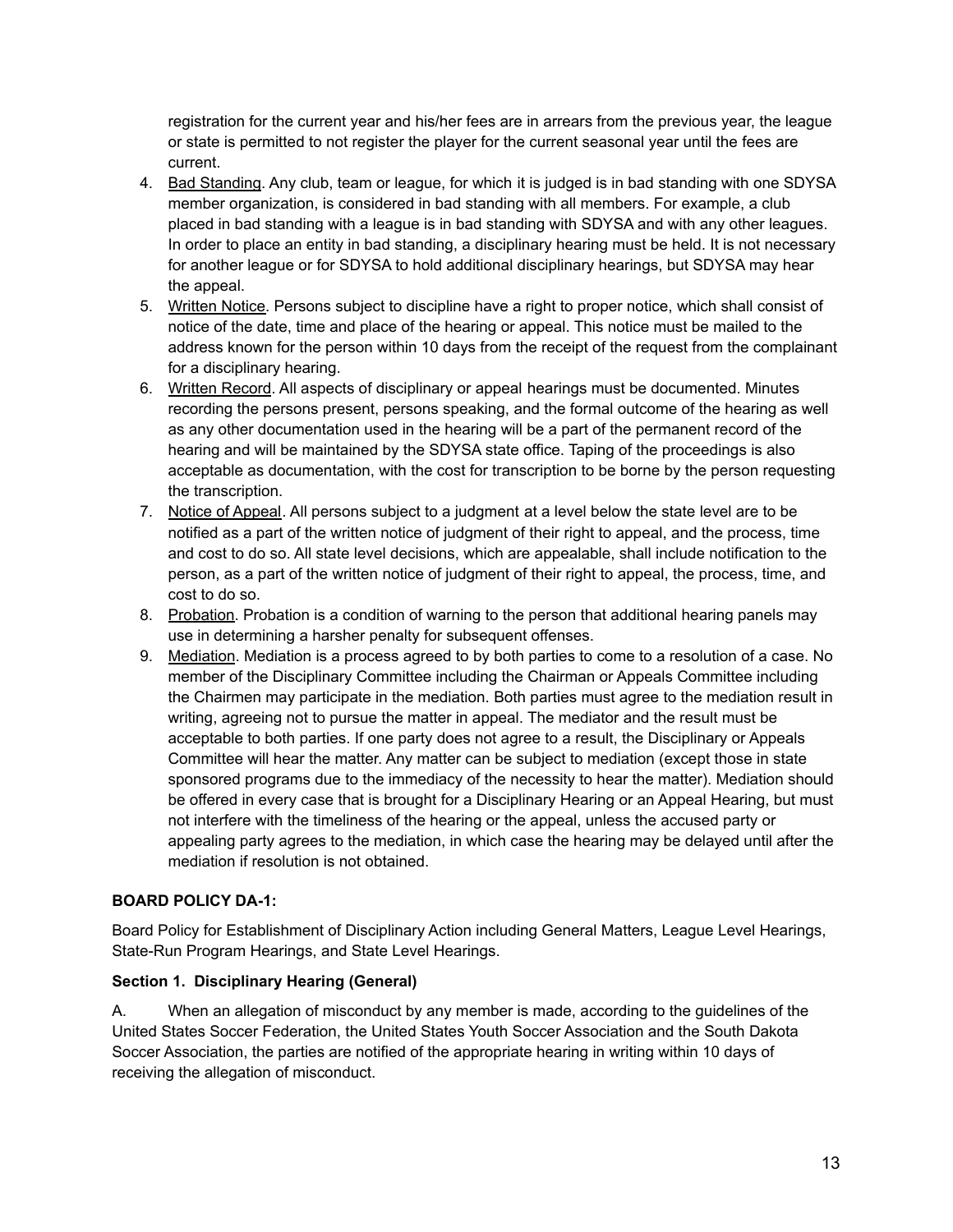B. The SDYSA President or Chair of the appropriate panel (Discipline and Appeals) will ask both parties if they would like the matter to be referred to mediation. The mediation will be described as follows:

1. Mediation is to be offered in the case to settle it prior to a formal hearing.

2. Both parties will meet together and separately with a mediator, who will be agreed upon by both parties.

3. If a common result can be gained, and if both parties will agree to abide by the terms of the document, no appeal will be available in the matter.

4. If, at any time either party withdraws from the mediation process, the Disciplinary or Appeals process will begin from that point.

C. If the misconduct is an assault or abuse against a referee, and the referee does not agree to mediation, a disciplinary hearing will be held.

D. Disciplinary Hearings will be held in accordance with the rules concerning notices, records, etc.

1. The notice of a hearing must be in writing and describe in detail the grounds for the hearing.

2. Parties filing a request for hearing, and parties receiving notice shall have access to all pertinent information regarding the incident or action. Affiliate soccer organizations shall not deny access to any information that could apply to the appeal. The Unites States Soccer Federation Appeals Committee shall base its decision upon the evidentiary record of the league, state disciplinary or appeals committees.

3. NOTE: Players who are in jeopardy of losing playing time for other than red card suspensions or referee assault, may request to their league president if a league hearing is to be held, or to the SDYSA President if the hearing is at the state level, for the player's hearing be held prior to the player's next game. If the hearing cannot be fast-tracked to accommodate this, then the player will be permitted to play until the hearing. (Red Card and referee assault suspensions are covered in the first section of this policy.)

4. The League or State Disciplinary Committee shall have the right to decline a hearing if:

a. The request for a hearing is filed by a party other than the original parties. League officers are considered original parties in matters pertaining to league matters.

b. The proper procedures have not been followed in requesting a hearing to the committee; or

c. The information necessary to make a fair and just decision on the hearing has not been furnished.

d. The league or SDYSA can refuse to conduct a Disciplinary or Appeals hearing if the offense is not against a rule, law, policy or other written article.

5. The committee can meet together, on a conference telephone call, or a combination of the two.

6. At all levels of the process, if a decision is not reached within 30 days of receipt of the written notice, the party filing for the hearing may submit the request to the next higher level without determination.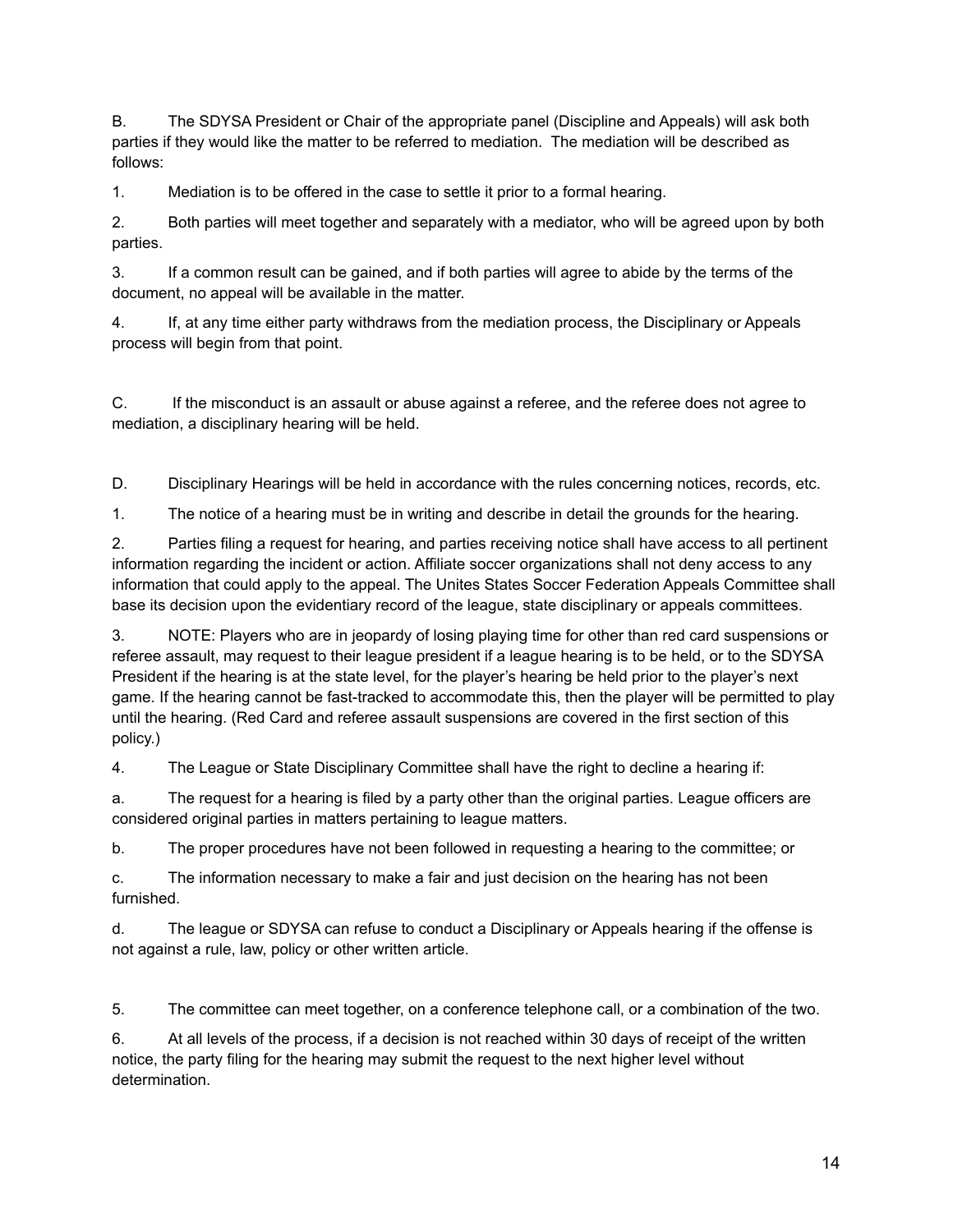7. Decisions of the lowest disciplinary committee shall be binding at all levels unless a higher authority overturns the decisions. Failure to abide by the decision of the committee shall be grounds for disciplinary action by the League Board of Directors, if at the league level, or the SDYSA Board of Directors if the matter is at the state level.

8. At the conclusion of the disciplinary process, the Chairperson of the Disciplinary Committee shall forward any suspension to the SDYSA President, who will cause a list of all suspensions to be sent to member leagues at least four times per year listing the name, position, league, offense, and date the suspension is to be completed.

9. Players, coaches or officials suspended from activities by a league or by the state, or by any affiliate or associate member of the United States Soccer Federation are not permitted to participate in the programs or activities of any other league, state or affiliate of USSF.

E. For every league or state disciplinary hearing that may involve penalties against a player, the committee must include an SDYSA player or former player over the age of 18 years old who has participated with a USSF National Team, a USYSA Regional Team or an SDYSA State Team.

# **Section 2. Disciplinary Hearings: Leagues (In addition to rules in Section 1)**

A. Leagues can establish a discipline committee to hear alleged violations of league rules that deal with suspensions of an athlete, coach, trainer, manager, administrator, official, and club.

B. Referee assault and abuse violations are dealt with at the state level. Referee Assault and Abuse cases must be reported in writing to the SDYSA President in a timely manner. Failure to do so may result in the inability to verify the incident and the case will not be heard.

C. Rules for and violations by parents/spectators may be included in league rules. Leagues have the responsibility to make and enforce parent/spectator rules for behavior and for referee assault and abuse. League discipline for parents/spectators concerning sideline behavior are not appealable.

D. All decisions of the league discipline committee are appealable to the SDYSA Appeals Committee except decisions dealing with the behavior or actions of parents and spectators, which are not appealable.

E. The league must establish rules of notification of parties, makeup of the committee, etc. following the guidelines at the end of this document.

# **Section 3. Disciplinary Hearings: State (In addition to rules in Section 1)**

A. The SDYSA may provide for fines and probation to members at any level. If approved by the Board of Directors, the SDYSA Disciplinary Committee can apply fines and probation as a matter of course for specified offenses. These fines and probation can be appealed to the SDYSA Appeals Committee.

B. Members having disputes with each other can request a state disciplinary hearing. However, the matter may be referred to mediation or a grievance hearing, which are not covered under these rules.

C. The State Disciplinary Committee will hear all cases of alleged referee assault and abuse. When the SDYSA President verifies an allegation of assault, the person is automatically suspended until the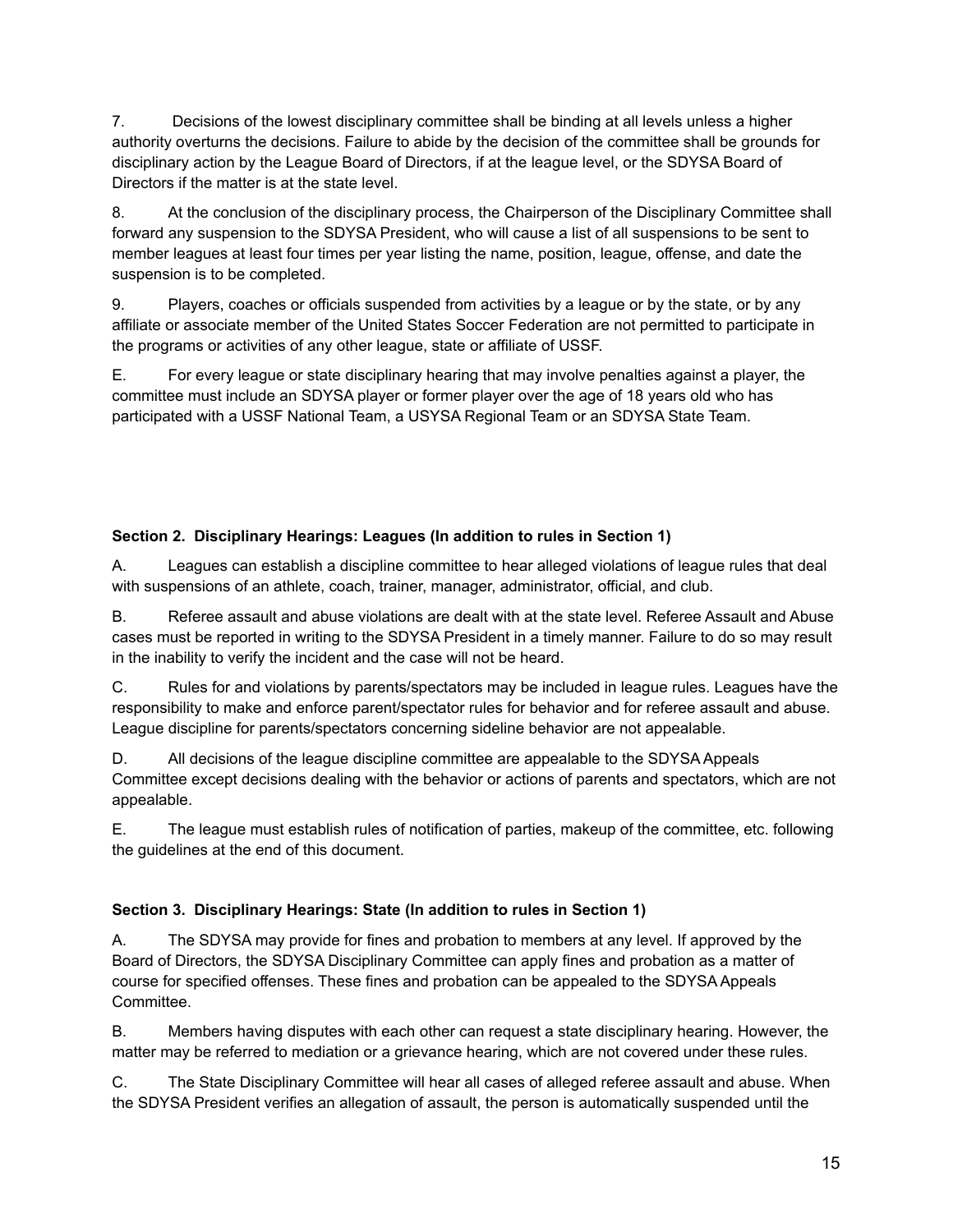hearing on the assault. The rules for the hearing on referee assault are to be found in a special section in this document.

### **Section 4. Disciplinary Hearings: State Sponsored Programs (In addition to rules in Section 1)**

A. Players, coaches, managers, officials at state cups are subject to disciplinary actions by the State Cup Site Disciplinary Committee.

1. Site Disciplinary Committees can be formed at each site according to the rules in the SDYSA Site Directors Manual.

- 2. The only appeal on site will be vested with the official Tournament Director or designee.
- 3. In lieu of an on-site appeal, decisions can be appealed to the State Appeals Committee.

B. Players, coaches, managers, officials, parents and spectators at out-of-state Olympic Development Program activities may be subject to disciplinary actions by the ODP Disciplinary Committee. Players, coaches, managers, officials, parents and spectators at in-state activities are subject to disciplinary actions by the State Disciplinary Committee. For out-of-state situations:

1. A committee shall be formed that does not include the highest-ranking SDYSA ODP official on site. Ranking will be as follows: SDYSA President, Program Director, State Registrar, Director of Coaching, Boys or Girls Head State Coach, Team Administrator of the player(s) in question, Team Administrator of another team, Head Coach of the player(s) in question, Assistant Coach of the player in questions, Coach of another team.

2. The only on-site appeal is to the highest ranking state ODP official on site.

3. In lieu of an on-site appeal, decisions can be appealed to the SDYSA Appeals Committee upon return to the state.

C. Parents or spectators at a state-sponsored event who commit referee assault will be arrested.

D. A state cup or ODP official will counsel parents or spectators, who commit referee abuse at a state-sponsored event. The allegation of abuse will be in the judgment of the state cup or ODP official. The second offense of alleged abuse for that team (which can occur concurrently) will result in the team not being allowed to have any spectators or parents present for subsequent games, as determined by the site director, if a state cup, or the senior ODP official, if an ODP activity. Failure of the parents/spectators to abide by the ban from attending will result in forfeiture of games; forfeiture of bond, if any; and a fine of up to \$500 per occurrence.

E. The above are appealable to the SDYSA Appeals Committee after the event.

# **Section 5. Penalties**

A. No state association, official, club, league, team, coach, referee, or player or their representative, may invoke the aid of the courts of any state or of the United States without first exhausting all available remedies within the appropriate soccer organizations.

B. For violation of this rule, the offending party shall be subject to the sanctions of suspension and fines, and shall be liable to the USSF and State Association for all expenses incurred by the USSF and its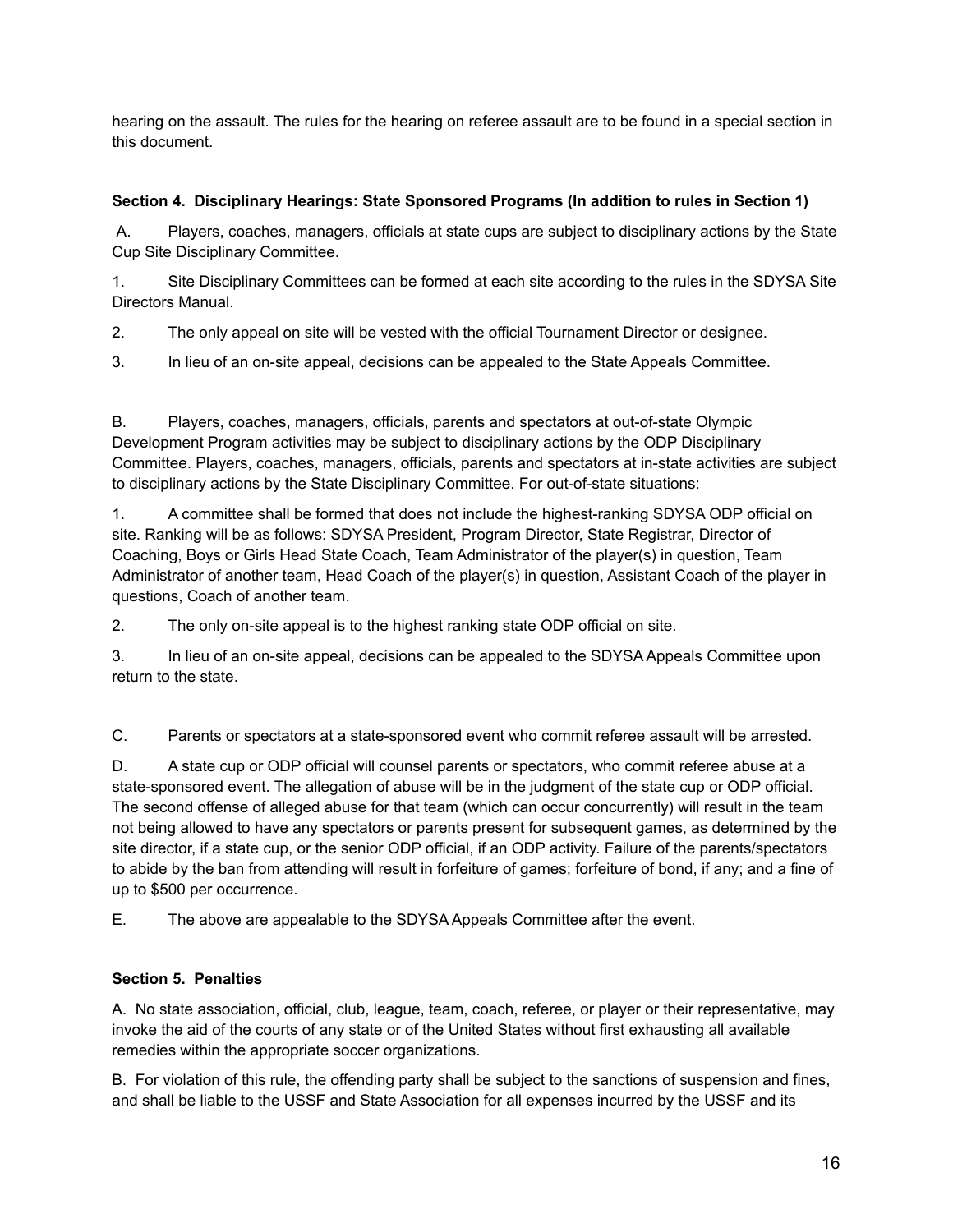officers, and state association and their officers, as appropriate, in defending each court action, including, but not limited to, court costs, attorneys fees, reasonable compensation for time spent by officers and employees in responding to and defending against allegations in the action, including responses to discovery and court appearance, travel fees, and expenses for holding special meetings necessitated by court action.

# **BOARD POLICY DA-2:**

Board Policy for Establishment of Appeals

# **Section 1. Hearing of Appeal.**

A. The South Dakota Soccer Association shall establish a committee, which shall be the final arbiter for all protests and appeals at or below the state level, except those mediated with a result signed by both parties, which is not appealable.

B. There will be no more than two hearings at or below the state level. Leagues may hold only one hearing: a disciplinary hearing or an appeals hearing for appealing a standard penalty.

C. All decisions of the league discipline committee are appealable except decisions dealing with the behavior or actions of parents and spectators.

1. Players in ODP situations receive immediate hearings at the ODP level. Players on ODP trips outside of the state boundaries may appeal a suspension or being sent home to the highest state ODP official at the site in lieu of a state appeal hearing within the state upon return.

2. Standard penalties (applied without a hearing) can be appealed to the league appeals committee if a league penalty, or the SDYSA Appeals Committee, if an SDYSA standard penalty.

3. The official record shall be limited to all of the material considered at the hearings.

4. The line of authority hearing an appeal beyond the National State Association shall be the USSF Appeals Committee.

5. In accordance with USSF Policy 705, Section 1, not every decision heard by the SDYSA Appeals Committee is appealable to the USSF.

# **Section 2. State Level Appeal Filing Procedure**

A. The appeal must be in writing and describe in detail the grounds for the appeal. The appeal must be an original (facsimiles not accepted) appeal form mailed to the SDYSA President at the state office.

B. The SDYSA President, or Appeals Chairman will ask both parties if they would like the matter to be referred to mediation. The mediation will be described as follows:

1. Mediation is to be offered in the case to settle it prior to a formal hearing.

2. Both parties will meet together and separately with a mediator, who will be agreed upon by both parties.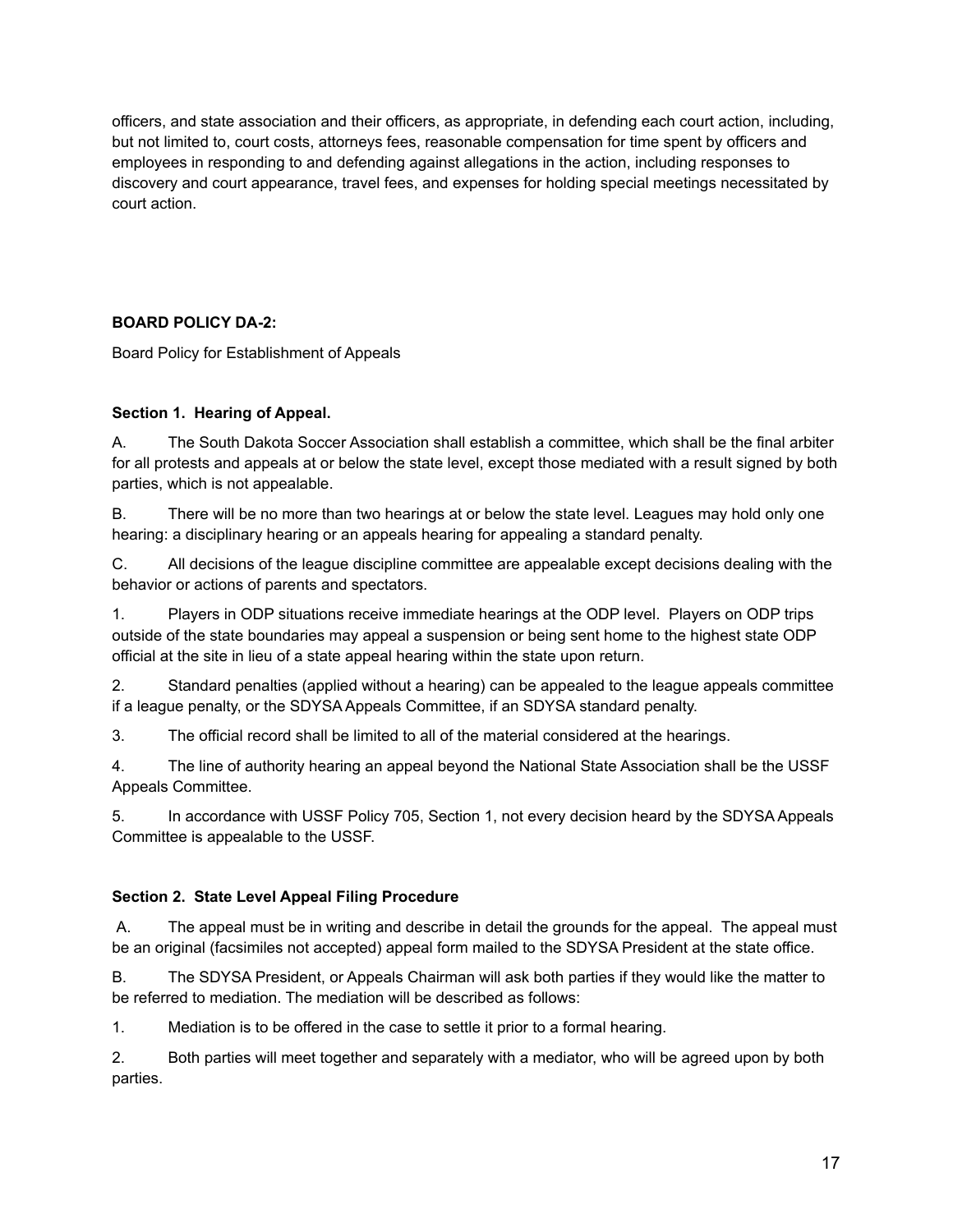3. If a common result can be gained, and if both parties will agree to abide by the terms of the document, no appeal will be available in the matter.

4. If, at any time either party withdraws from the mediation process, the Disciplinary or Appeals process will begin from that point.

C. Parties filing an appeal shall have access to all pertinent information regarding their appeal. Affiliate soccer organizations shall not deny access to any information that could apply to the appeal. The USSF Appeal Committee shall base its decision upon the evidentiary record utilized by the SDYSA Appeals Committee or other body whose decision is being appealed.

D. The written appeal must be received in the state office ten (10) business days from the date of the receipt of a written decision from a lower authority. In the case of competitions, the time allowed to file appeals may be less than ten (10) days if the competition rules so specify.

E. NOTE: players who are in jeopardy of losing playing time for their next game may request to their league president if a league hearing is to be held, or to the SDYSA President if the hearing is at the state level that the player hearing be held prior to the next game. If the hearing cannot be fast-tracked to accommodate this, then the player will be permitted to play until the hearing. (Red Card suspensions and referee assault are covered in the first section of this policy.)

F. The appeal fee, payable to SDYSA in the form of money order, cashier's check or certified check shall accompany the appeal. The fees are as follows:

1. \$100 for all appeals, except, as in (2) and (3) below. If the appeal is successful the fee will be returned. If the appeal is not successful, the fee will be put into the SDYSA Sportsmanship Fund.

2. The amount of the disputed fine, or sum in the case of suspension for failure to pay fees owed. If the decision is upheld, the fee (amount of the disputed sum) will be forfeited. If the appeal is not upheld, the fee will be refunded.

3. There is no fee for appeals for players, except in the case of failure to pay fees.

G. The State Appeal Committee shall have the right to decline a hearing if.

1. The appeal does not pertain to the original protest or the decision of a lower authority;

2. The appeal is filed by a party other than the original parties to the protest/appeal;

3. The proper procedures have not been followed in appealing to the committee; or

4. The information necessary to make a fair and just decision on the appeal has not been furnished.

H. The appeal at the state level may, but does not have to be, a re-hearing of facts. The appeal is to be based on the fairness of the original hearing and/or the question of whether sanctions are capricious or arbitrary.

I. The appeals committee may uphold the decision entirely, reverse the decision entirely, uphold the decision and lower the penalty, or refer the matter back to the league for a re-hearing or reconsideration. The penalty from the lower authority cannot be increased.

J. The appeals committee can meet together, on a conference telephone call, or a combination of the two.

K. At all levels of the appeal process, if a decision is not reached within 30 days of receipt of the written appeal, the party filing the appeal may submit the appeal to the next higher level without determination and the appeal fee submitted will be applied at the next level.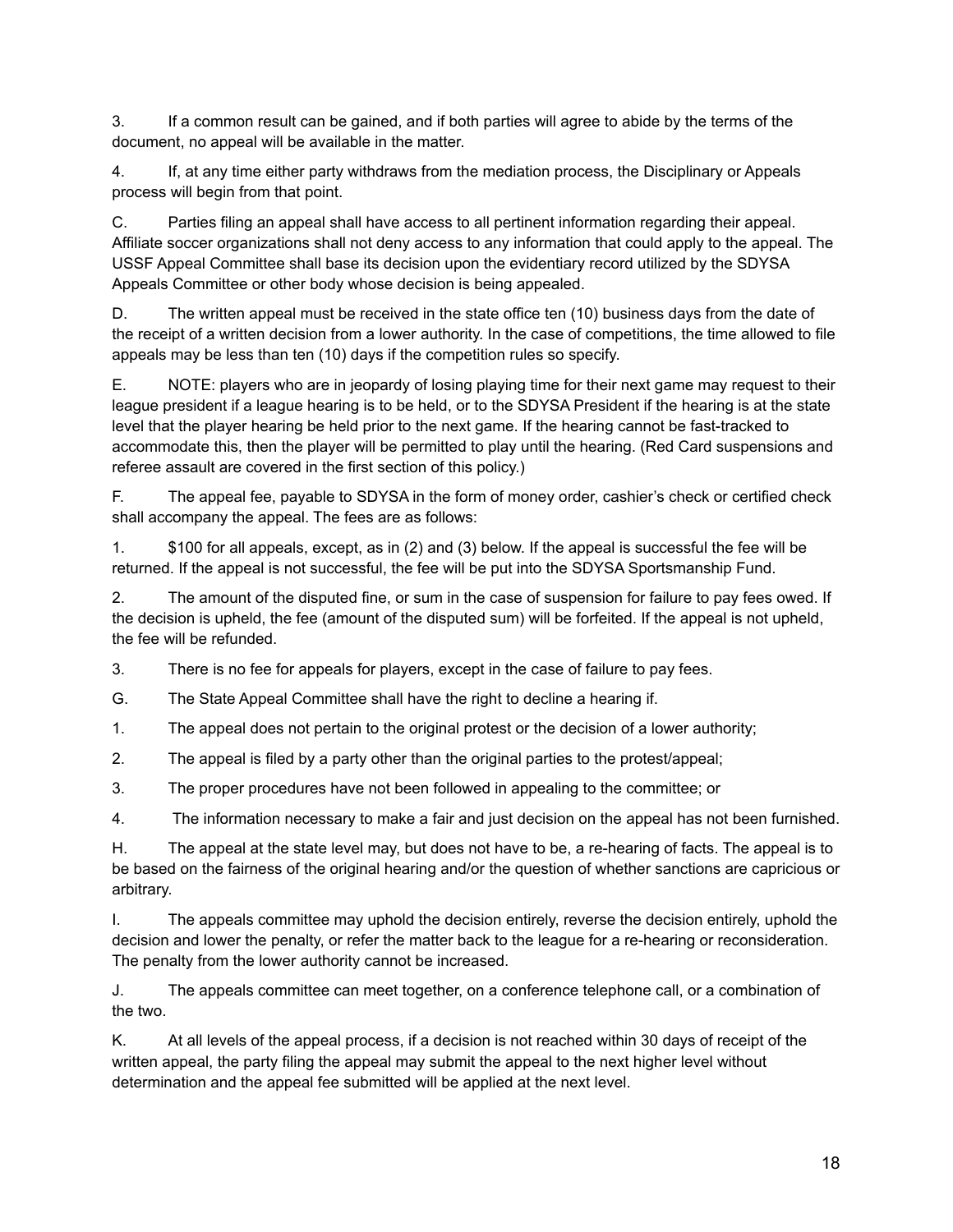L. Decisions of the SDYSA Appeals Committee shall be binding at all levels unless a higher authority overturns the decisions. Failure to abide by the decision of the committee shall be grounds for disciplinary action by the SDYSA Board of Directors.

M. All decisions at all levels of the appeal process shall stand and be in full force and effect until changed by a higher authority.

N. At the conclusion of the process (disciplinary or final appeal) the SDYSA President will cause a list of all suspensions to be sent to member leagues at least four times per year listing the name, position, league, offense, and date the suspension is to be completed.

O. Players, coaches or officials placed in bad standing by a league or by the state, or by any affiliate or associate member of the United States Soccer Federation are not permitted to participate in the programs or activities of any other league, state or affiliate of USSF. These players are accorded appeal rights through the USSF Appeals level.

P. Players suspended from a league, but not placed in bad standing (permitted to play or participate in other programs or leagues) are not automatically in bad standing with other leagues. Their rights to appeal extend only through the SDYSA Appeals level.

### **BOARD POLICY DA-3**

Board Policy on Referee Assault and/or Referee Abuse

The South Dakota Soccer Association policy on Referee Assault and Abuse is based on the information from the United States Soccer Federation Policy Manual. It is a duty of all entities of soccer in this state from the SDYSA Board of Directors to each member league, club and team to pass along to all players, coaches, managers, administrators, parents or spectators the rules pertaining to referee assault and referee abuse. The expectation is that any and all instances of assault and abuse are unwarranted and are to be dealt with according to the rules herein.

The league holds the first and only line of responsibility for parents and spectators at practices and games except for state cup and ODP situations. Parents and spectators have no appeal of any discipline applied by their league for behavior at practices or games.

### Referee Assault and Abuse

Reprinted from the United States Soccer Federation Policy Manual. Sections amended to conform to USSF rules.

*Policy 531-9 MISCONDUCT TOWARD GAME OFFICIALS*

#### Section 1. General

Misconduct against referees may occur before, during and after the match, including travel to and from the match. Misconduct may occur also at later times when directly related to duties of a game official as a referee.

Section 2. Rule Application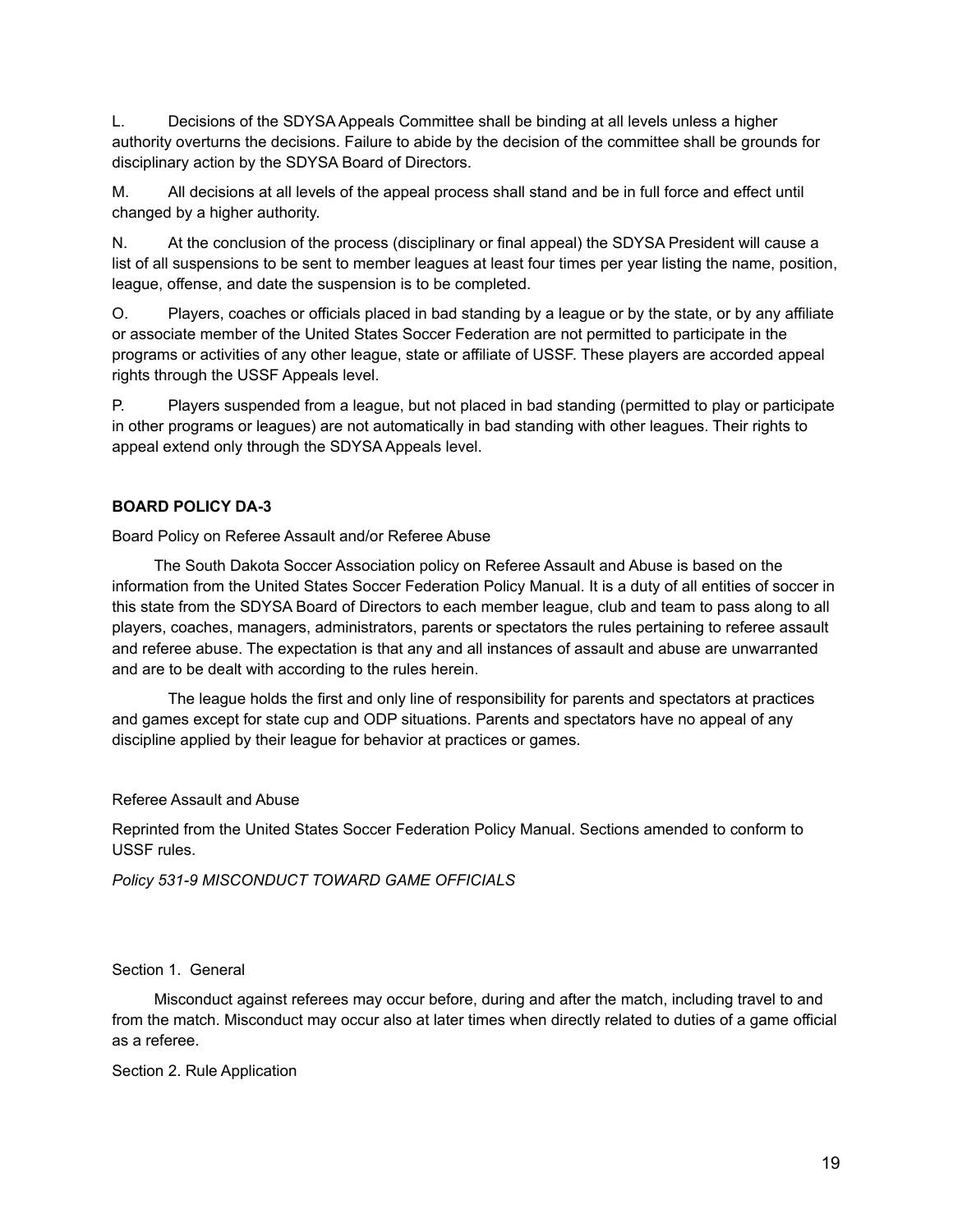(a) This policy shall supersede all rules of organization Members that pertain to assaults or abuse upon Federation referees, assistant referees, the manner and means of hearings, appeals, and re-hearings in matters pertaining thereto.

(b) Nothing in this policy rule shall be construed to restrict or limit any league, event/tournament or State Association from applying equal or greater restrictions to anyone not listed in section 4(a)(1) of this policy (i.e. a spectator associated with a club or team).

Section 3. Terms and References

As used in this policy—

(1) "Referee" includes the following:

A. All currently registered USSF referees, assistant referees, fourth officials or others duly appointed to assist in officiating in a match.

B. Any non-licensed, non-registered person serving in an emergency capacity as a referee (under Rule 3040)

C. Any club assistant referee.

(2) ."Hearing" means a meeting of at least three neutral members, of whom one is designated or elected to serve as chairman. The hearing shall be conducted pursuant to guidelines established by the National State Association.

(3) (A) (i) Referee assault is an intentional act of physical violence at or upon a referee.

(ii) For purposes of this policy, "intentional act" shall mean an act intended to bring about a result that will invade the interests of another in a way that is socially unacceptable. Unintended consequences of the act are irrelevant.

(B) Assault includes, but is not limited to the following acts committed upon a referee: hitting, kicking, punching, choking, spitting on, grabbing or bodily running into a referee; head butting; the act of kicking or throwing any object at a referee that could inflict injury; damaging the referee's uniform or personal property, i.e. car, equipment, etc.

(4) (A) Referee abuse is a verbal statement or physical act not resulting in bodily contact which implies or threatens physical harm to a referee or the referee's property or equipment.

(B) Abuse includes, but is not limited to the following acts committed upon a referee: using foul or abusive language toward a referee; spewing any beverage on a referee's personal property; spitting at (but not on) the referee; or verbally threatening a referee.

(C) Verbal threats are remarks that carry the implied or direct threat of physical harm. Such remarks as ."I'll get you after the game" or "You won't get out of here in one piece" shall be deemed referee abuse.

Section 4. Jurisdiction and Hearings

a) General

1) When any amateur or professional player, coach, manager, club official or game official assaults or abuses a referee, the original jurisdiction to adjudicate the matter shall vest immediately in the responsible National State Association which is affiliated with the United States Soccer Federation.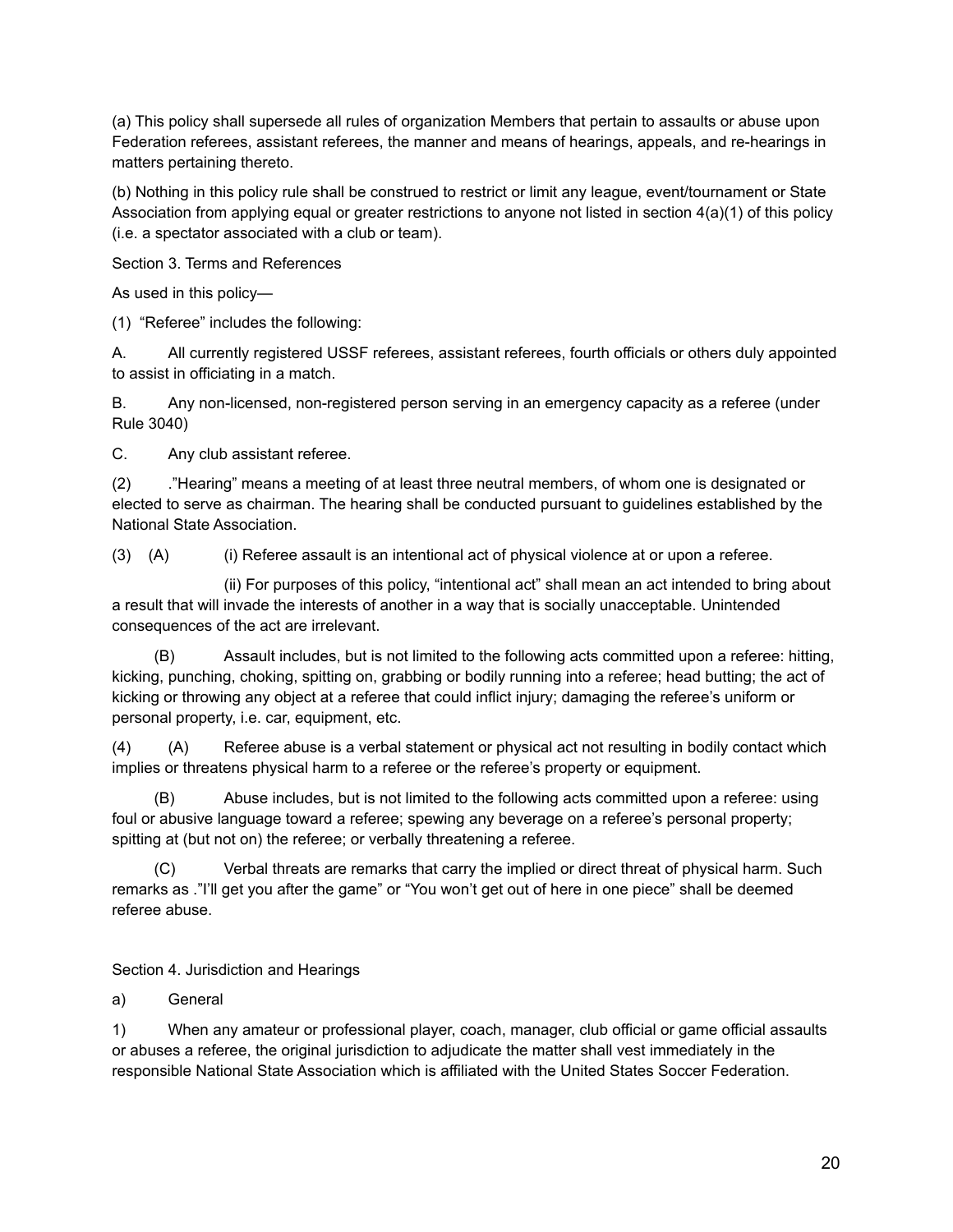2) When an allegation of assault is verified by the National State Association, the person is automatically suspended until the hearing on the assault.

3) The National State Association must hold a hearing within thirty (30) days of the verification by the Association or League of the abuse or assault or, if applicable, the thirty-day period provided by subsection (b)(3) of this section. If the Association or League does not adjudicate the matter within that period of time, original jurisdiction shall immediately vest in the Federation Appeals Committee to adjudicate the matter, to which the same provisions as to the term of suspension shall apply.

4) Failure to hold the initial hearing shall not rescind the automatic suspension.

5) The person charged with referee abuse or assault will be given the opportunity to waive the hearing, in which case, the automatic penalty will be assessed. The waiver must be in writing and received by the State Office, addressed to the SDYSA President, within 5 business days of notification of the charge. A person who waives the hearing cannot appeal the decision.

b) Events and Tournaments

1) In the event that an assault on or abuse of a referee occurs in an event outside the alleged offender's home state, the referee shall (A) immediately notify the Event/Tournament Chairman, and (B) forward a copy of the game report and his/her comments on the incident to the Event/Tournament Chairman.

2) The Event/Tournament Chairman shall have the right to immediately convene a hearing at the site of the Event/Tournament, at which the alleged offender, the coach of the alleged offender when the offender is a player, and the game official should be present. Information presented at this hearing shall promptly be related to the alleged offender's National State Association President by the Event/Tournament Chairman, both orally and in writing; however, failure to provide written information shall not restrict the offender's home National State Association from taking action with regard to any referee abuse or assault.

3) Final jurisdiction shall vest with the alleged offender's home National State Association. A hearing shall be held by that National State Association within thirty (30) days of the receipt of the initial report of the abuse or assault on a referee.

Section 5. Penalties and Suspensions

A. Assault

1). The player, coach, manager, or official committing the referee assault is automatically suspended as follows:

a). for a minor or slight touching of the referee or the referee's uniform or personal property, at least 3 months from the time of the assault;

b). except as provided in clause (3) or (4), for any other assault, at least 6 months from the time of the assault;

c). for an assault committed by an adult and the referee is 17 years of age or younger, at least 3 years; or

d). for an assault when serious injuries are inflicted, at least 5 years.

2). A State Association adjudicating the matter may not provide a shorter period of suspension but, if circumstances warrant, may provide a longer period of suspension.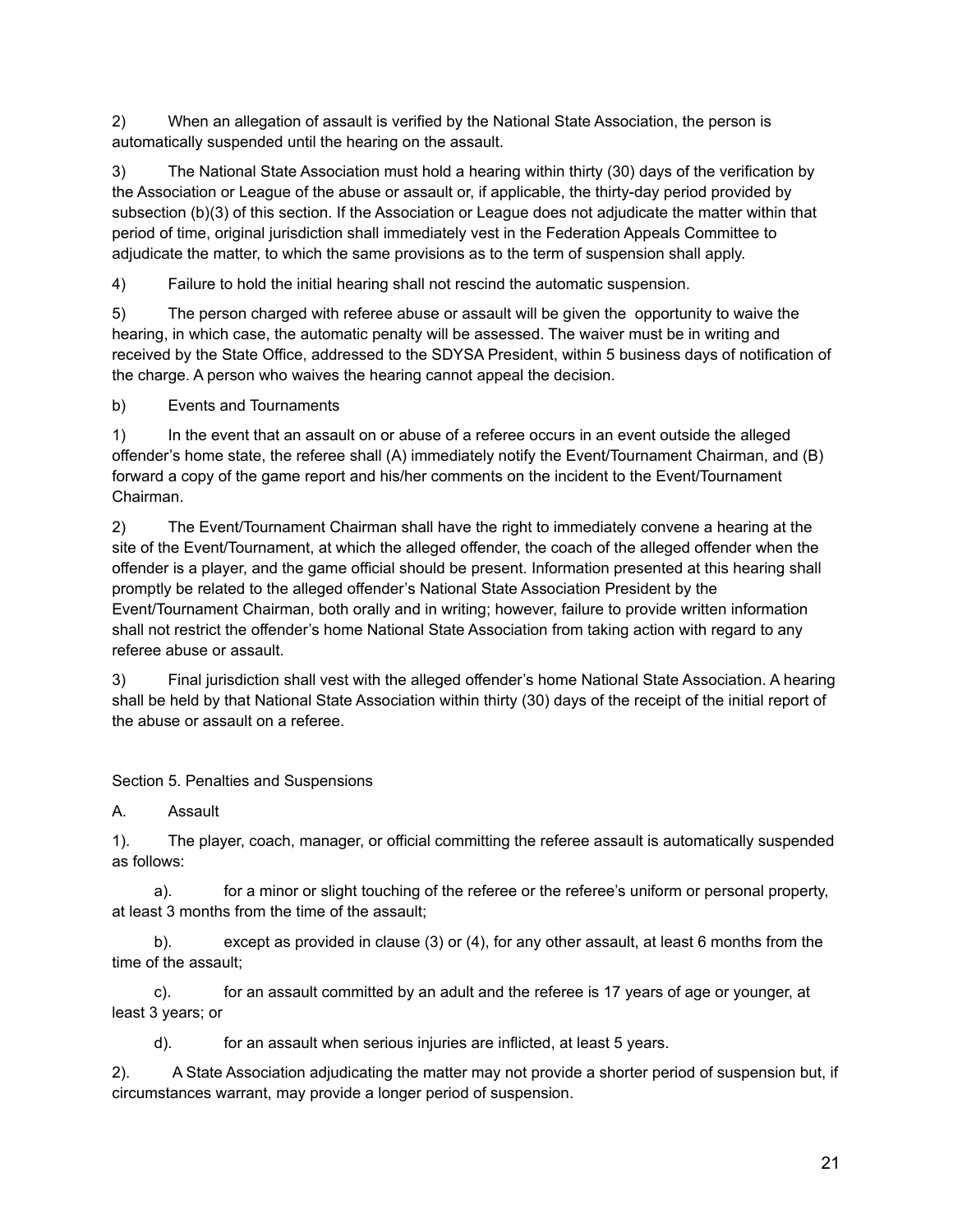### B. Referee Abuse

The minimum suspension period for referee abuse shall be at least three (3) scheduled matches within the rules of that competition. The National State Association or Professional League adjudicating the matter may provide a longer period of suspension when circumstances warrant (e.g. habitual offenders).

### Section 6. Appeals

### (a) Assault

A player, coach, manager, or official who is found by the Disciplinary Committee to have committed the assault may appeal to the (National) Appeals Committee by following the procedures Federation Bylaw 705 within 10 days from receipt of the decision of the State Association.

### (b) Abuse

A player, coach, manager or official who is found by the Disciplinary Committee to have committed the abuse may appeal the decision by following the appellate procedures of Federation Bylaw 705 within ten (10) days from receipt of the decision of the State Association.

### Section 7. Procedure for Reporting Assault and Abuse

(a) Procedures for reporting of referee assault and/or abuse shall be developed and disseminated by the National Referee Committee to all Federation registered referees for use in their National State Association.

(b) Referees shall transmit a written report of the alleged assault or abuse, or both, within 48 hours of the incident (unless there is a valid reason for later reporting) to the president of the National State Association or Professional League or their designees and the State Referee Administrator. For tournaments or special events, the referee shall transmit a written report to the tournament director on the day of the incident and to his home state SRA within 10 days of the incident.

# South Dakota Soccer Association Policy Process on Referee Assault or Abuse

A. Referees have a responsibility to report assault and abuse to the state association (which is the designee of the president of SDYSA), and the State Referee Administrator (SRA) within 48 hours, unless there is a valid reason for delay. For tournaments or special events, the referee shall transmit a written report to the tournament director on the day of the incident and to his/her home state SRA within 10 days of the incident.

B. It is the responsibility of the SDYSA league to insure that the referee is making the report to the state office in a timely manner, and assist referees, if necessary to do so. This does not absolve the referee from making the report. The referee has 48 hours to make the report, and the league has 48 hours to send a report, if the referee does not, or if the league, by league rule, accepts the responsibility for sending these reports.

C. If the referee's report is not received in a timely manner, the time for notification of the disciplinary hearing, in the case of assault, or the first time abuse shall begin with the verification by the state office. If the referee's report is not received within 48 hours and there is no valid reason for doing so, verification of the event may be difficult, and the case may not be referred for further action.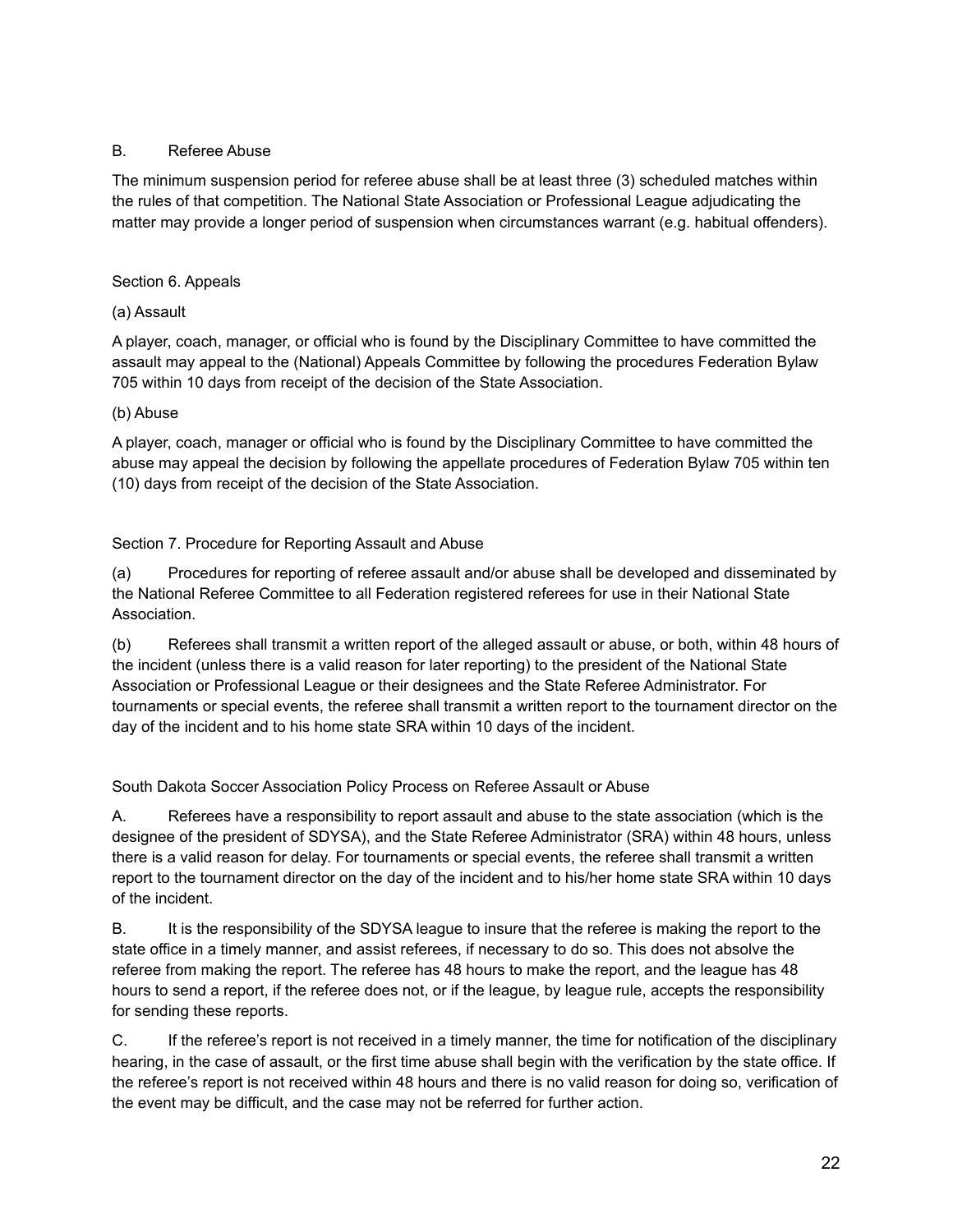D. All allegations of referee assault shall be sent to the State Office in writing 48 hours from the alleged offense. The SDYSA President will verify the incident and notify the person and the league of the suspension pending outcome of the Disciplinary Hearing. Within 30 days of the notification of the state office, a state Disciplinary Hearing will be held.

E. All allegations of referee abuse will be sent to the State Office in writing 48 hours from the alleged offense. Within 30 days of the notification of the state office, a state Disciplinary Hearing will be held.

F. It is expected that all cases of abuse and assault of referees by parents or spectators will be handled at the league level. SDYSA recommends for assault of referees of any age by a person who is not a player, coach, manager or official that the police are to be called and the perpetrator arrested. SDYSA recommends for abuse of referees of any age that after the first offense the spectators be counseled on proper behavior and warned. After the second offense that the team will lose its right to have anyone except carded players and coaches attend any games for the remainder of the season. There is no appeal for league discipline of persons who are not players, coaches, managers, or officials. Therefore parents/spectators who are disciplined by a league have no further recourse.

G. Parents or spectators at a state-sponsored event for whom it is alleged that they have committed referee assault will be arrested. If it is alleged that they have committed referee abuse, they will be counseled by a tournament official. The second offense of abuse (which can occur concurrently) will result in the team not being allowed to have any spectators or parents present for subsequent games, as determined by the site director if a state cup, or the senior ODP official, if an ODP activity.

### Hearing Procedures:

The South Dakota Soccer Association shall adhere to the following standards of USSF Bylaw 701. (Hearing Procedures)

In all hearings conducted under these bylaws, the parties shall be accorded.

(1) Notice of the specific charges or alleged violations in writing and possible consequences if the charges are found to be true;

(2) Reasonable time between receipt of the notice of charges and the hearing within which to prepare a defense;

(3) The right to have the hearing conducted at a time and place so as to make it practicable for the person charged to attend;

(4) A hearing before a disinterested and impartial body of fact-finders;

(5) The right to be assisted in the presentation of one's case at the hearing;

(6) The right to call witnesses and present oral and written evidence and argument;

(7) The right to confront witnesses, including the right to be provided the identity of witnesses in advance of the hearing;

(8) The right to have a record made of the hearing if desired; and

(9) A written decision, with reasons for the decision, based solely on the evidence of record, issued in a timely fashion.

In addition, the following State Association Rules shall apply. Please note: The South Dakota Soccer Association is not considered the "prosecutor" of referee assault and abuse cases. It is considered the neutral arbiter of the matter. The referee brings and presents the charges against the party being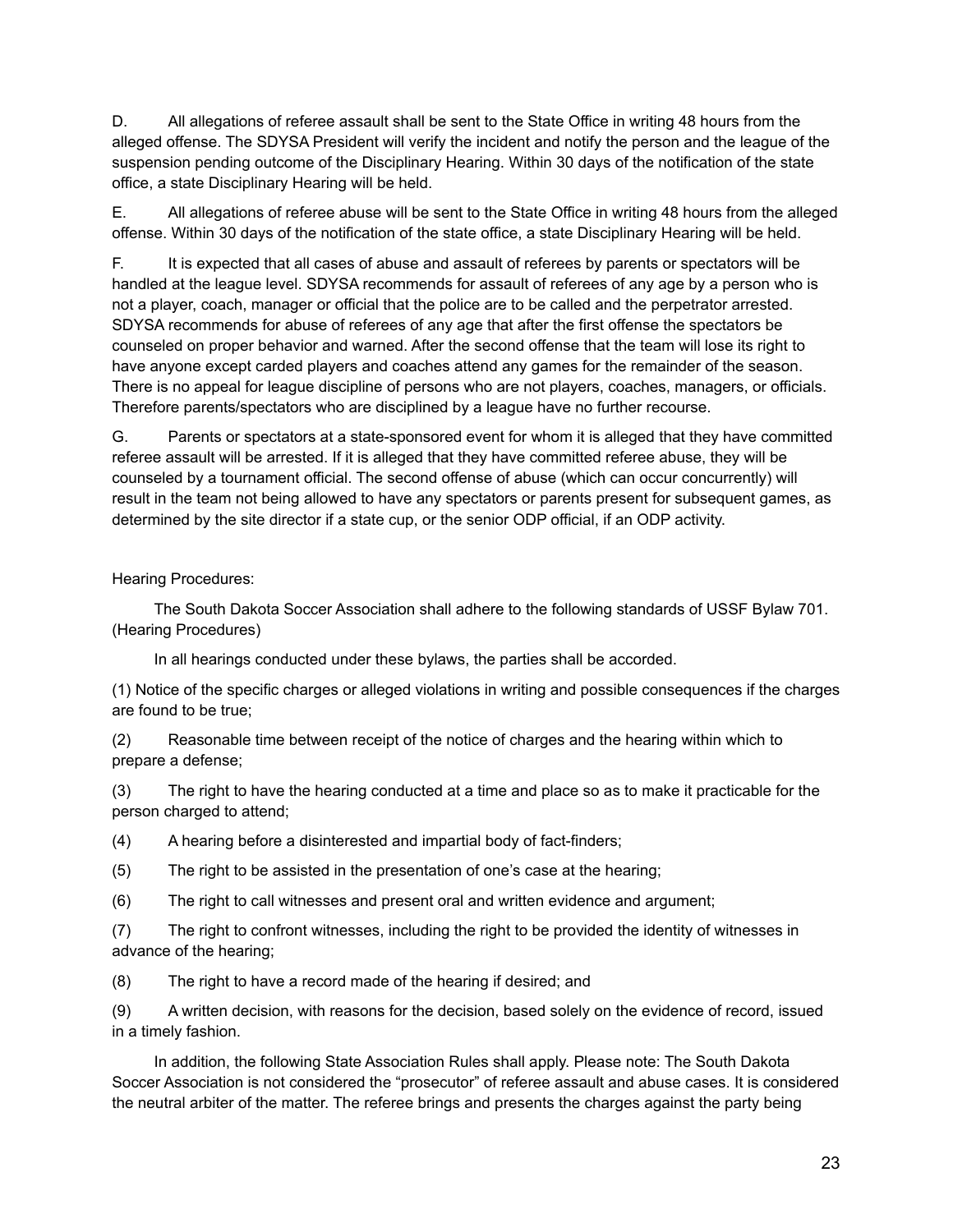charged. The SDYSA President (or designee) is neutral in the matter, and may answer questions from either or both parties as to hearing procedures. When a judgment by the SDYSA Disciplinary or Appeals Committee is appealed to the USSF, SDYSA becomes a party defending the appeal.

1. Immediately upon receipt of the notice of hearing, each party shall notify the Committee Chairman or designee in writing by fax (330-659-0989) or letter (Disciplinary/Appeals Chairman, Box 367, Richfield, OH 44286) of the identity of witnesses to be presented. Failure to do so 24 hours prior to the hearing is a violation of section 7 above and will result in the witness(es) not being permitted to give testimony. The chairman of the committee or designee must have this information available 24 hours prior to the meeting, if requested by each or both parties.

2. Each party shall have the right to have an individual (further referred to as representative) present at the hearing to assist in presenting or defending the party's case. Such an individual may be, but does not have to be, an attorney.

3. The parent or guardians, in addition to the representative as in section 1, must accompany any party, who is a minor.

4. Representatives may consult with the party, but are not permitted to speak on behalf of the party or question witnesses.

5. All SDYSA hearings will proceed with the rules established by this document. All federal, state or local rules of evidence or civil procedure shall not be applicable.

6. Representatives shall have the right to be physically present in the hearing room and to sit next to or right behind the party, so that the party may seek assistance when desired.

7. The party may confer briefly with the representative before making a response to a question or before making a statement. The committee may limit the frequency and duration of the conferences so as not to unduly interfere with the proceeding.

8. The party may request a recess to confer with the representative. Such a request will be granted unless the number of requests by a party becomes unreasonable or the length of a requested recess is deemed by the hearing panel to be unreasonable.

9. The party may be assisted in preparing written materials and collecting documents; however, the party must present the materials and documents. Representatives are not permitted to present them. The party has complete responsibility for those materials and documents and is subject to questioning about them.

10. The party has a right to be present throughout the presentation of materials and questioning and shall have a right to challenge written or oral statements. The deliberations are held outside the presence of others not on the panel, and only the result of the deliberation is to be made public.

11. All witnesses, who are minors, must also be accompanied by their parent(s) or guardian(s).

12. No testimony, other than that given orally, will be permitted. No written testimony will be received unless the author of the writing is present to be questioned.

13. Only witnesses to an incident or activity shall be heard. Character witnesses will not be permitted.

14. The judgment of the panel will be mailed certified mail the first business day following the hearing. It will state the decision, cite the section violated, state the fact that the decision was based on the evidence, if it was so, the reason for the decision, the penalty, and the rights and process of appeal.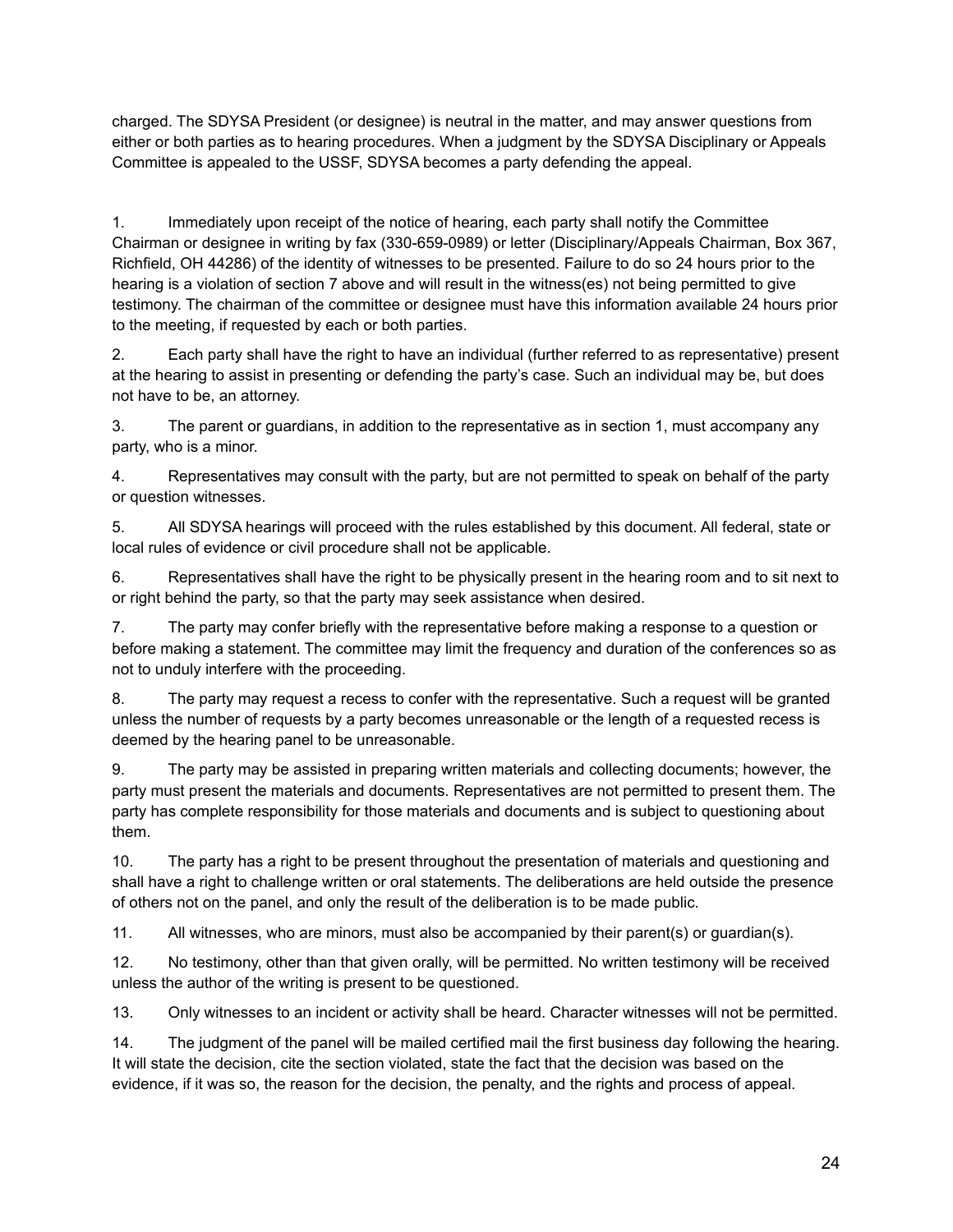15. Witnesses are limited to three per side.

16. Telephone testimony is allowed; however, the proceedings are not to be interrupted or delayed due to electronic or mechanical malfunction.

17. Written Notice shall be sent to the address of the person subject to discipline through mail with a return receipt. If the party fails to pick up the mail, it will be considered properly delivered if sent to the last known address of the party. It is the responsibility of the parties to verify their addresses to the SDYSA President.

The SDYSA Committee, either Appeals or Disciplinary shall consult with the President in the proper wording of the decision letter, to insure proper form and appeals notice.

# ORDER OF HEARING

- Introduction of all parties
- Distribution of all written reports by witnesses and parties.

• Reading of the rules of the USSF and SDYSA as to hearings (does not have to be oral as long as all parties have time to read the document).

- Statement by the accusing party
- Questions by the accused of the accusing party
- Witnesses (one at a time) on behalf of the accusing party
- Questions of each witness by the accusing party
- Statement by the accused person
- Questions by the accusing party of the accused
- Witnesses (one at a time) on behalf of the accused party
- Questions of each witness by the accusing party
- Final comments and statement by the accusing party
- Final comments and statement by the accused party
- Deliberations with all parties except for panel and assisting staff
- Results mailed the day after the hearing

South Dakota Youth Soccer Association

Conflict Resolution Policy and Procedures

# Policy:

It is the policy of the South Dakota Youth Soccer Association (SDYSA) to provide a formal means for the resolution of conflict within the organization and among its members. Association members are players, coaches, referees, and administrators who are registered with US Youth Soccer Association through SDYSA.The Executive Director and the Conflict Resolution Committee will uphold the policies and procedures of the SDYSA. The Executive Director will act as the Conflict Resolution Officer, or in their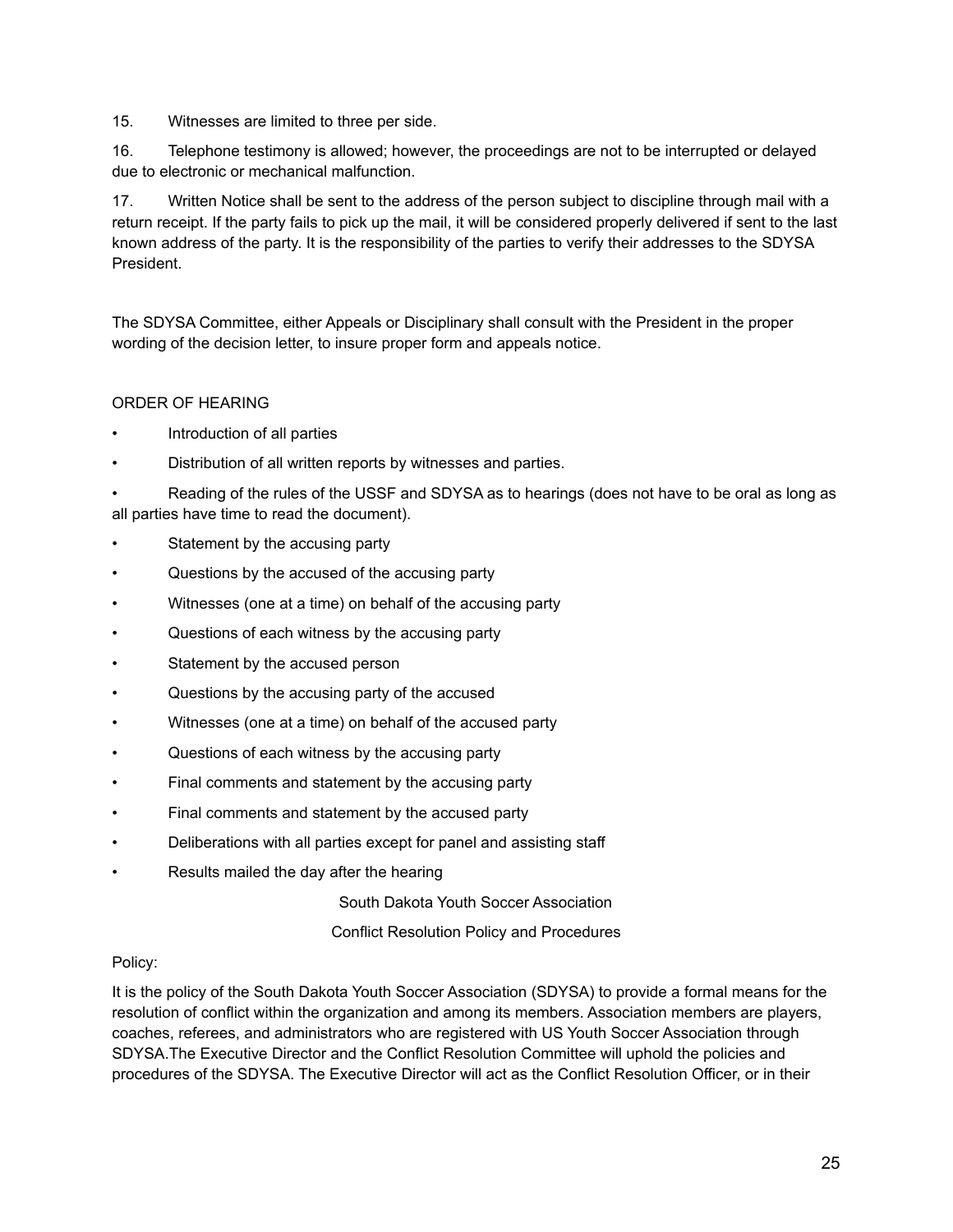absence or in the event that the ED is the subject of a grievance, the president can appoint a representative to sit as the CRO.

# Purpose:

To identify a procedure to resolve conflicts which arise involving players, coaches, referees, or administrators when such conflicts are in violation of state rules, involve disputes between local associations, where no conflict resolution or mediation process is available at the local level, or when the Conflict Resolution Committee grants a hearing. The Conflict Resolution excludes matters of discipline.

# Procedure:

1. Any member of the SDYSA having a grievance which he/she is unable to satisfactorily resolve by direct communications with the involved party or parties should contact the next level of authority in the following order: appropriate member of the local association, President of the local association , local conflict resolution committee.

2. If all local options have been exhausted and the situation has not been satisfactorily resolved, the individual may contact the Conflict Resolution Officer (CRO) who will attempt to mediate the dispute. A written grievance must be submitted to the CRO before any action is taken. A letter of the filed grievance, along with a copy of this policy, will be distributed to all parties involved and written rebuttals must be submitted within 10 days of notification. Once written documentation is received the CRO will mediate the dispute between parties involved. If the matter is successfully resolved, the CRO will file a report and a resolution as agreed upon with the State President. If the dispute is not successfully resolved, either party of the dispute may make a request for a hearing before the Conflict Resolution Committee.

3. Members of the SDYSA Conflict Resolution Committee shall be appointed by the President or Executive Vice President if the President is unable and shall include: The President or representative, one Vice President, one District Representative, and the Executive Director. The State Referee Administrator (SRA) may serve in an advisory capacity. Appointed members must not be directly involved in the situation. The CRO or representative will chair the meeting and will only vote to break a tie.

4. A written request shall be submitted to the CRO within one week of the completion of the attempt to mediate by the CRO. The hearing will take place within one month of the request. The committee will reach a decision within 24 hours of the hearing and will notify the involved parties by mail or email as to the outcome. All decision will include mention of the right to appeal the decision to the United State Soccer Federation (USSF).

5. Involved parties may bring witnesses to the hearing (up to 3 per side). If an individual feels he/she requires more than the allotted number of witnesses, he/she must have prior approval by the President or representative. Committee members are encouraged to solicit input from involved individuals as needed.

6. One Committee member will be assigned as recorder to number evidence and take notes. Audio/visual recording is optional and is not accepted by US Youth Soccer Association unless transcribed.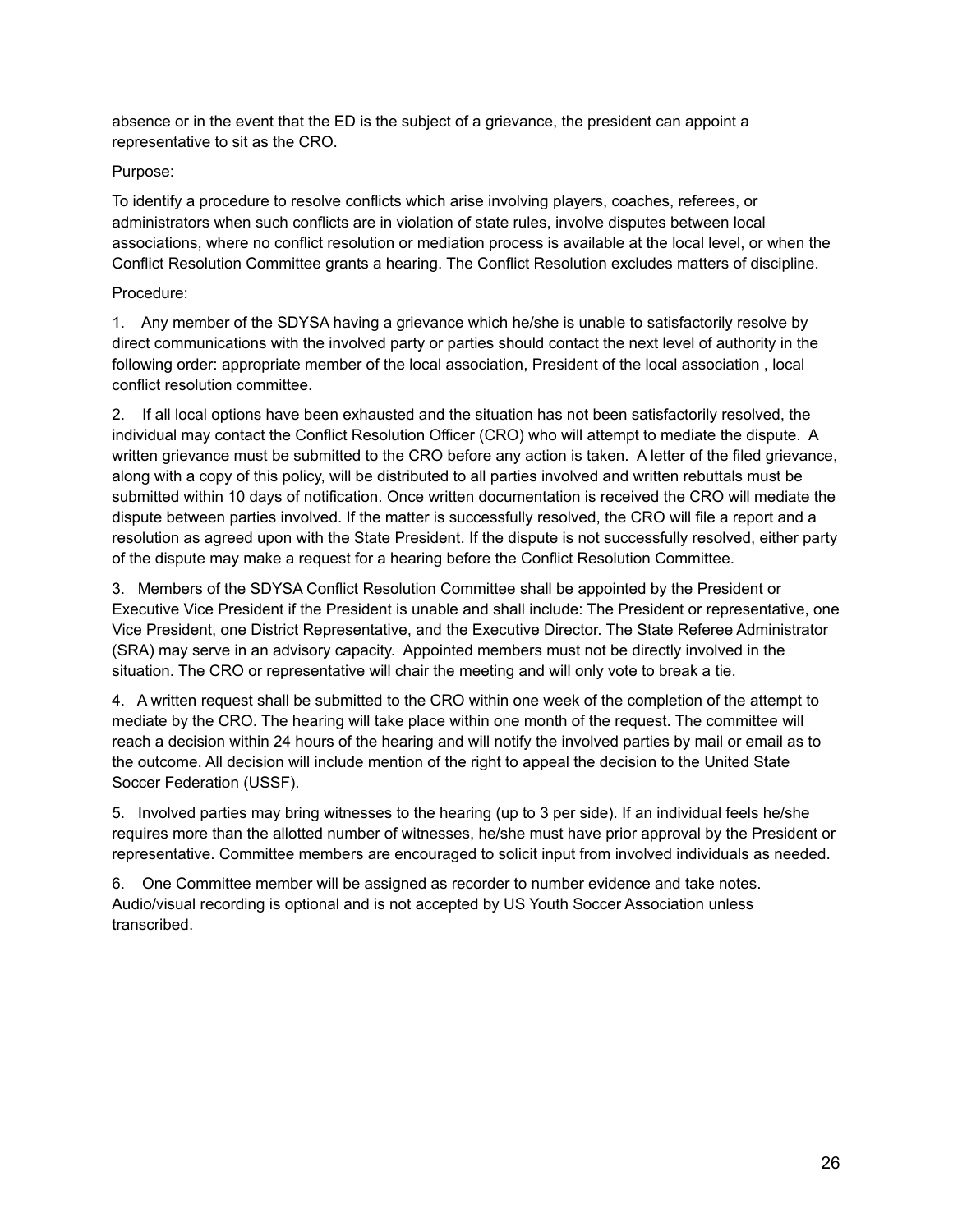### South Dakota Youth Soccer Association Board Position Descriptions

### President

The President of the Association shall:

- Work with the board and communities to further SDYSA's mission.
- Be the chief executive officer of the association
- Shall preside at all meetings.
- May pass upon all bills and claims against the corporation and may countersign all checks.
- May be an ex-officio member of all committees.
- Shall make all committee appointments, subject to Board approval.
- Shall be entitled to one (1) vote at any Board meeting, but only in the event a tie-breaking vote is needed.
- Evaluate programs for effectiveness and put forward long-term strategic growth and sustainability plans.
- Act as a spokesperson to the larger community, speaking on behalf of the organization and advocating for the cause.
- Set high standards for board conduct and intervening if conflicts of interest or confidentiality issues arise.
- Crisis Management Spokesperson
- Schedule quarterly board meetings to be held throughout the year.
- Facilitate communication within the Executive Board.

### Executive Vice President

The Executive Vice President shall:

- Assist the President as requested.
- Facilitate communication within the Executive Board.
- Plan, develop and enforce policies and objectives for the organization to ensure its values and meet established goals.
- Attends quarterly Board meetings of the SDYSA.
- Attends Annual General Membership meeting of the SDYSA.

### Executive Board Member Positions

The Executive Board will consist of President, Executive Vice President, Representative from the Operating Directors, Secretary, and Treasurer. The V Executive Vice President and then the remainder in order of their rank, shall succeed to the powers of the President in his/her absence and shall have such additional duties as designated by the President or the Board.

The Executive Board, and then the remainder Board Positions in order of their rank, shall success to the powers of the President in his/her absence and shall have such additional duties as designated by the President of the Board.

### Order of succession:

President, Executive Vice President, Representative from the Operating Directors, Secretary, Treasurer, State Competitive Director, State Recreational Director, Director of Risk Management.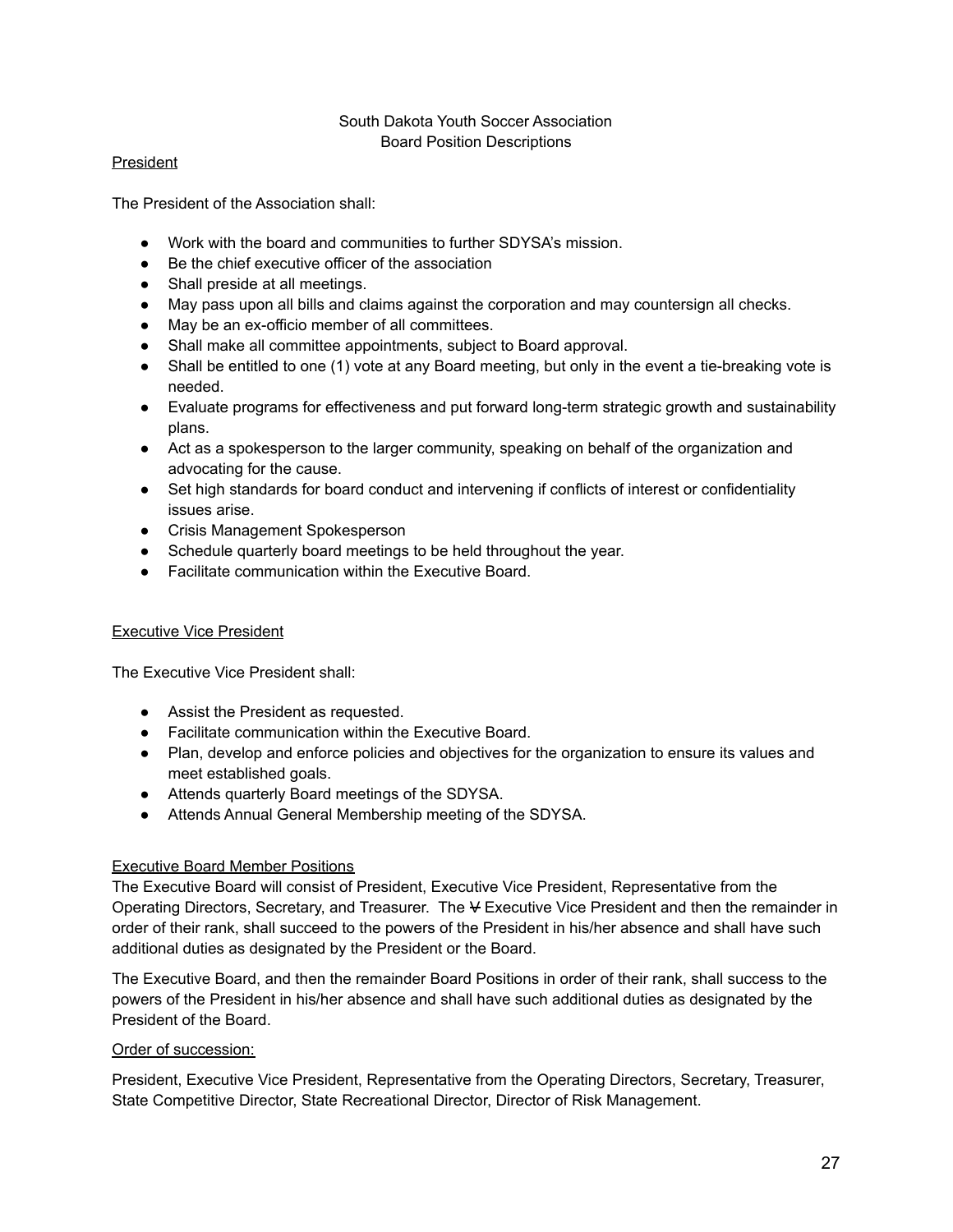### State Competitive Director

The State Competitive Director will be a member of the Board who, along with the Club Soccer Committee, will be responsible for the control and management of the club soccer program in SD. General duties include:

- Chairperson, State Club Soccer Committee
- Player Recruitment Policy
- Communication with club associations/programs
- Appeals, disciplinary issues
- Work with DOC and SOM for player and coach development
- Attends quarterly Board meetings of SDYSA and prepares and presents a quarterly program report each meeting.
- Develops and presents the budget for the Recreation Division to the Board of Directors for approval at the August meeting. Monitors all program income and expenditures to ensure that they are in-line with approved budget.
- Attends Annual General Membership meeting of SDYSA and prepares and presents an annual report at each meeting.
- Represents SDYSA in this program area at other State, Regional and National meetings as appropriate.

### Director of Risk Management

The Director of Risk Management, who will be a Board VP, will work with the Board of Directors, Executive Director, Director of Operations and any other SDYSA staff to ensure that each association complies with the risk management policies of USYSA and SDYSA. This officer provides guidance and direction to resolve issues of risk through preventative and proactive measures and when needed corrective measures.

- Chairs the SDYSA Risk Management Committee.
- Implements "bad standing" procedures against clubs and local associations not in compliance with volunteer disclosure protocols.
- Maintains knowledge of State, Regional and National Risk Management Policies.
- Provides education and information to SDYSA BOD, Local Associations and Clubs regarding risk management issues.
- Serve as the liaison with the State Referee Administrator and the Technical Director regarding issues of risk management.
- Attends quarterly Board meetings of SDYSA and prepares and presents a quarterly report at each meeting.
- Attends Annual General Membership meeting of SDYSA and prepares and presents an annual report at each meeting.
- Represents SDYSA in this program area at other State, Regional and National meetings as appropriate.

#### **Secretary**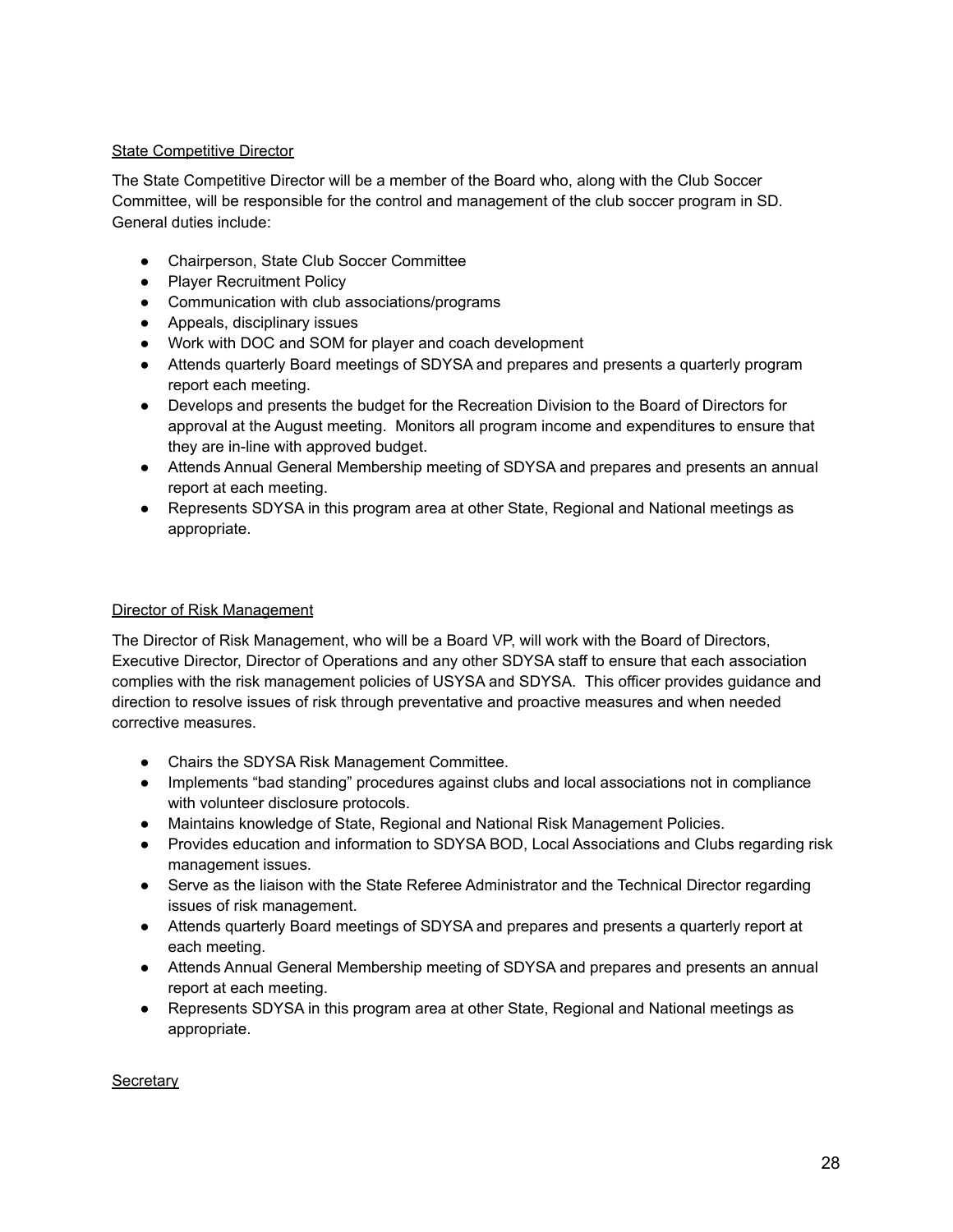The Secretary shall be responsible for keeping all correspondence of the Corporation and will keep all necessary records, including minutes of the meetings of the Board, AGM and SMM. General duties include:

- Attends and takes notes for all quarterly Board meetings and any special meetings planned by the Board of the SDYSA, submitting prior meeting minutes to the Board for approval.
- Attends and takes notes for Annual General Membership Meeting, submitting prior AGM minutes to membership for approval.
- Provides updated minutes to SDYSA Executive Director in a timely manner, within 1 week following meeting.

# **Treasurer**

- The Treasurer will have charge of the finances of the SDYSA and will provide reports on the condition of the finances as requested by the SDYSA. General duties include:
- Shall have charge over all property of the Non-Profit Corporation.
- Shall have charge over all finances of the Non-Profit Corporation. The Treasurer does not have signatory rights for SDYSA or ODP Program Checking Accounts in order to provide additional internal audit controls.
- Shall oversee reconciliation of the monthly bank accounts of SDYSA and ODP Program.
- Attends quarterly Board meetings of the SDYSA and prepares and presents year-to-date budget vs actual financial statements for the Board's review.
- Attends Annual General Membership meeting of the SDYSA and prepares and presents a full report to the AGM concerning the financial transactions for the past year.
- Presents a proposed annual budget for the upcoming year for approval by the membership at AGM.
- Shall oversee the preparation and filing of quarterly payroll tax forms and the year-end W-2's and 1099's.
- Shall oversee the preparation and filing of any necessary sales tax forms.
- Shall oversee the completion of the annual Form 990 Non-Profit Tax Return.
- Shall oversee the Updating and filing of Annual Corporate Report with the State of South Dakota for the SDYSA.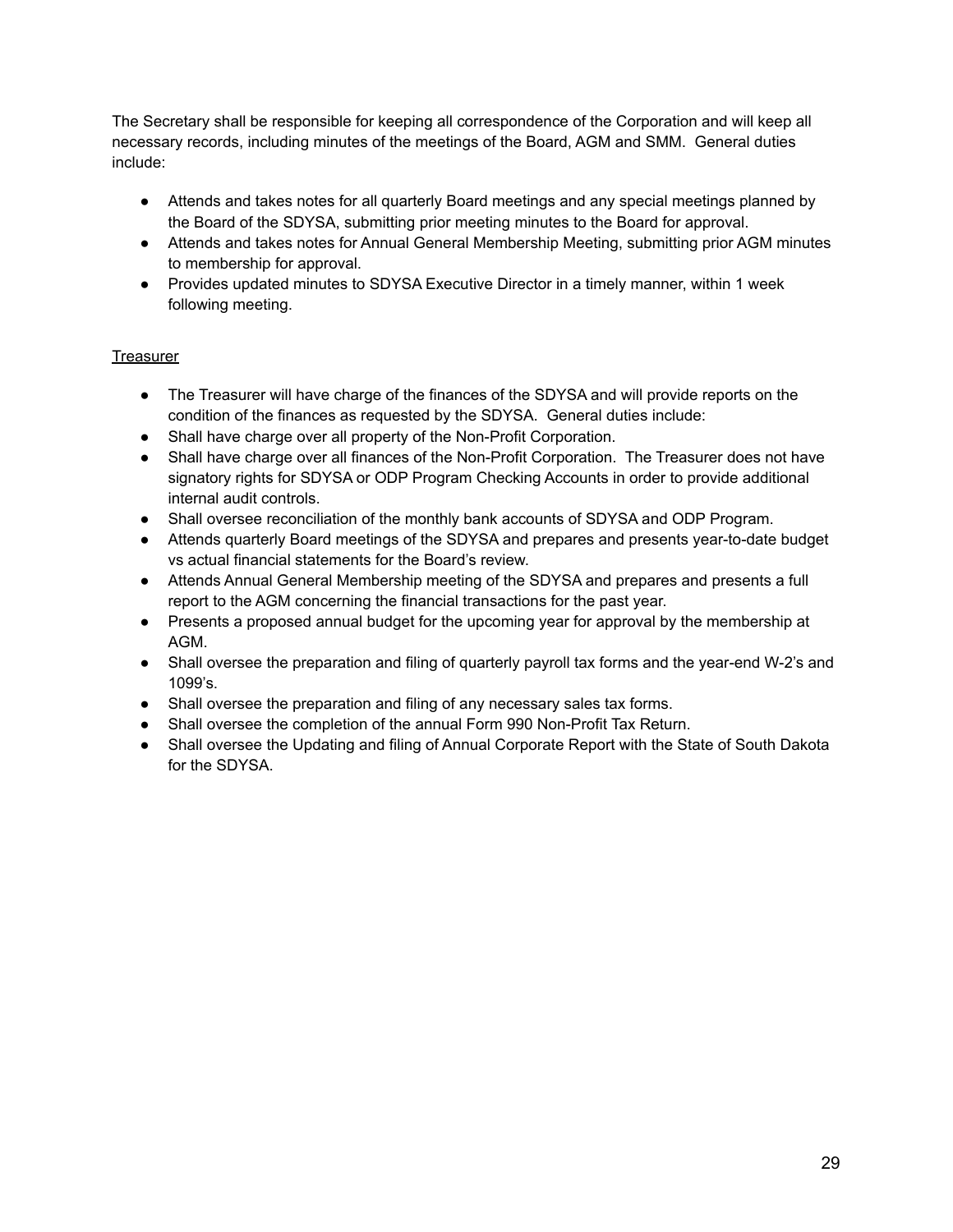### South Dakota Youth Soccer Association District Commissioner Position Description

District Commissioners will provide communication between the local associations and leagues in his or her district and the state association and the state association and his or her local associations and leagues. District Commissioners will also perform those duties assigned from time to time by the Board or the President.

There are seven District Commissioners for the Association, consisting of a single Commissioner from each of the following seven Districts:

District 1 – West River: Rapid City and Pennington County,

District 2 – East River: Sioux Falls and Minnehaha County,

District 3 – West River north of I90,

District 4 – East River north of Highway 14,

District 5 – West River south of I90 excluding District 1,

District 6 – East River south of I90 excluding District 2,

District 7 – East River north of I90 and south of Highway 14.

Duties:

- Act as the liaison between the South Dakota Youth Soccer Association and the local affiliated organizations within the specified district
- Communicate information from the SDYSA to the local associations/clubs
- Communicate information from the local associations/clubs to SDYSA.
- Communicate with District Alternate to ensure representation for the respective district at SDYSA board meetings
- Attend quarterly board meetings of SDYSA and prepares and presents a quarterly report the respective district
- Attend the SDYSA Annual General Meeting and prepare and present a report from the respective district
- Able to sign player passes provided by local or state registrar, after personally viewing birth certificates to confirm dates of birth and names are correct

An Alternate to the District Commissioner may represent that District and vote at any Board Meeting provided that:

- The District Commissioner is absent.
- The Alternate is the "Alternate of Record" and has been previously recognized by the Board.
- The Alternate's primary affiliation is within the District represented.
- The Alternate has been selected by the represented District in accordance with the bylaws.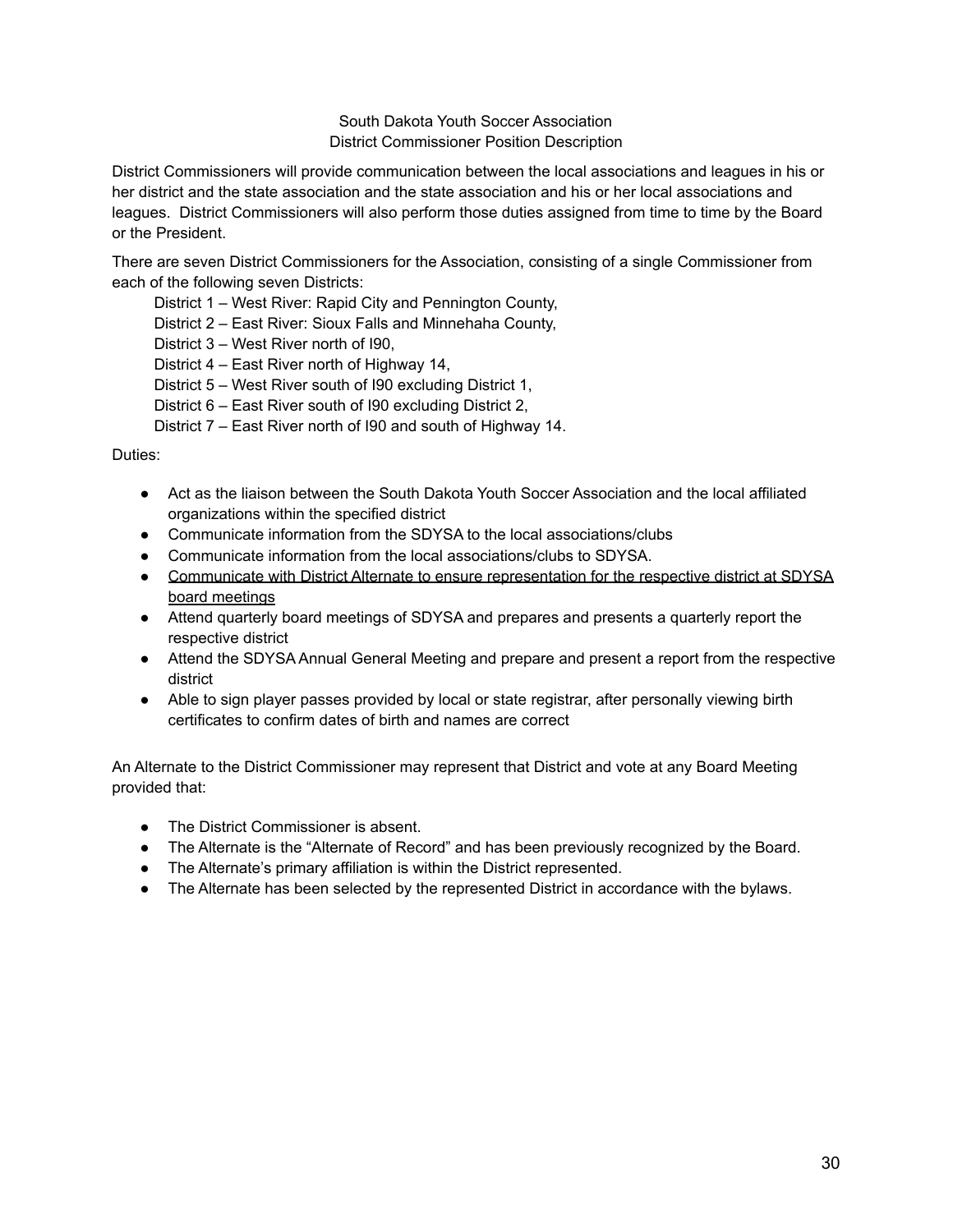### South Dakota Youth Soccer Association

#### Code of Conduct Policy

The primary function of the South Dakota Youth Soccer Association board of directors, its working committees, volunteers, and employees or contractors is to facilitate a youth soccer environment to educate athletes through participation and competition. All of these individuals should be aware they have an influence on the well-being of the players and the game.

Therefore, as a member of the SDYSA governing group, volunteer, or staff/contractor, I resolve to conduct myself with dignity and respect as a member of the soccer community, recognizing and accepting that I will:

- a. Uphold the honor and integrity of the organization as an elected or appointed member of the board of directors whether voting or nonvoting, any working committees, volunteering, or any employee/contractor.
- b. Set an example of the highest ethical and moral conduct in all personal contact with players, referees, parents/guardians, spectators, and the general public.
- c. Take an active role in the promotion of good sportsmanship.
- d. Not seek an advantage by circumvention of the spirit or letter of the rules.
- e. Not exert an influence on any game officials or event officials.

 $\_$  , and the set of the set of the set of the set of the set of the set of the set of the set of the set of the set of the set of the set of the set of the set of the set of the set of the set of the set of the set of th

f. Do my best to make youth soccer fun, and remember it is a game for youth.

Responsibility for the enforcement of this code of conduct shall reside with the Board of Directors of the SDYSA. The board will take whatever measures are necessary to enforce this Code of Conduct, up to and including the removal of an individual as a member of the Board of Directors, or any appointed volunteer, staff, or contractor position.

Printer Name Signature & Date

This form will be considered active and in force for the term of the office of the above named individual.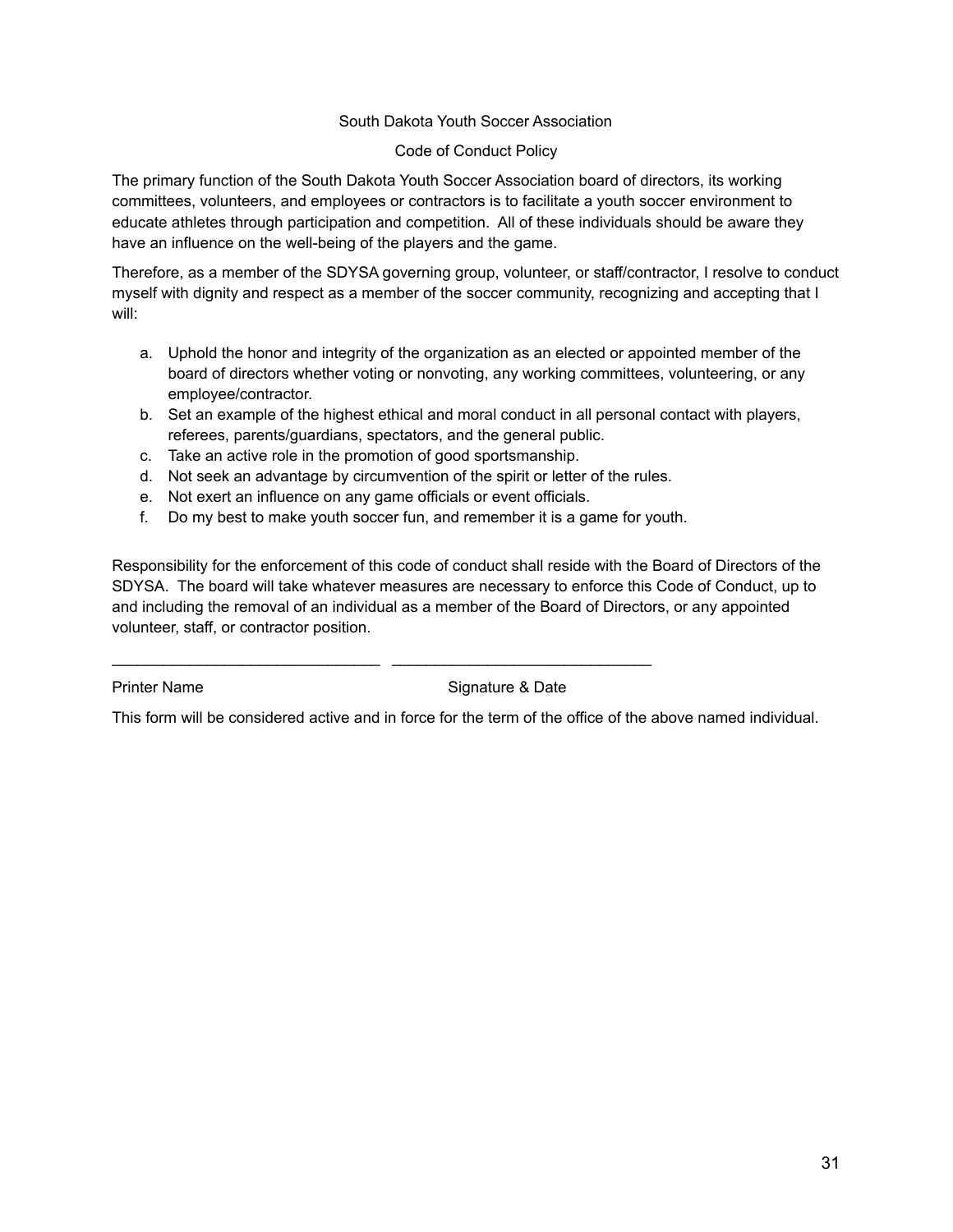### South Dakota Youth Soccer Association Conflict of Interest Policy

### **Introduction**

The South Dakota Youth Soccer Association, Inc., a non-profit corporation, develops, promotes, and administers the game of youth soccer in South Dakota for the benefit and development of all youth. To ensure that the business of the South Dakota Youth Soccer Association, Inc. is conducted ethically, in good faith, and with honesty and fairness, the South Dakota Youth Soccer Association adopts this policy on conflict of interest.

### **Definitions**

The following definitions apply to this policy:

- 1. "SDYSA" means the South Dakota Youth Soccer Association, Inc.
- 2. "Person" means a member of the board of directors of SDYSA.
- 3. "Conflict of interest"—
- a. means any relationship, transaction, or arrangement that could influence, or be reasonably perceived as influencing, a Person's objectivity as a member of the Board of Directors, in an appointed position, or as an employee or consultant of SDYSA in regard to matters involving SDYSA that could result in any personal benefit, either directly or indirectly, financially or otherwise, to that Person, a member of that Person's family, a business partner or business associate of that Person, or a close personal associate of that Person; and
- b. includes actual conflicts of interests, potential conflicts of interest.
- 1. "Compensation" means any form of remuneration other than reimbursement for expenses actually incurred.
- 2. "Disinterested" means an absence of a conflict of interest with respect to a matter.
- 3. "Party" means any individual or entity of any type.

# **Determination of Conflict of Interest**

While it is impossible to list in this policy every circumstance which may suggest a conflict of interest, the following criteria shall be used when deciding whether a particular situation may give rise to a conflict. A Person shall avoid any action that might result in or create a perceived conflict of interest of:

- 1. Any conflicting loyalty that may exist stemming from occupation, employer or other advocacy or interest group(s).
- 2. Membership on other boards or staffs.
- 3. Any personal interest or that of family/partner of any member's acting as an individual consumer of the SDYSA services or whose family member is a consumer of services.
- 4. Financial or other interests or concerns of the board member's immediate family/partner that may be seen as competing or conflicting with the interests of the SDYSA.
- 5. Information shared during SDYSA board or committee meetings deliberations that would directly affect a member's affiliated club, family or personal interest.

Some leading examples of typical conflicts include:

- 1. Self-dealing or conducting of private business or personal services with the SDYSA.
- 2. Accepting substantial benefits or gifts from vendors or others directly related to the SDYSA
- 3. Using Association's property for private advantage.
- 4. Using confidential information of Association's donors or dealings.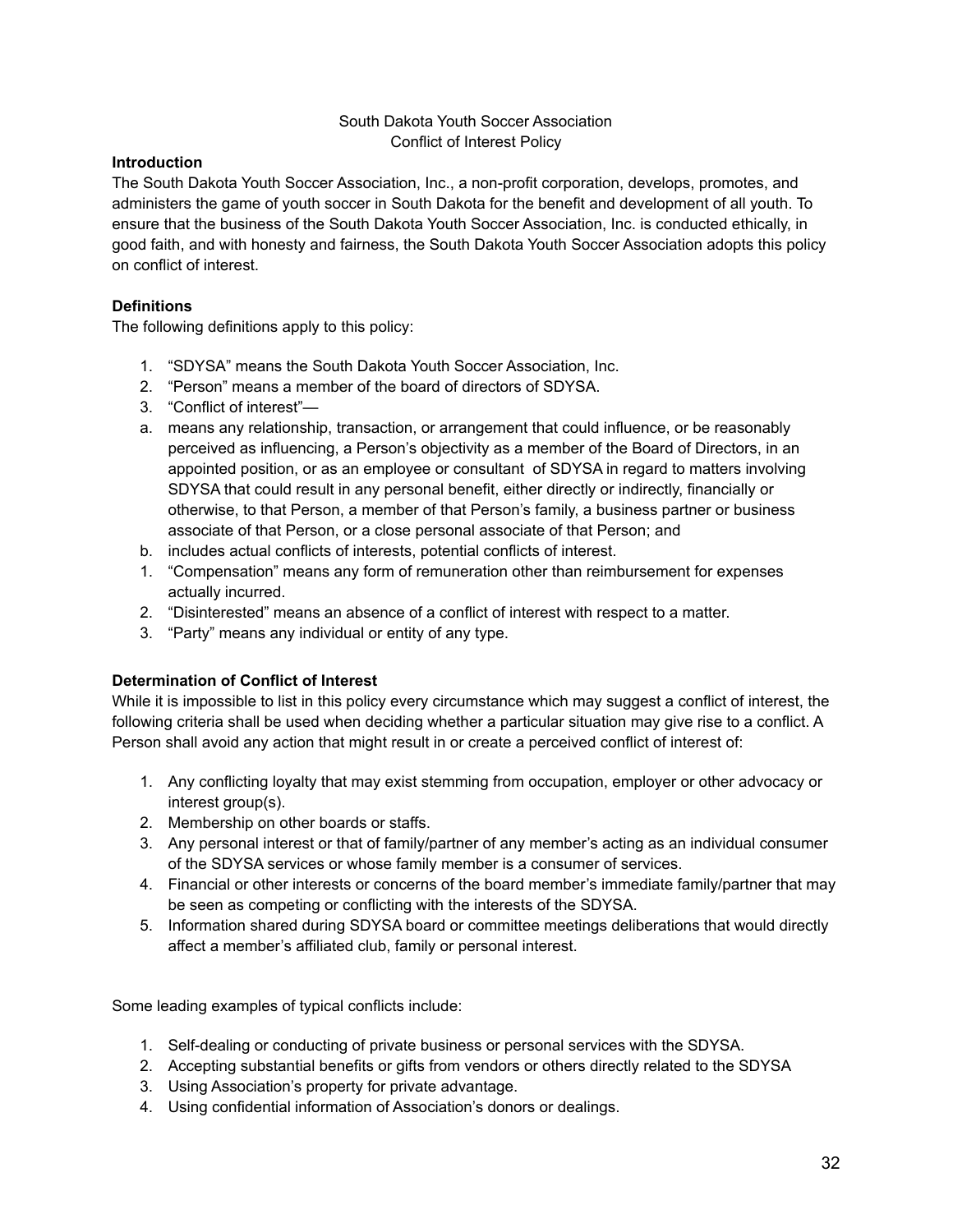5. Funding from Association of programs or through grants that would directly benefit a board member, or their business interests or family.

Decision-making Process when Conflict of Interest is Present When any such potential Conflict of Interest is relevant to a decision being considered by the Association's Board or any of the committees to which the member belongs, the following process shall occur:

- 1. The interested party shall call it to the attention of the organization.
- 2. Such a person shall not be allowed to vote on the matter.
- 3. In some cases the Board President can request and have a majority vote by the Board to determine if such a conflict exists, and if the person should leave the room and shall not participate in the final deliberation. However, prior to their exiting, the questions may be asked of her/him.
- 4. A contract or transaction shall be considered binding if the interest is disclosed and the Board approves, authorizes or ratifies the action in good faith by a majority of directors (not counting the interested board member) at a meeting where a quorum is present.

After this action, the official SDYSA Minutes shall reflect that these requirements have been met.

Annual Board Member Disclosure

In the interest of maintaining the integrity of the Conflict of Interest Policy, each board member will annually provide a list of their potential conflicts of interest to the board chair at the end of the Association's Annual General Meeting or at the time in which the person is appointed to or elected to the board or any committees. .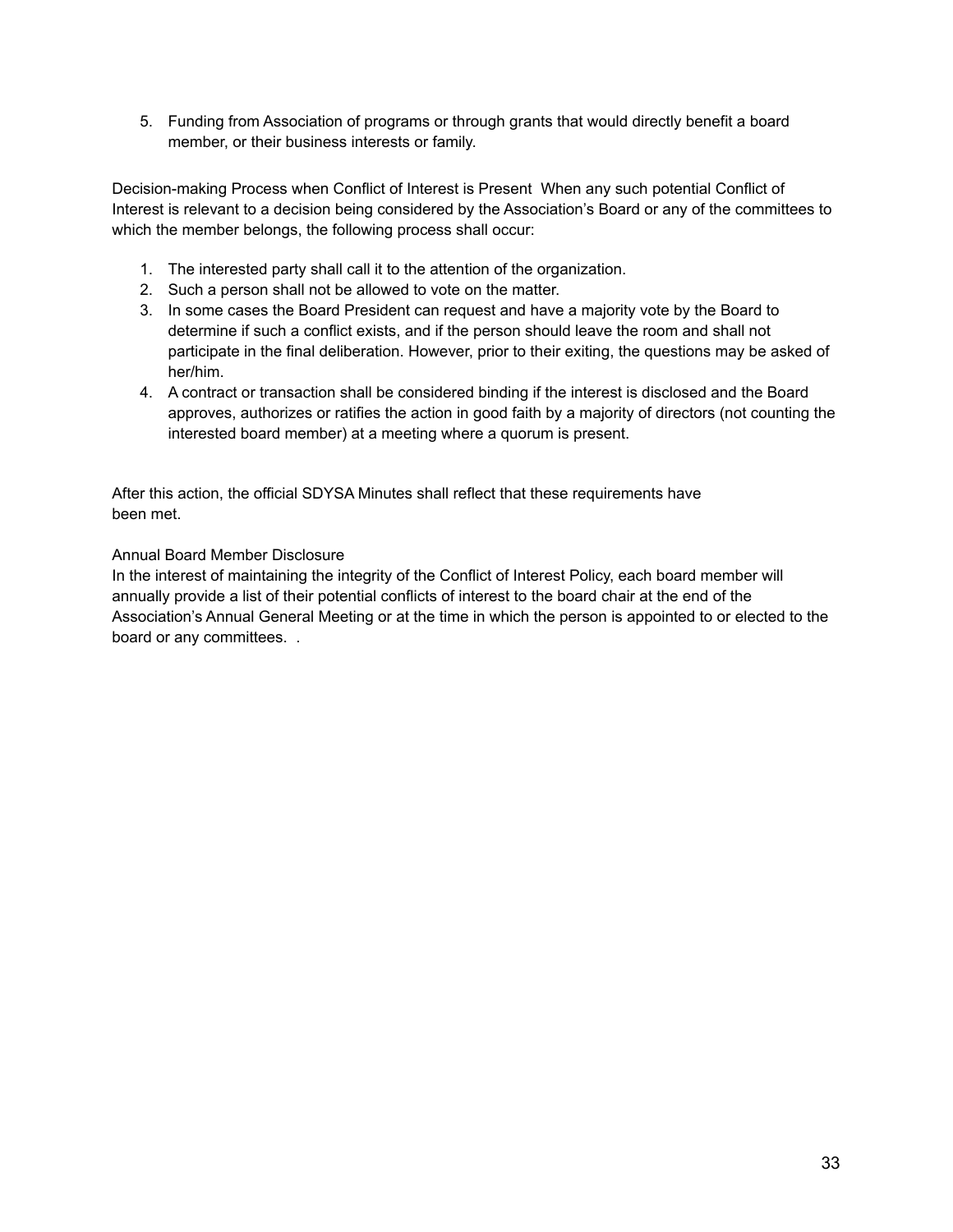#### **Conflict of Interest Disclosure Form**

I understand it is the policy of the South Dakota Youth Soccer Association (SDYSA) that each board member, committee member, and employee or consultant will annually provide a list of their potential conflicts of interest to the board chair at the end of the Association's Annual General Meeting or at the time in which the person is appointed to or elected to the board or any committees.

Further, I have read the South Dakota Youth Soccer Association's Conflict of Interest Policy and I understand it is my obligation as a director, committee member, or paid employee or contractor, to promote the best interests of South Dakota Youth Soccer Association and to avoid conflicts of interest when making decisions and/or taking actions on behalf of SDYSA.

In this disclosure form, I will list, to the best of my knowledge and belief, any possible conflict of interest which could arise in my responsibilities to SDYSA. I will, should such a conflict arise, follow the guidelines of the current SDYSA Conflict of Interest Policy.

SIGNATURE DATE DATE OF A SERIES OF A SERIES OF A SERIES OF A SERIES OF A SERIES OF A SERIES OF A SERIES OF A S

1. Please list any organizations of which you are considered a member, which would be considered an affiliate member of SDYSA.

2. Please list any business or organization in which either you or any member of your immediate family are an owner, officer, director, partner, member, employee, consultant, or have a financial interest in, which might be reasonably expected to have business dealings with SDYSA in the coming year.

3. Have you or any immediate member of your family accepted gifts, gratuities, lodging, dining or entertainment in excess of \$50.00 per occasion that might reasonably appear to influence your judgment or actions concerning the business of SDYSA? If yes, please provide details.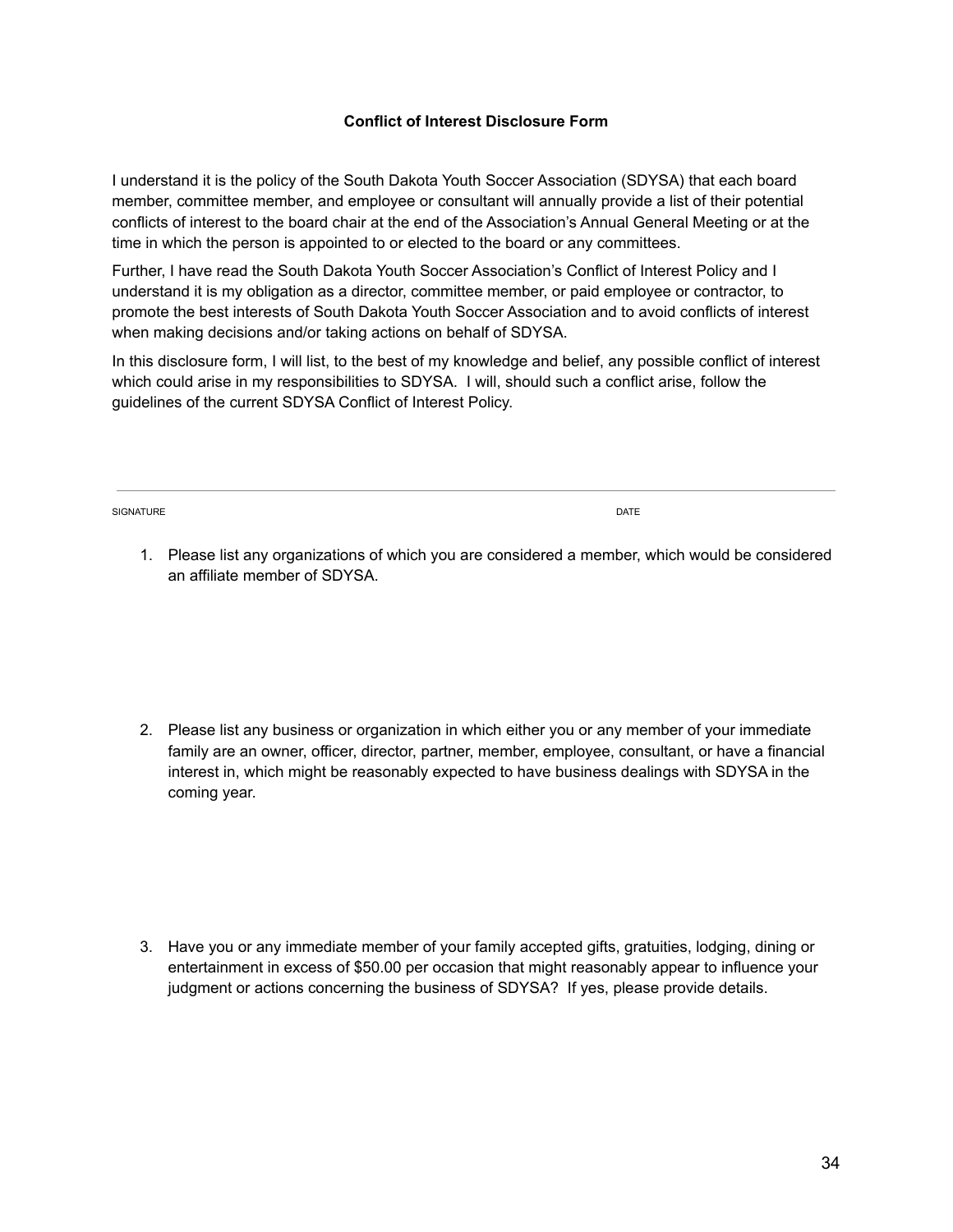South Dakota Youth Soccer Association Competitive Soccer Recruitment Policy

### 1. **DEFINITION OF TERMS:**

- A. **SDYSA:** South Dakota Youth Soccer Association.
- B. **Competitive team(s) and/or competitive organizations will follow these SDYSA competitive policies and procedures.**
- C. **Competitive Team Definition**: Team(s) formed to provide players with advanced skills and an expressed desire to experience a level of competition beyond that afforded by a recreational team.
- D. **Competitive Team Formation:** Competitive teams can be formed in a number of ways. Here are the examples of how competitive teams are formed but are not limited to: the use of tryouts, invitations, recruiting or any similar process to roster players selectively to any team on the basis of talent or ability is used. This also includes but not limited to, forming a team to participate in the National Championship Series like State Cup, Regionals and Nationals.
- E. **Soccer Year:** That period of time that begins on August 1 of a given year and ends on July 31 of the following year.
- F. **Recruiting a Player:** includes contact in person, by telephone, fax, email, text message, social media such as (Facebook, twitter, etc..)and any third person or by any other means calculated or intended to establish individualized communication with a specific player, or by issuing to them an Invitation to Play.
- G. **Rostering a Player:** To list a player on a team roster and submit that roster, along with the registration fee, to the SDYSA Registrar.

# 1. **GENERAL RULE:**

No team, coach, club, club program, club organization or other person acting on behalf of a team, club, club program, club organization or coach may contact a player or player's parent or guardian for the purpose of recruiting, soliciting, enticing, persuading or attempting to persuade a player to play on a particular club team or for a particular club or club program or to issue an invitation to play.

All Competitive club teams in South Dakota are the ones who have signed and agreed to follow the SDYSA Competitive Soccer Player Recruitment Policy, SDYSA Recruiting Player(s) Protocol Policy, and SDYSA Guest Player(s) Policy.

# 1. **THE OPEN RECRUITMENT WINDOW:**

- A. From July  $1<sup>st</sup>$  through July  $31<sup>st</sup>$  in a given year.
- B. From August 1<sup>st</sup> of a given year through June 30<sup>th</sup>, all players who are rostered on one of the competitive club teams in SDYSA cannot be recruited, unless you follow SDYSA Recruiting Player(s) Protocol Policy.
- C. All players who participate in one of the competitive club teams is binding them for the next soccer year to that particular club unless released by Club Director / Designated Club Director / Club President.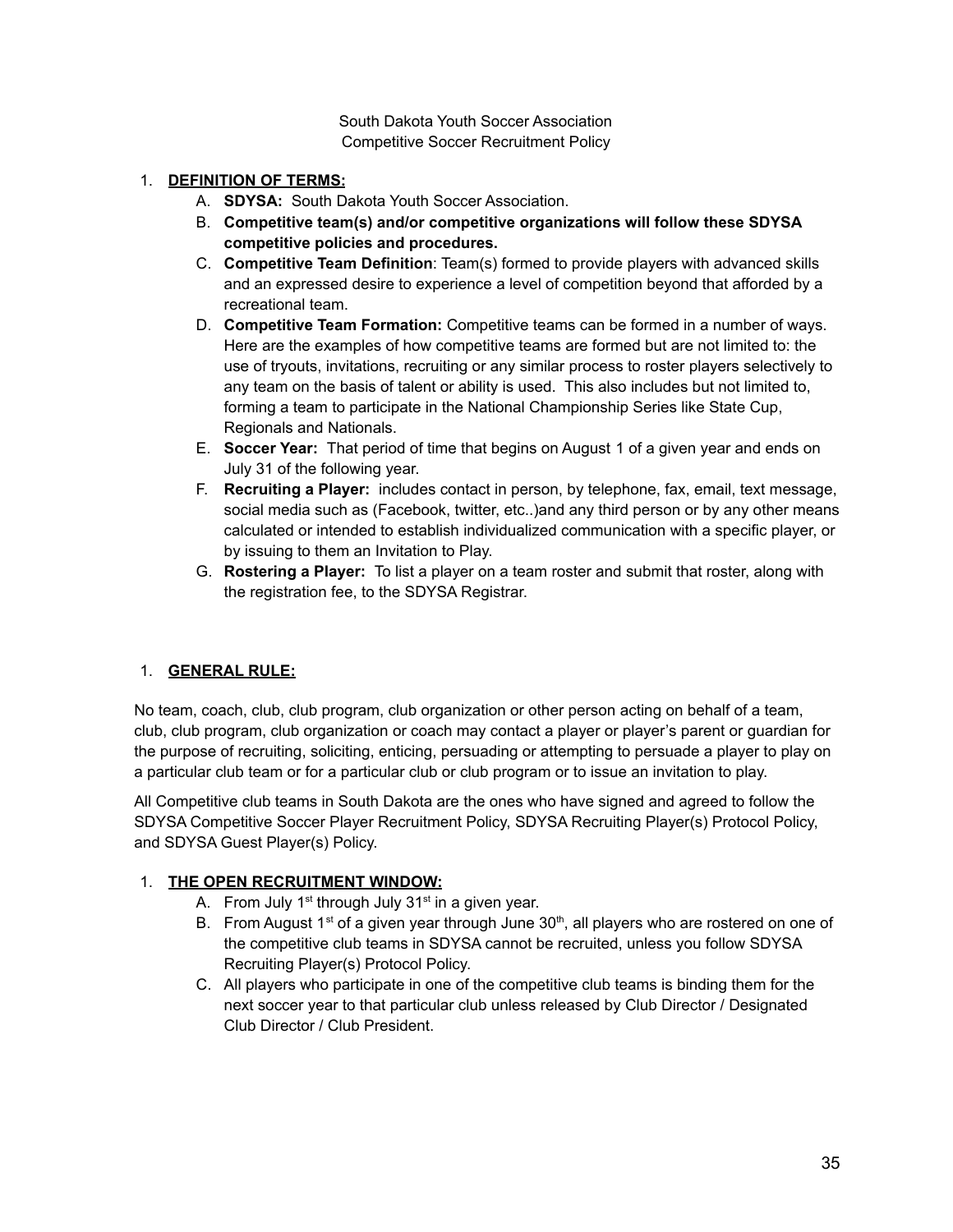### 1. **SUBMISSION OF INFORMATION:**

Competitive team(s) and/or competitive organizations have the responsibility to contact the SDYSA 1<sup>st</sup> VP of competitive soccer so SDYSA can post this information onto the SDYSA website each given soccer year regarding open tryouts/recruitment periods. All competitive organizations must have their recruitment window on file with the state office.

> South Dakota Youth Soccer Association Competitive Soccer Recruiting of Players Policy

Before approaching a player(s) who is not in your club and/or the player's parents regarding an opportunity to play/roster or dual roster for a team, the Director of Coaching / Designated Club Director / Club President must be contacted prior and informed of the intent to contact the player and parents. The Club Director / Designated Club Director / Club President will contact the coach in charge of the player's team to discuss the possibility of playing for the requesting club. The following protocol should be followed when asking players from non-competitive (recreational) teams to play for competitive club teams:

- 1. There will be no direct contact from a representative of a competitive club with individual players or parents of players from other programs.
- 2. Coaches and administrators will not allow their players or parents of their players to directly contact players or parents of players from other programs.
- 3. Team coaches wishing to add a player from another program must request said player through the Director of Coaching / Designated Club Director / Club President.
- 4. Provide the following information to the Director of Coaching / Designated Club Director / Club President:
	- a. Player's name;
	- b. Player's team and uniform number; and
	- c. Coaches name and contact information.
- 5. Director of Coaching / Designated Club Director / Club President will make contact with the program's Director of Coaching / Designated Club Director / Club President in charge to receive contact information for the player's parents to begin discussions on rostering with current team.
- 6. Will not contact a player directly to discuss his/her play, style of play and/or potential recruitment.
- 7. Should a player initiate contact with you directly to play for the team, this same process should still be followed.
- 8. If there has not been a response back from the Director of Coaching / Designated Club Director / Club President within 3 days of request then the SDYSA State DOC can get involved. If this cannot be resolved at the SDYSA State DOC level then the next step would be to contact the SDYSA 1<sup>st</sup> VP (competitive) chair. If the conflict cannot be resolved, then the SDYSA Conflict Resolution Policy will be followed.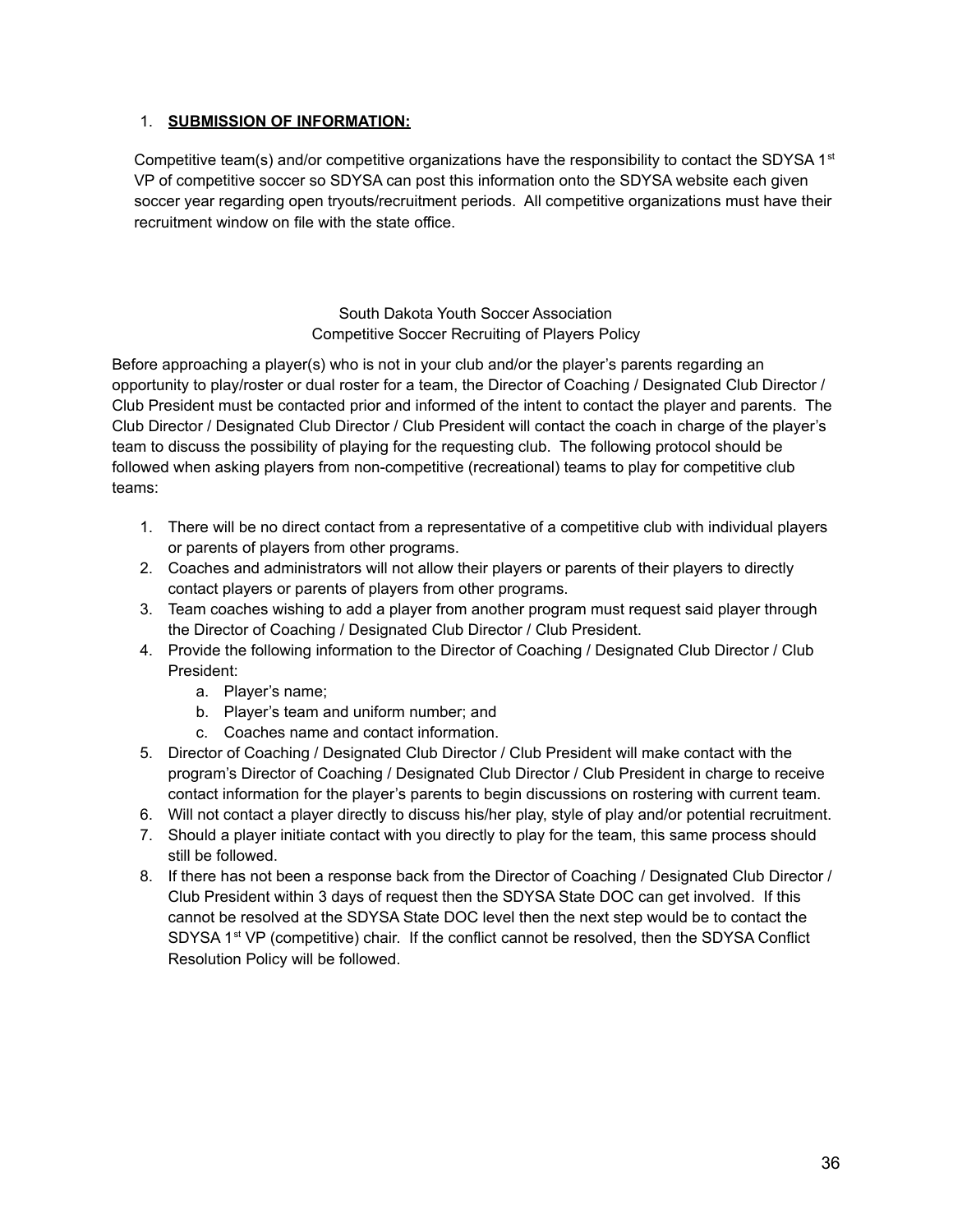# South Dakota Youth Soccer Association Guest Player Policy

Before approaching a player(s) who is not in your club and/or the player's parents regarding an opportunity to guest play or dual roster, the Director of Coaching / Designated Club Director / Club President must be contacted first. The Club Director / Designated Club Director / Club President has the right to grant or refuse the player request to guest play or dual roster.

Players or parents from your club should not directly contact players or parents of players from other clubs in regards to guest playing. Club Director / Designated Club Director / Club President to Club Director / Designated Club Director / Club President communication is the proper line of communication when asking for guest players from another club.

The use of guest players is permitted when that team is short of available players. Guest players are not to be used to replace currently rostered players.

Guest players may not be excused from their own team's activities without express approval from their coach.

Any conflict between teams regarding the sharing of players will be resolved by the Director of Coaching / Designated Club Director / Club President. Unless the conflict cannot be resolved then the SDYSA Conflict Resolution Policy will be followed.

SDYSA players may not play as a guest player with another team if the player's SDYSA team is participating in any event at the same time, unless the two organizations have a mutual agreement.

#### **NOTE:**

a. EXCEPTION: South Dakota ODP Events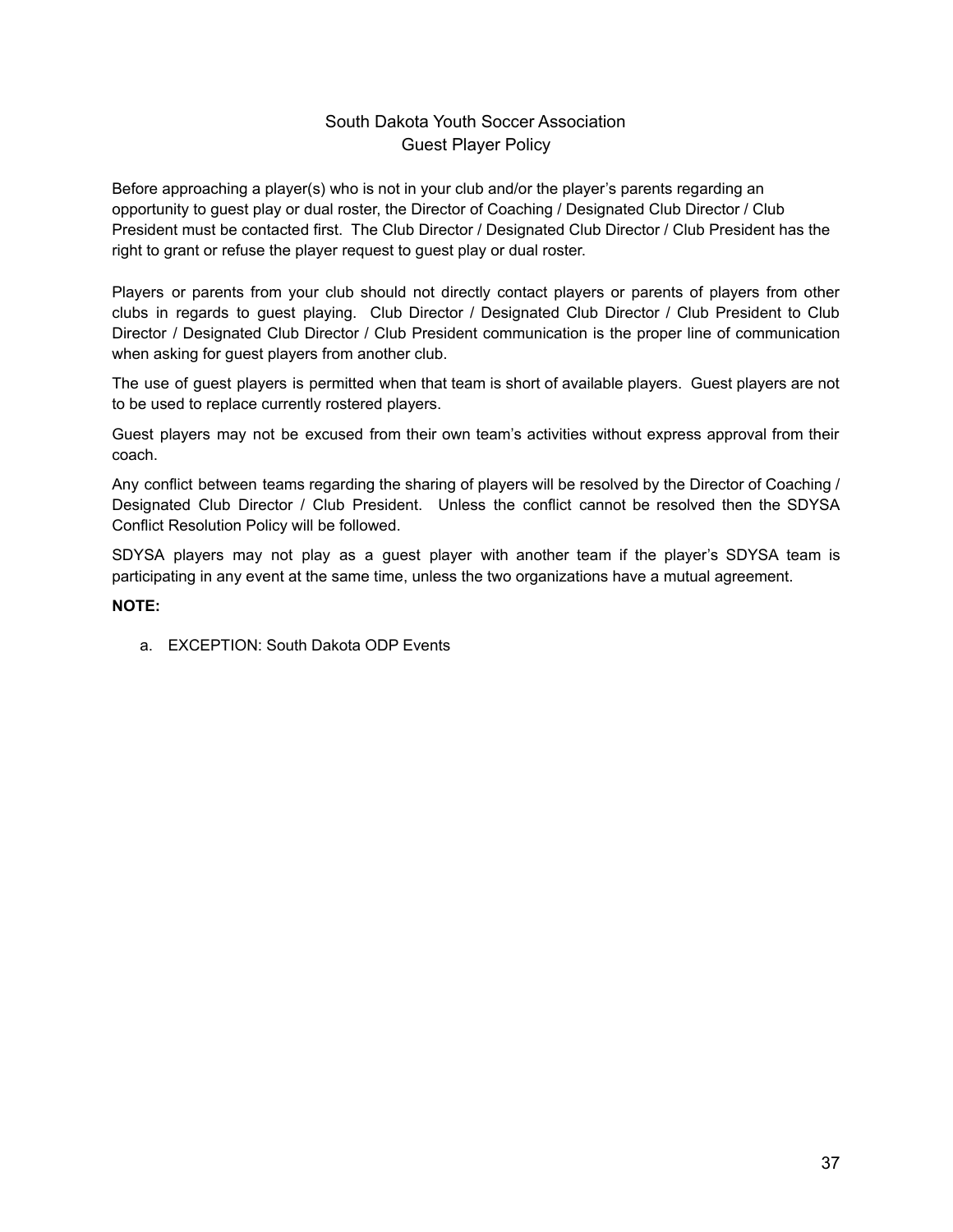#### **Responsibilities:**

#### 1. **Local Club/Association President will:**

- A. Designate a local Risk Manager (RM) and an alternate to serve as a liaison to the SDYSA Risk Manager.
- B. Ensure all affected individuals comply with this policy.
- C. Ensure complaints of abuse are investigated and reported to the SDYSA RM and/or President or Executive Director.
- D. Work alongside SDYSA staff to ensure all volunteers register yearly with Stack/Affinity and complete background checks every other year.

#### 2. **Local Club/Association Risk Manager will:**

- A. Serve as a liaison to the SDYSA RM.
- B. Ensure volunteers work with SDYSA staff to register with Stack/Affinity each year, and complete a full background check every other year.
- C. Assist in investigating complaints of abuse and report findings to their Club/Association President and the SDYSA RM through the State Office.
- D. Check South Dakota Sex Offender registry for all association volunteers.

#### 3. **State Director of Risk Management will:**

- A. Be selected by the State President and approved by the body at the AGM.
- B. Keep the SDYSA Board of Directors apprised of the progress of this policy.
- C. Periodically review and update this policy, as needed.
- D. Oversee generation of a list of names of individuals subject to a background check.
- E. Select a committee of at least 2-3 to assist with reviews and disqualifications and to update policies and procedures to be approved by the SDYSA BOD.
- F. Provide a first step appeal to those who fail a background check or are disqualified.
	- i. The disqualified person will receive notice from the RM Chair-(email confirmed read receipt or certified letter USPS) to their right to appeal (SDYSA Disciplinary and Appeals policy B.7).
	- ii. Within 14 days, the disqualified person shall include, in writing, to the RM Chair (email confirmed read receipt or USPS certified letter) all pertinent information related to the incident in question, and/or letter of recommendation from the local association board member, and a written statement of appeal to the Risk Management Chair and committee for reconsideration of the disqualifying conviction.
	- iii. The Risk Management committee will take under consideration the offense and restitution, the current circumstances and reasonable risk factors for SDYSA players, and association membership. The RM Committee can resolve the issue without calling a hearing or the Chair can call for a hearing at which the disqualified person can present evidence, call witnesses and make a claim for reconsideration. The RM Committee will make a decision. The RM Chair will notify the person of the decision of the RMC within 10 days of receipt of the appeal letter.
	- iv. Once the RM Chair has notified the volunteer of the RM Committees decision, the disqualified person may appeal to the SDYSA Board of Directors within 10 Calendar days. The appeal hearing will be set by the President of the SDYSA at either the next regularly scheduled BOD meeting OR at a special meeting once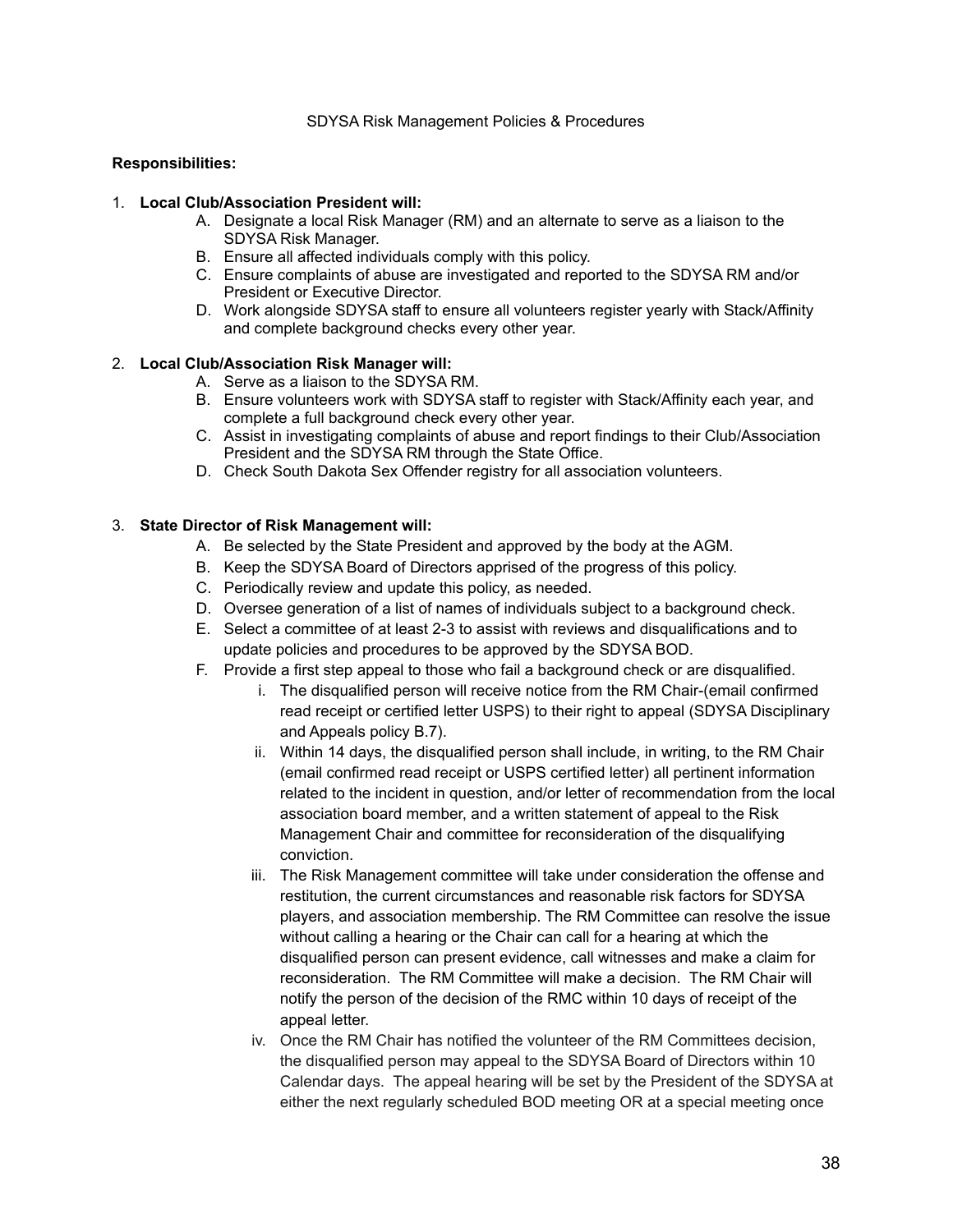proper notice is given to the SDYSA BOD. As part of the appeal, the SDYSA may require materials to assist in their decision and those materials must be provided 10 days prior to the meeting date to allow SDYSA BOD members to review them prior to the meeting. All SDYSA Board of Directors present at the meeting may vote. A vote will be taken by the SDYSA Board of Directors in a private session and the decision will be relayed in written form to the individual no later than 10 business days from the date of the meeting. The SDYSA Board of Directors may rule in the following ways:

- Reinstate the Adult Applicant\*
- Amend the initial decision reached by the SDYSA Risk Management Committee\*
- Uphold the initial decision reached by the SDYSA Risk Management Committee\*

\*The SDYSA Board of Directors determines the terms of reinstatements and the terms of disqualifications.

Recognizing that State Associations can differ greatly, U.S. Soccer has allowed each State Association to establish its own criteria for prevention of abuse based upon applicable laws in each state, each State Association's insurance program, and what each State Association believes is best for its membership. The USSF Appeals Committee does not review risk management decisions by Organization Members. USSF Policy 601-10 sets out the procedures for recognition of risk management actions and does not provide for an appeal of this type of disqualification to the USSF Appeals Committee.

### This section only applies to individuals disqualified as described in *DISQUALIFICATION PROCEDURE (a)*.

(a) Normal appeals process applies as described above. The determination by the legal court system will not necessarily imply that the same decision will be reached by the SDYSA Board of Directors. Determinations by the court of 'Not Guilty', 'Dismissed', (or similar) will not automatically reinstate the individual for full participation within SDYSA; an appeal hearing will still take place unless overruled by the SDYSA Board of Directors.

### 4. **SDYSA Office will:**

- A. Maintain a secure database of past current disclosure information.
- B. Provide support and assistance to all league associations/clubs to ensure that this policy is followed and that all volunteers register with Stack/Affinity each year.
- C. Perform functions as requested by the State Risk Management Coordinator Chair and follow up that Compliance deadlines are met, as addressed per SDYSA rules.

#### **General Procedures:**

1. Team and Program Staff, Coaches, Assistant Coaches, Team Managers and association positions that have consistent contact with the kids and whoever is on a "Roster" as a team representative to include ODP Administrators must register with Stack/Affinity every fall or when they begin coaching/representing in that calendar year. Each of these individuals may be subject to a background check. They will complete the appropriate paperwork through our RM site and clubs will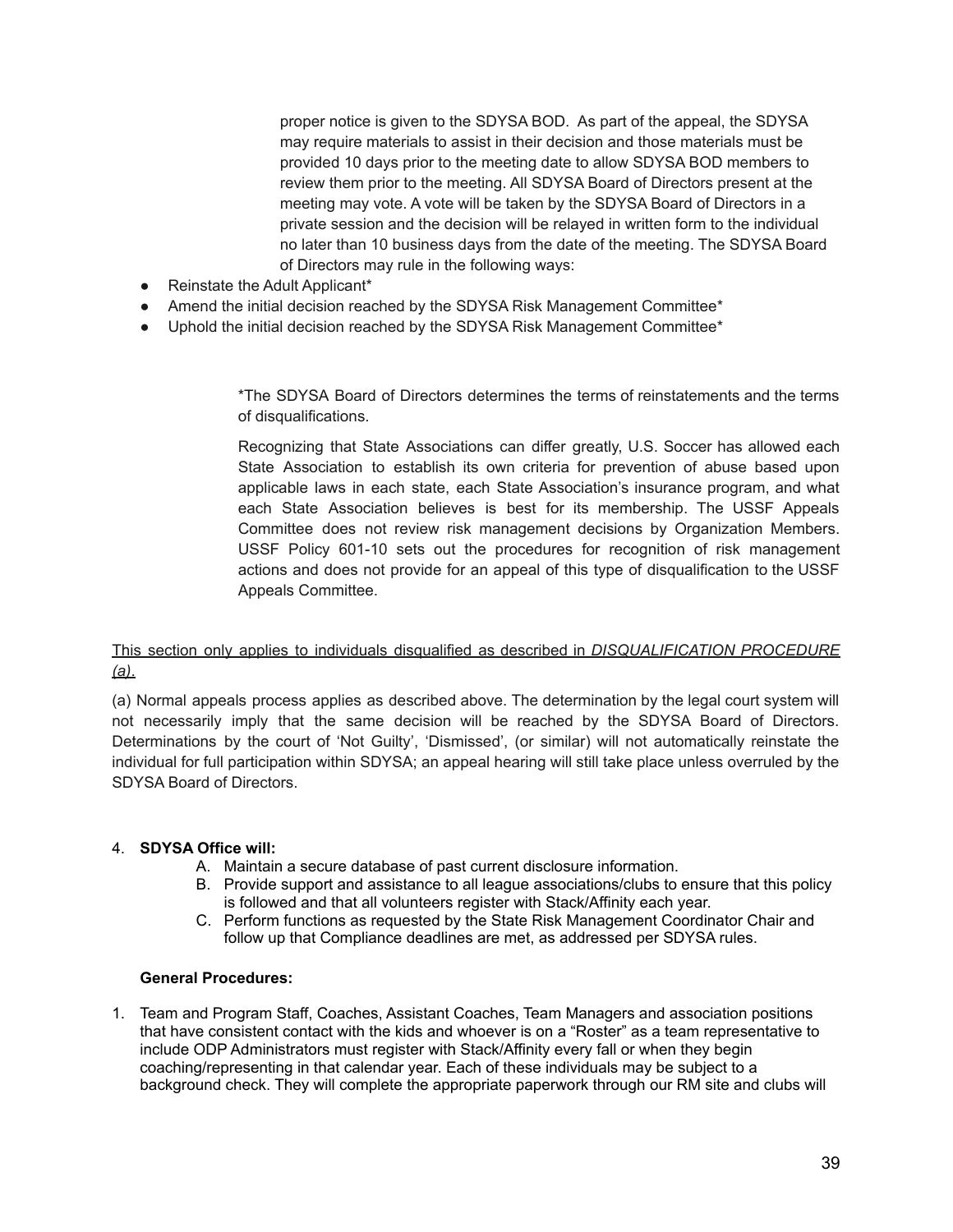be billed accordingly. Only after this has been completed and approved will they be put on the official roster and be able to work with players.

- 2. Background checks will be run every other year on every position outlined in the first step under General Procedures. For any "new" coach or coach who moves from outside of South Dakota, a background check will be conducted.
- 3. All information provided to SDYSA through registration, potential complaints, investigations, or the background checks will be held confidential.
- 4. A conviction for any of the following offenses shall be sufficient cause to permanently disqualify a person from service with SDYSA. See Addendum A.
- 5. Other offenses found on a criminal record check and not listed in Addendum A, will be reviewed by the SDYSA RM and SDYSA Executive Director and may result in suspension and/or disqualification from service.
- 6. Individuals appearing on a county or state sexual offender registry shall be permanently disqualified from service with SDYSA and their name forwarded to the USYS "DARM" list.
- 7. Where an individual is disqualified from service with SDYSA, the SDYSA RM will notify the individual and local affiliate president in writing
- 8. Anyone disqualified from service has the ability to appeal the decision per SDYSA the above listed appeals policy (3f).

### **Background Checks:**

- Background checks will be conducted:
	- a. Every other year on all Team and Program Staff, Coaches, Assistant Coaches, Team Managers and association positions that have consistent contact with the kids and whoever is on a "Roster" as a team representative to include ODP Administrators.
	- b. A complaint is substantiated as noted in this policy under Abuse Complaint Procedures
- Background checks will include a national criminal record check from various databases using our approved company.

### **Abuse Complaint Procedures:**

- 1. Complaints are to be reported to the local Club/Association President and/or RM. A background check will be conducted if not done in the last 12 months as noted in this policy under Background Checks. If complaints are substantiated, the local club/affiliate will convene a hearing conducted in accordance with their bylaws, rules and policies.
- 2. If the action of the local club/affiliate is to disqualify as a result of the hearing, the charged individual will be notified of his/her right to appeal the decision to the State Association.
- 3. If an abuse charge is formally lodged against a volunteer or staff person with the Police, the said individual will be suspended until the case is resolved (US Youth Soccer Bylaw 252). At this point, the SDYSA RM must inform the individual of their status and rights, in writing.

### **Failure to Comply:**

1. If anyone wishing to be on the team roster refuses to provide information for the SDYSA background check, they will not be put on any state roster.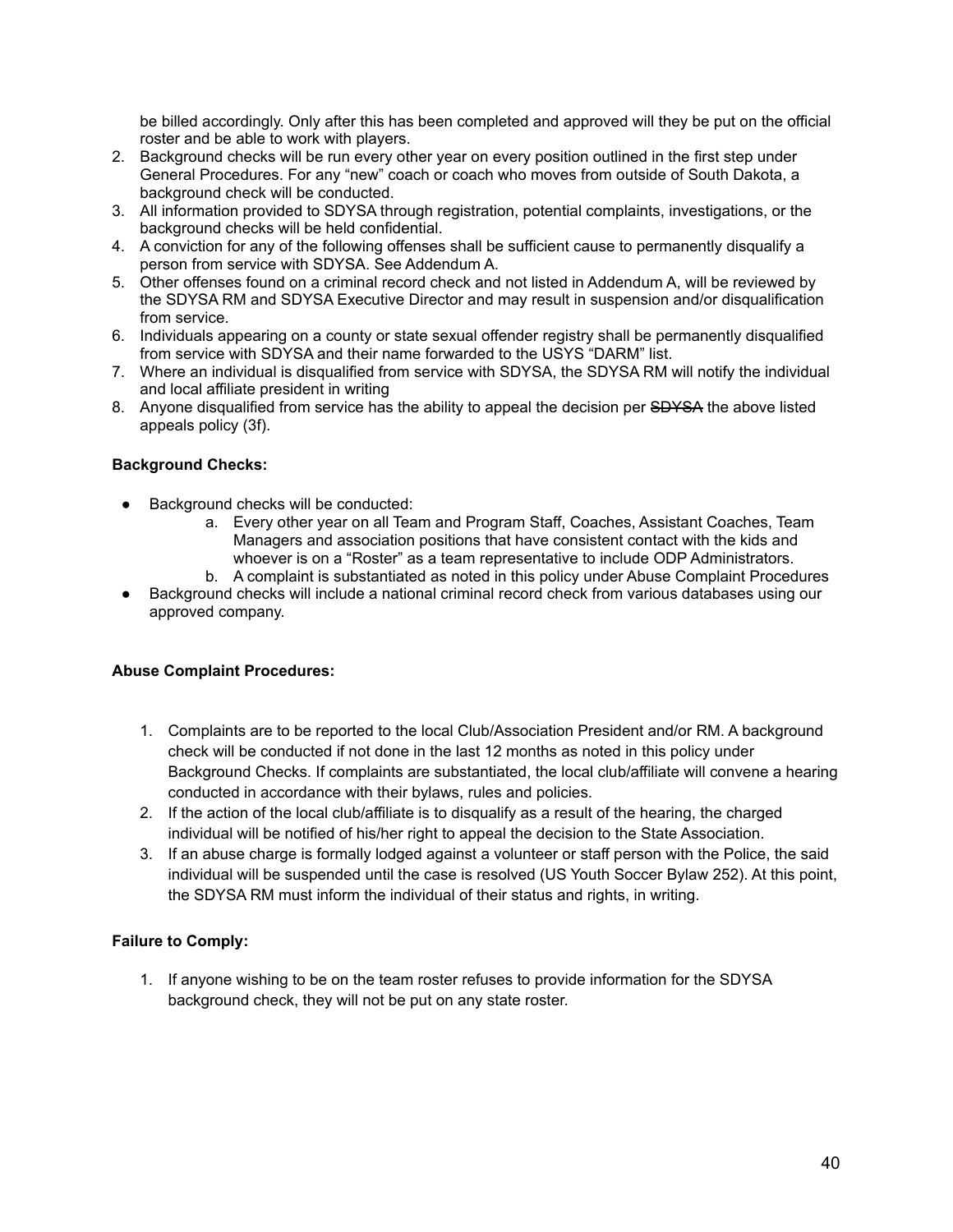**Other discoveries made during background checks that should factor in consideration for disqualifying convictions shall include:**

- Number and nature of the offense
- Age of the offense
- Sentence
- Age of the offender at the time of the offense
- Rehabilitative achievements of the offender which indicate that the behavior is unlikely to reoccur.

### **Addendum A**

### **Disqualifying Convictions**

The South Dakota Youth Soccer Association (SDYSA) and its Associations shall not knowingly permit any person convicted of any of the crimes listed below within the last 10 years to become or remain in any position for the organization. SDYSA requires annual background checks of its Adults having regular contact with players or those that have access to personal information about players. If the SDYSA background check reveals convictions of any of these crimes within the past 10 years from the date of application, the person's application shall be rejected or she/he will be dismissed from any position she/he holds in the organization. Any convictions occurring more than 10 years ago may be considered by SDYSA State Risk Management Chair and Committee in determining the applicant's suitability for the position, but may not automatically disqualify the applicant.

**Convictions** of the following or similar crimes mean that an individual will not be allowed to be a Coach, referee, tournament officials/staff, independent contractor, assistant coach and any other volunteer who is expected to have regular contact with you players, within SDYSA and its Associations as stated in the Player/Adult protection Guidelines (Included in this document).

**Arrests** of the following or similar crimes mean that an individual will not be allowed to be a Coach, referee, tournament officials/staff, independent contractor, assistant coach and any other volunteer who is expected to have regular contact with you players, within SDYSA and its Associations as stated in the Player/Adult protection Guidelines (Included in this document) until the action has been resolved in court (whether trial, plea agreement, charges dropped, etc.). After it has been resolved each case shall be individually looked at and a decision made by the RM Committee.

- A Sex Crime as described in SDCL 22-24B-1
	- Rape as set forth in § 22-22-1
	- Human Trafficking as set forth in § 22-49-1
	- Felony sexual contact with a minor under sixteen as set forth in  $\S$  22-22-7 if committed by an adult;\ Sexual contact with a person incapable of consenting as set forth in § 22-22-7.2
	- Incest if committed by an adult
	- Possessing, manufacturing, or distributing child pornography as set forth in § 22-24A-3
	- Sale of child pornography as set forth in § 22-24A-1
	- Sexual exploitation of a minor as set forth in § 22-22-24.3
	- Kidnapping, as set forth in § 22-19-1, if the victim of the criminal act is a minor
	- Promotion of prostitution of a minor as set forth in subdivision 22-23-2(2)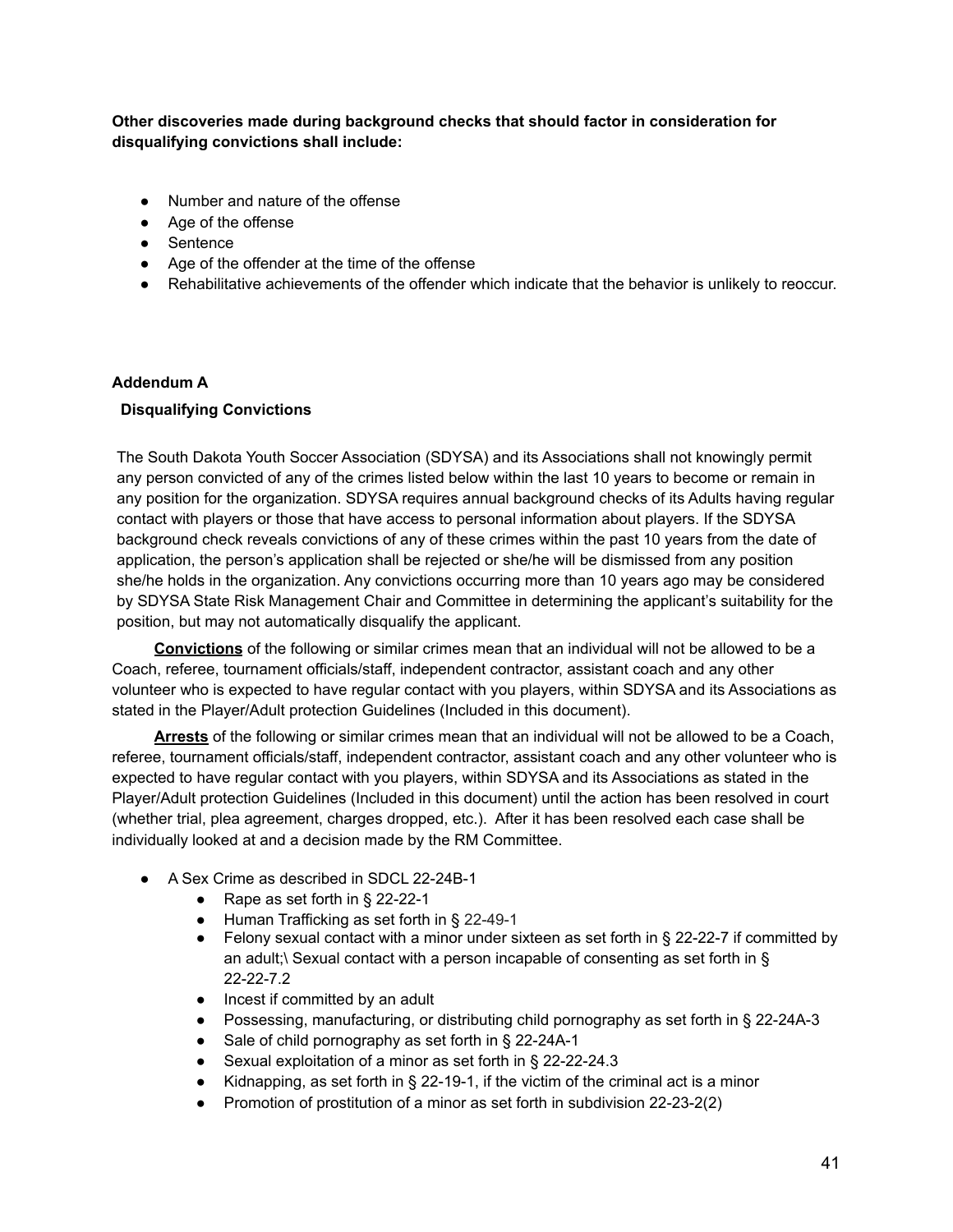- Criminal pedophilia as previously set forth in § 22-22-30.1
- Felony indecent exposure as previously set forth in former § 22-24-1 or felony indecent exposure as set forth in § 22-24-1.2
- Solicitation of a minor as set forth in § 22-24A-5
- Felony indecent exposure as set forth in § 22-24-1.3
- Bestiality as set forth in § 22-22-42
- An attempt to commit any of the crimes listed in this section or any conspiracy or solicitation to commit any of the crimes listed in this section
- Any crime committed in a place other than this state which would constitute a sex crime under this section if committed in this state
- Any federal crime or court martial offense that would constitute a sex crime under federal law
- Any crime committed in another state if that state also requires that anyone convicted of that crime register as a sex offender in that state
- If the victim is a minor
- **Murder**
- **Child Abuse**

The South Dakota Youth Soccer Association (SDYSA) and its Associations shall not knowingly permit any person convicted of any of the crimes listed below within the last 10 years to become or remain in any position for the organization. SDYSA requires annual background checks of its Adults having regular contact with players or those that have access to personal information about players. If the SDYSA background check reveals convictions of any of these crimes within the past 10 years from the date of application, the person's application shall be rejected or she/he will be dismissed from any position she/he holds in the organization. Any convictions occurring more than 10 years ago may be considered by SDYSA State Risk Management Chair and Committee in determining the applicant's suitability for the position, but may not automatically disqualify the applicant.

**Convictions** of the following or similar crimes mean that an individual may not be allowed to be a Coach referee, tournament officials/staff, independent contractor, assistant coach and any other volunteer who is expected to have regular contact with you players, within SDYSA and its Associations as stated in the Player/Adult protection Guidelines (Included in this document)

**Arrests** of the following or similar crimes mean that an individual will not be allowed to be a Coach, referee, tournament officials/staff, independent contractor, assistant coach and any other volunteer who is expected to have regular contact with you players, within SDYSA and its Associations as stated in the Player/Adult protection Guidelines (Included in this document) until the action has been resolved in court (whether trial, plea agreement, charges dropped, etc.). After it has been resolved each case shall be individually looked at and a decision made by the RM Committee

- Any Crime against a Minor
- Child Neglect
- Manslaughter
- Kidnapping
- Manufacture / Distribution of a Controlled Substance
- Manufacture / Distribution of Marijuana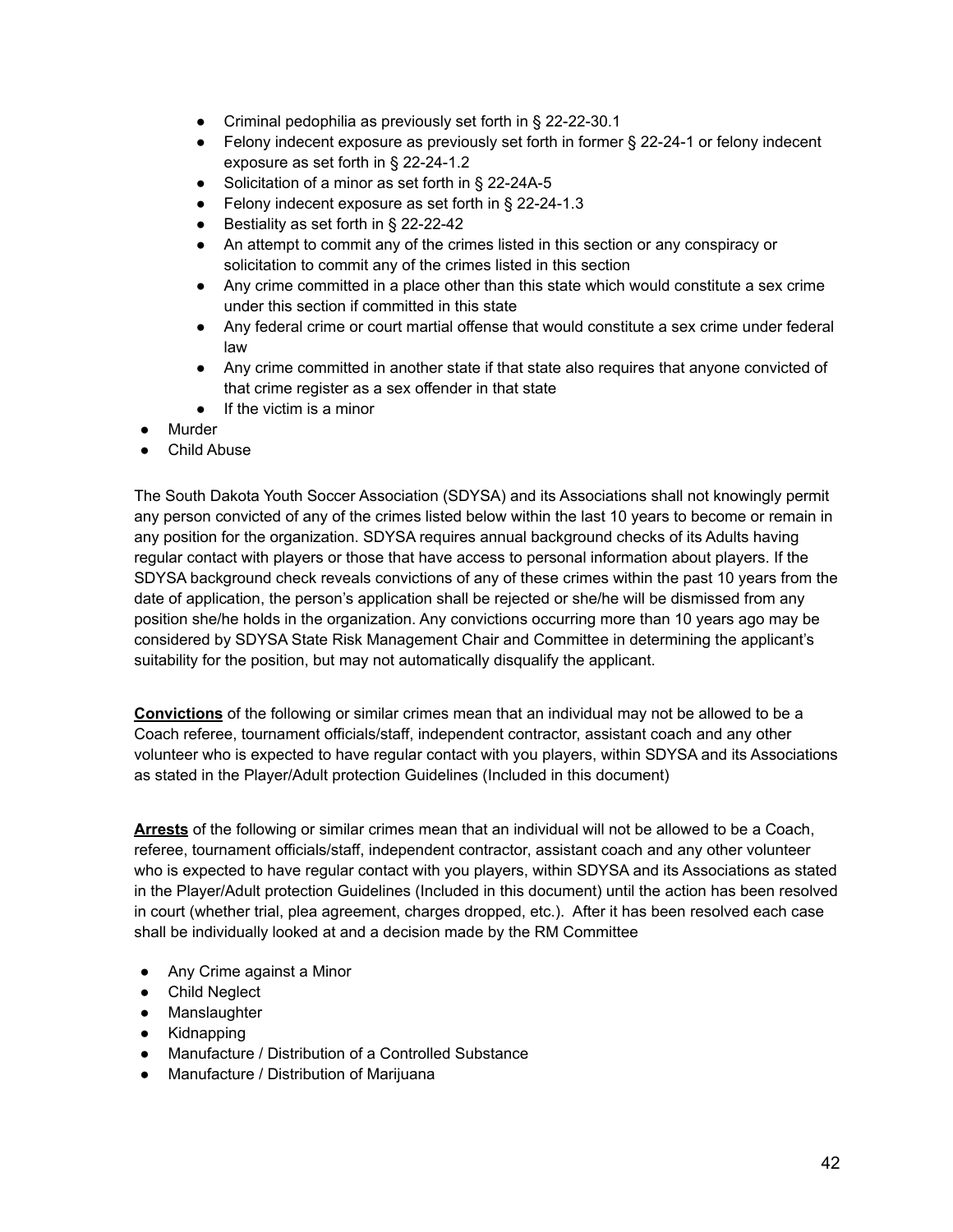The South Dakota Youth Soccer Association (SDYSA) and its Associations shall not knowingly permit any person convicted of any of the crimes listed below within the last 2 years to become or remain in any position for the organization. SDYSA requires annual background checks of its Adults having regular contact with players or those that have access to personal information about players. If the SDYSA background check reveals convictions of any of these crimes within the past 2 years from the date of application, the person's application shall be rejected or she/he will be dismissed from any position she/he holds in the organization. Any convictions occurring more than 2 years ago may be considered by SDYSA State Risk Management Chair and Committee in determining the applicant's suitability for the position, but may not automatically disqualify the applicant.

**Convictions** of the following or similar crimes mean that an individual may not be allowed to be a Coach referee, tournament officials/staff, independent contractor, assistant coach and any other volunteer who is expected to have regular contact with you players, within SDYSA and its Associations as stated in the Player/Adult protection Guidelines (Included in this document)

**Arrests** of the following or similar crimes mean that an individual will not be allowed to be a Coach, referee, tournament officials/staff, independent contractor, assistant coach and any other volunteer who is expected to have regular contact with you players, within SDYSA and its Associations as stated in the Player/Adult protection Guidelines (Included in this document) until the action has been resolved in court (whether trial, plea agreement, charges dropped, etc.). After it has been resolved each case shall be individually looked at and a decision made by the RM Committee

- Domestic Violence
- Contributing to the Delinquency of a Minor
- Felony DUI
- Violation of a Protection Order
- Possession of Controlled Substance
- Felony Embezzlement
- Felony Theft
- Indecent Exposure
- Simple Assault
- Felony Assault
- Stalking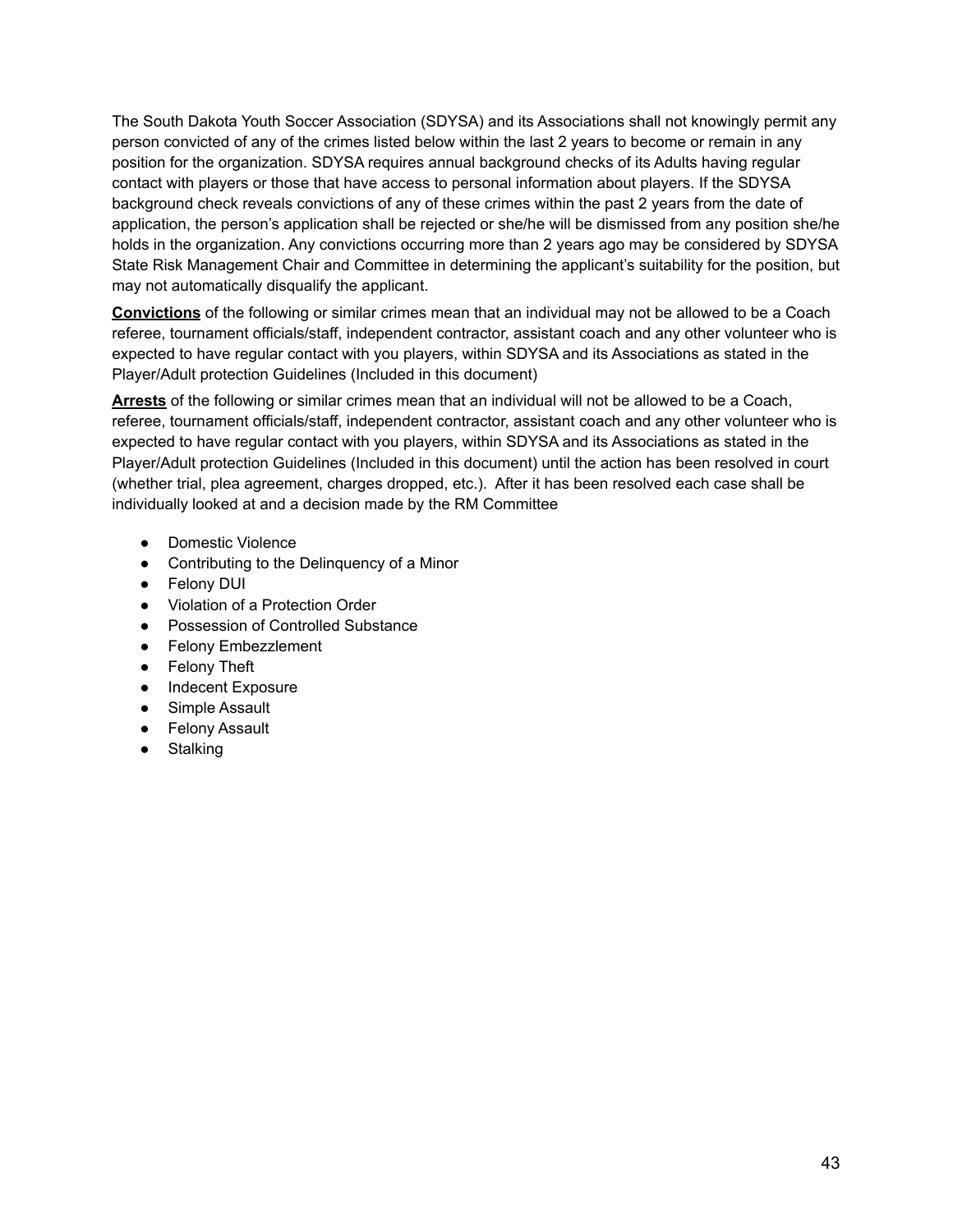South Dakota Youth Soccer Association Use of SDYSA Membership Information Policy

#### **DATABASE**

When considering a request for our membership database (players, coaches, administrators), the following guidelines are followed?

1. The request MUST be made in writing and the mailing piece MUST accompany the request. When a request comes directly to the State Association, the requester MUST complete a List Request Form.

2. The request MUST present a soccer-related opportunity for our players, coaches or administrators, or to the parents of our players. These may include offers such as product catalogs, player camps, and fundraising opportunities.

3. If a list request is approved and the organization is not a member of the State Association, the list will be released ONLY to a bonded mailing house.

4. All requests are considered ONE TIME USE ONLY unless otherwise negotiated. In all cases the leased database must be destroyed after use.

5. Members may request the coach's database to advertise tournaments.

6. The database will be used by the State Association for internal use such as State sponsored tournaments, programs, camps, clinics and special offers.

7. The database will be released to the United State Soccer Federation, US Youth Soccer and the United States Adult Soccer Association as per their membership rules and policies.

8. The database may also be released to a sponsor as per the sponsoring contract. While sponsors seldom ask for lists, the State still requires that they follow list request procedures.

#### ROSTERS

The information on rosters is sensitive information about youth soccer players. All clubs, coaches, teams and team coordinators/parents are asked to establish a chain of custody with rosters so they do not end up in the wrong hands.

The following restrictions apply to rosters:

1. Rosters submitted to state sanctioned tournaments may be used ONLY for tournament related business – checking players and state approvals. They should be destroyed after the event.

2. The use of rosters by member or non-member organizations (with the exception of #4 below) for recruiting and tryout purposes is strictly prohibited.

3. Team rosters should be distributed ONLY to coaches and/or team coordinators. Coaches and coordinators must use discretion in releasing any selected information.

4. The State Association will release rosters to club/league registrars, team coaches, and coordinators, and college coaches who are recruiting for their respective college programs.

### EMAIL ADDRESSES

The State Association collects and uses email addresses to provide easy and quick communications with and among the following groups: parents, players, presidents, registrars, coaches, director of coaching and referees, risk management coordinators and other club administrators. These email groups are asked and have the ability to opt out of e-news issues.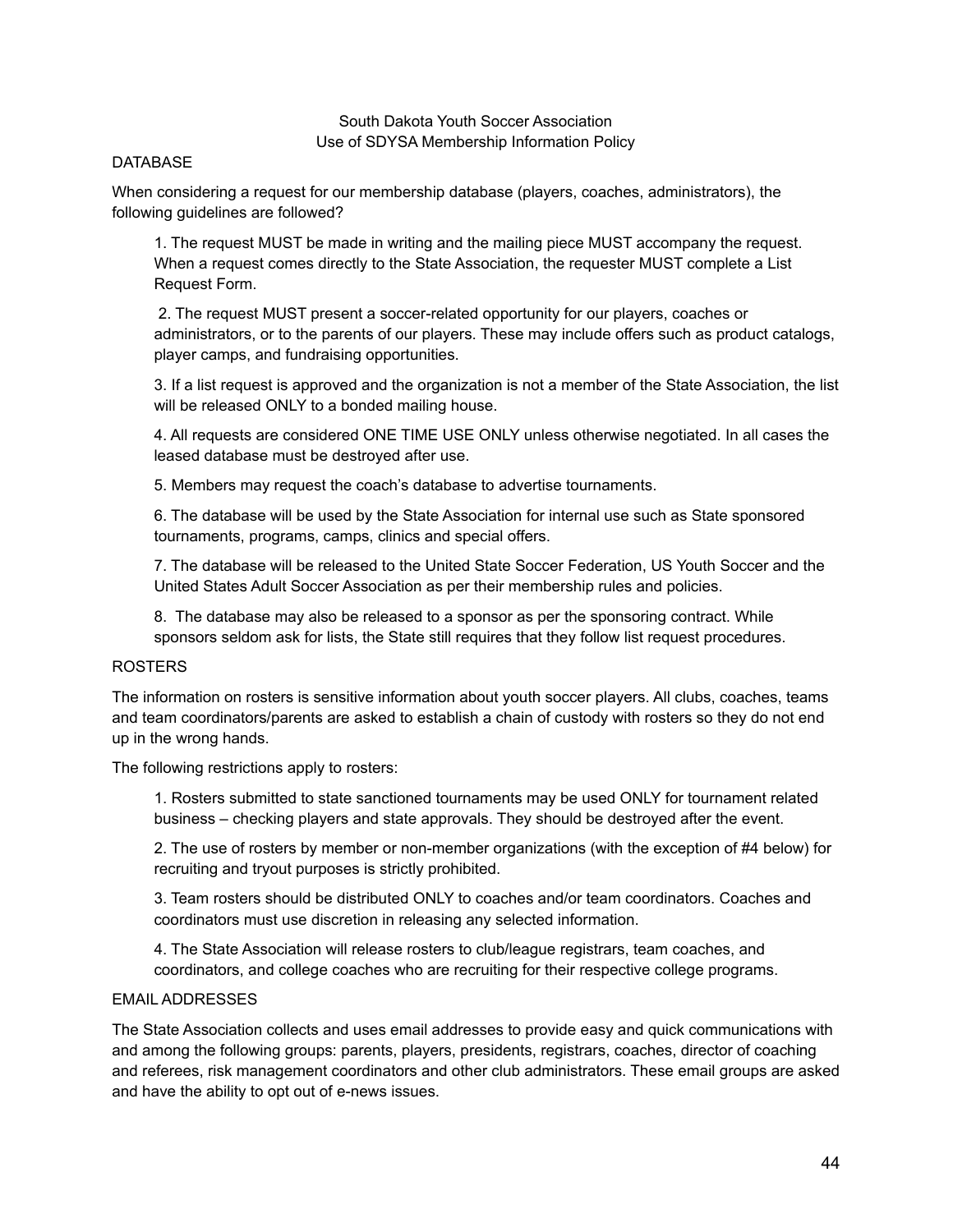During the registration process, members are asked by US Youth Soccer to provide email addresses. The State Association does not use these addresses unless they are part of the aforementioned groups. US Youth Soccer will use these email addresses for internal purposes only.

The following wording will be required on all paper and online registration forms in regards to the use of the email addresses given on all player registrations:

### By signing this form, I agree that any email address I provide may be used by the Local and State **Soccer Association, US Youth Soccer and any of their assigns to provide me with information about their programs and sponsors. To opt out, check here [ }.**

### PHOTO USAGE

The following wording will be required on all paper and online registration forms in regards to the use of photos that maybe taken during our state soccer events:

**By signing this form, I agree and consent that both SDYSA and its member associations have my permission to use any image, photograph, video clip, or other similar image, in any media format,** of either myself or my child, provided (1) the image is taken while I am, (or my child is) a player or **participant in one of the various activities, events, and competitions sponsored by SDYSA or its** member associations or as otherwise allowed by law, and (2) the image is used for one or more of **the following purposes: media coverage of soccer activities, SDYSA Website use, SDYSA promotional materials, program books, video presentations and for similar purposes related to the activities of SDYSA or its member associations. I further release both SDYSA and its member associations from any liability for any adverse results which may result from the use of the above named photograph(s) or media images in the manner described. To opt out, check here [ ].**

Board Approval: March 27, 2010